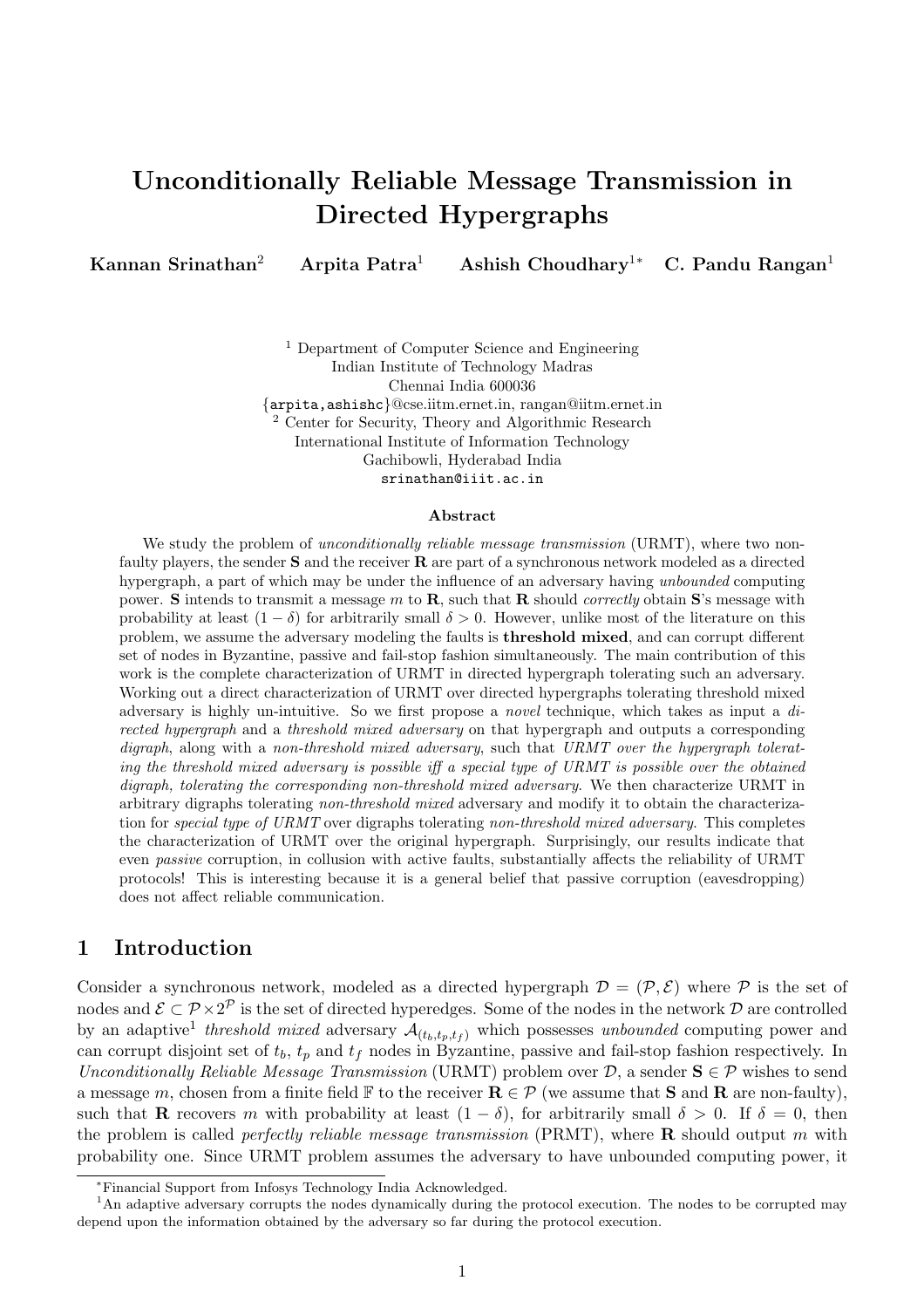cannot be solved using public key cryptography, hash functions, digital signatures, etc which are based on the assumption that adversary has bounded computing power. Directed hypergraph is the most generic network model with the facility of multicasting. In certain scenarios, private one-to-one channels may not exist. Typical examples include Radio transmission and LAN network. Also in many practical scenarios, a base station can broadcast to a set of receivers, but the other way around communication might not be possible. In these cases, directed hypergraph is the only way to model the network.

One of the largest "consumers" of URMT protocols is the field of distributed randomized algorithms [8]. Unlike the need to simulate an error free communication channel between a mutually distant pair of nodes in a network, an important basic primitive in any distributed randomized algorithm is URMT protocol. Intuitively, the allowance of a small probability of error in the transmission should result in improvements in the fault tolerance of reliable message transmission protocols. What exactly is the improvement? We answer this question, considering the most generic network model namely directed hypergraph. The most natural, intriguing and interesting questions that can be posed in the context of URMT over directed hypergraphs are: (a) POSSIBILITY: What is the necessary and sufficient condition that a given directed hypergraph D should satisfy for the possibility of URMT from S to R tolerating  $\mathcal{A}_{(t_b,t_p,t_f)}$ ? (b) Does allowing a small probability of error in the reliability of message transmission improves fault tolerance in the network? (c) A directed hyperedge may be visualized as "bunching up" a set of directed (simple) edges. So given a directed hypergraph  $\mathcal{D}$ , a digraph  $\mathcal{G}$  can be obtained from  $\mathcal{D}$  by replacing each hyperedge with the corresponding "bunch" of directed edges. Now the natural question is: Does there exists a directed hypergraph  $D$  such that URMT is possible over  $D$  but impossible over  $G$  tolerating  $\mathcal{A}_{(t_b,t_f,t_n)}$ ? More precisely, do hyperedges possess some special property/power in the context of URMT? While the first question is the heart of this paper and answered in the next sections, the next two questions posed above are answered affirmatively little later in this section itself (subsection 1.3).

#### 1.1 Existing work

The problem of URMT was first defined and solved by Franklin et. al. [5] over undirected graphs, tolerating threshold Byzantine adversary  $A_{t_b}$ . As one of the key results, they proved that over undirected graphs, URMT tolerating  $A_{t_b}$  is possible iff PRMT (which is URMT with  $\delta = 0$ ) tolerating  $A_{t_b}$  is possible. Subsequent works on URMT include [12, 2, 3]. Most recently, Srinathan et.al. [11] and Shankar et.al [10] has given the complete characterization for URMT in an arbitrary directed graph tolerating non-threshold and threshold Byzantine adversary respectively.

Considering hypergraph as underlying network model is not quite common in literature. The problem of secure communication against  $\mathcal{A}_{t_p}$  in directed hypergraphs has been studied by Franklin et. al. [6]. Later Desmedt et.al. [2] has given the characterization for PRMT over hypergraphs tolerating  $\mathcal{A}_{t_b}$ .

#### 1.2 Hypergraph Network Model and Threshold Mixed Adversary

In this work, we follow the hypergraph network model as in [6]. A directed hypergraph is denoted by  $\mathcal{D} = (\mathcal{P}, \mathcal{E})$ . A typical directed hyperedge e can be written as  $e = (v, S)$ , where  $v \in \mathcal{P}, S \subseteq (\mathcal{P} \setminus v)$ . We call v as the source node and the nodes in S as the destination nodes of  $e$ . The hyperedge e enables node v to send message to the nodes in  $S$ , identically. Even if v is corrupted and modifies (stops) the information passing through it, every node in S identically receive the modified information (no information). The hyperedge  $e$  is directed since only  $v$  can send messages to the nodes in  $S$  but the nodes in  $S$  cannot communicate among themselves or to v using e. However a node  $v_a$  in S can communicate with some other node  $v_b$  in S through other hyperedge in  $\mathcal{E}$ , with  $v_a$  as the source and  $v_b$  as one of the destination nodes. Also a node can be source/destination of many hyperedges. The hyperedge  $e$  is secure in the sense that any node outside the set  $S \cup \{v\}$  learns nothing about the information sent over e.

We consider an adaptive threshold mixed adversary  $\mathcal{A}_{(t_b,t_p,t_f)}$ , who possesses unbounded computing power and controls at most  $t_b$ ,  $t_p$  and  $t_f$  nodes in  $\mathcal D$  in Byzantine, passive and fail-stop fashion respectively. The choice of the nodes which are under the control of  $\mathcal{A}_{(t_b,t_p,t_f)}$  is decided dynamically during the protocol execution and may depend upon the information obtained by the adversary so far. Once a node is corrupted, it remains so throughout the protocol. If a node P is fail-stop corrupted by  $\mathcal{A}_{(t_b,t_p,t_f)}$ , then the adversary can force  $P$  to *crash* at will at any time during the execution of the protocol but can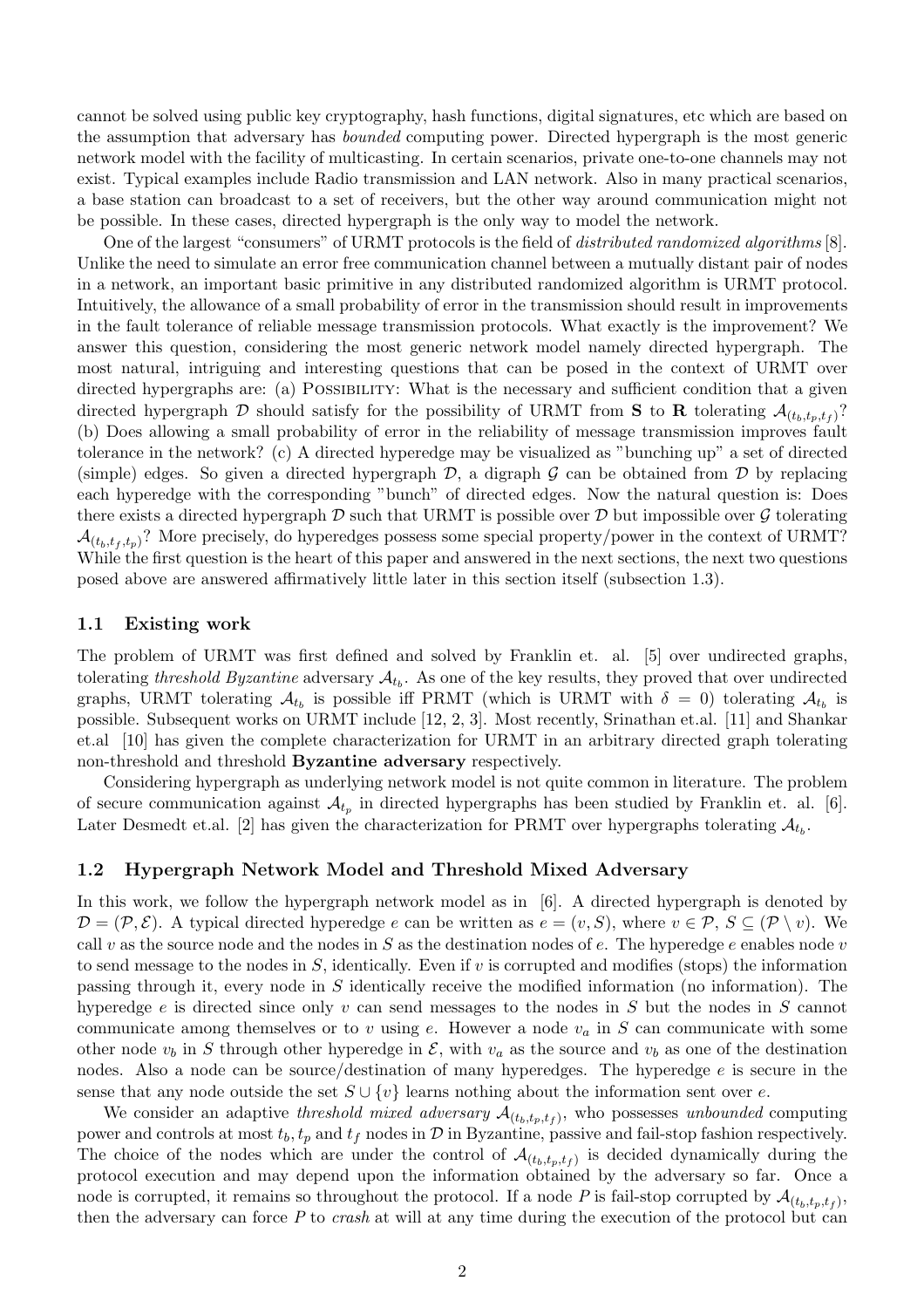not access its internal data and can not force its behaviour to deviate from the protocol. So till P is alive, it honestly follows the protocol. Also once  $P$  is crashed, it never becomes alive again. If a node P is passively corrupted by  $\mathcal{A}_{(t_b,t_p,t_f)}$ , then P honestly follows the protocol but the adversary has full access to internal data of P. If a node P is Byzantine corrupted by  $\mathcal{A}_{(t_b,t_p,t_f)}$ , then the adversary has full access to the internal data of  $P$  and can force  $P$  to deviate from the protocol arbitrarily. We assume that  $\mathcal{A}_{(t_b,t_p,t_f)}$  acts in a "centralized" fashion and colludes among different corrupted nodes through "back channels". So,  $\mathcal{A}_{(t_b,t_p,t_f)}$  can listen information from at most  $(t_b + t_p)$  nodes and can pool all the information observed/obtained at these  $t_b + t_p$  nodes in any manner in its local computation. The adversary can stop communication through at most  $t_b + t_f$  nodes and can change information passing though at most  $t_b$  nodes.

Why to Study Mixed Adversary: In a typical large network, certain nodes may be strongly protected and few others may be moderately/weakly protected. An adversary may fail-stop(/eavesdrop in) a strongly protected node, while he may affect in a Byzantine fashion a weakly protected node. Thus, we may capture the abilities of an adversary in a more realistic manner using three parameters  $t<sub>b</sub>$ ,  $t<sub>p</sub>$ ,  $t<sub>f</sub>$ where  $t_b, t_p, t_f$  are the number of nodes under the influence of Byzantine, passive and fail-stop adversary, respectively. Also it is better to grade different kinds of disruption done by adversary and consider them separately rather than treating every kind of fault as Byzantine fault as this is an "overkill". Even in practical scenario, when a hacker takes control of a router, it can disrupt the communication in variety of ways. Thus, we need to model the adversary as a mixed adversary.

#### 1.3 Our Contribution, Significance and Impact

In this paper, we completely characterize URMT over an arbitrary directed hypergraph  $D$  tolerating  $\mathcal{A}_{(t_b,t_p,t_f)}$ . Working out a direct characterization of URMT over D, tolerating  $\mathcal{A}_{(t_b,t_p,t_f)}$  is highly unintuitive. Hence, we follow the following framework to solve the problem:

**Contribution 1** We propose a method which takes a directed hypergraph  $D$ , along with  $\mathcal{A}_{(t_b,t_p,t_f)}$  and outputs a corresponding digraph  $\mathcal{D}_{under}$ , which we call as "underlying digraph" of  $\mathcal{D}$ , along with a nonthreshold mixed adversary  $\mathbb{A}_{under}$ , such that URMT over  $\mathcal D$  tolerating  $\mathcal{A}_{(t_b,t_p,t_f)}$  is possible iff there exists a "special type of URMT" protocol in  $\mathcal{D}_{under}$  tolerating  $\mathbb{A}_{under}$ . So to obtain characterization of URMT over directed hypergraph tolerating a threshold mixed adversary, we require the characterization for a "special type of URMT" in the "underlying digraph" tolerating a non-threshold mixed adversary.

**Contribution 2** We then characterize URMT in  $\mathcal{D}_{under}$  tolerating  $\mathbb{A}_{under}$  and give modifications on it to arrive at the characterization of special type of URMT on  $\mathcal{D}_{under}$ . This along with Contribution 1 completes the characterization of URMT on  $D$ , tolerating  $\mathcal{A}_{(t_b,t_p,t_f)}$ .

In the sequel we provide affirmative answers to all the following questions in order by demonstrating examples: (a) Does randomization helps in more fault tolerance? (b) Does hyperedges helps in the possibility of URMT? (c) Does passive corruption affects reliable communication? Consider the hypergraph D in Fig. 1 under the influence of  $\mathcal{A}_{(1,0,0)}$ , where  $t_b = 1$  and  $t_p = t_f = 0$ . We can say the following regarding  $D$  which essentially shows the power of randomization:

- From [2], PRMT (URMT with  $\delta = 0$ ) over D tolerating  $\mathcal{A}_{(1,0,0)}$  is impossible.
- URMT over  $D$  tolerating  $A_{(1,0,0)}$  is possible and feasible.

**Claim 1** URMT over  $D$  tolerating  $A_{(1,0,0)}$  is possible and feasible.

**PROOF:** Consider the following protocol over D. A selects three random values (keys) from finite field  $\mathbb{F}$ , say  $K_1, K_2$ , and  $K_3$ . A sends the keys to **S** and **R** through the hyperedge  $(A, \{S, R\})$ . Since  $(A, \{S, R\})$ is a hyperedge, both S and R receive the same set of keys or get nothing. If S receives the keys, he authenticates the message m by computing a two tuple  $(K_1+m, K_2(K_1+m)+K_3)$  and sends it through the path  $(S, B, R)$ . S also sends the message m over both the paths  $(S, B, R)$  and  $(S, A, R)$ . Now if R does not receive any key from A, he detect A to be faulty and accept the message from path  $(S, B, R)$ .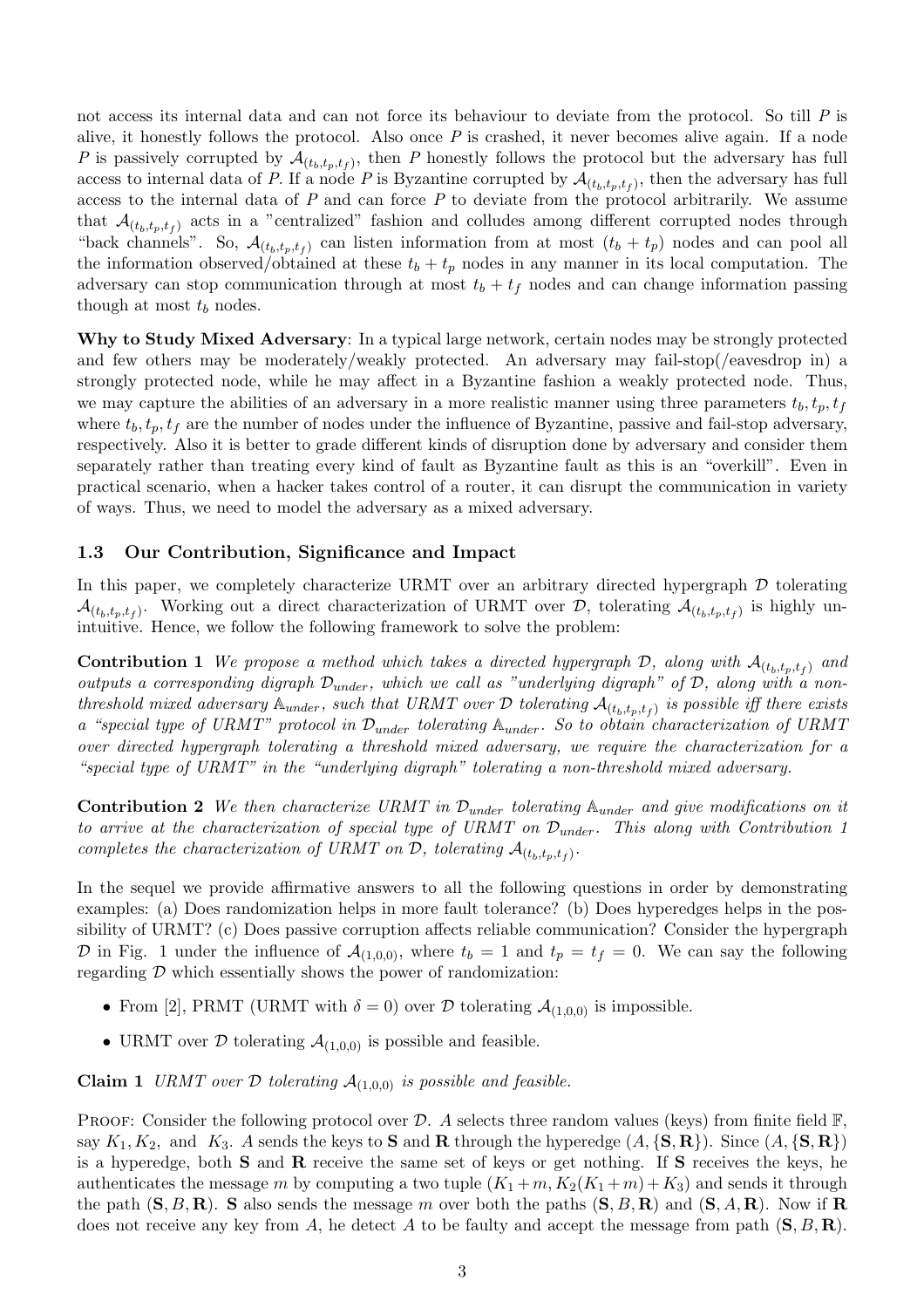Otherwise, **R** receives the authenticated tuple say  $(c, d)$  over path  $(S, B, R)$  and the keys from A with which **R** checks  $d = K_2c + K_3$ . If the test passes he takes  $c - K_1$  as the message, else **R** knows node B is faulty and accept the message from path  $(S, A, R)$ . The proof of correctness of the protocol is similar to the information checking protocol of [9]. It can be shown that except with probability  $\delta = \frac{1}{\mathbb{R}}$  $\frac{1}{|{\bf \mathbb{F}}|},\, {\bf R}$  outputs  $m' = m$ . This is so because B does not know the keys. So the only way he can forge an incorrect message is to correctly guess  $K_2$  or  $K_3$ . Now by setting the field size  $|\mathbb{F}|$  to be arbitrarily large, we can reduce the error probability to an arbitrarily small quantity.  $\Box$ 

Next we show that unlike PRMT, hyperedges do help in the possibility of URMT. A very straight-forward implication that can be drawn from the characterization of PRMT in directed hypergraph against  $\mathcal{A}_{t_b}$ , stated in [2], is that, replacing every hyperedge of a hypergraph by a collection of underlying simple directed edges does not affect the possibility of PRMT over the hypergraph. This means there does not exist a hypergraph such that PRMT is possible on it but is impossible in the digraph obtained from the hypergraph. However consider the hypergraph  $\mathcal D$  in Figure 1 and its corresponding directed graph  $G$ , which is obtained from  $D$  by replacing each hyperedge by its underlying simple directed edges. From Claim 1, URMT is possible in  $D$  tolerating  $\mathcal{A}_{(1,0,0)}$ . However, from [10], URMT is impossible in  $\mathcal G$ tolerating  $A_{(1,0,0)}$ . Thus we conclude that hyperedges do help in the possibility of URMT but not PRMT.

One of the long-standing and intuitive belief is that "passive corruption does not affect reliable communication". We contradict the belief by an example for URMT in directed hypergraph. In Figure 1, let  $\mathcal D$  be under the control of  $\mathcal{A}_{(1,1,0)}$ , where  $t_b =$  $t_p = 1$  and  $t_f = 0$ . Let A be passive corrupted and B



Figure 1: Example of network illustrating the power of hyperedges with respect to URMT. be Byzantine corrupted; then

the protocol in Claim 1 will not work. The reason is that adversary always gets the keys which A sends to S and R (by eavesdropping A). Specifically  $\mathcal{A}_{(1,1,0)}$  can use the information he eavesdrop at A, to corrupt the values appropriately at B, in such a way that the tuple along the path  $(S, B, R)$  passes the authentication test. Thus an adversary can very effectively use the information obtained from the passively corrupted nodes at the nodes which he is controlling in a Byzantine fashion and affect the reliability of the protocol.

#### 1.4 Digraph Network Model and Non-threshold Adversary

We now give few definitions related to digraph network model and non-threshold adversary, which are used in subsequent sections. A directed network is modeled as a digraph  $\mathcal{N} = (\mathbb{P}, \mathbb{E})$  where  $\mathbb P$  is the set of nodes and  $E$  denotes the set of arcs in the digraph. The network is assumed to be synchronous, that is, the protocol is executed in a sequence of *rounds* wherein in each round, a node can send messages to it's out-neighbors, receive the messages sent in that round by it's in-neighbors and perform some computation on the received messages, in that order. A non-threshold adversary structure is an enumeration of all the possible "snapshots" of faults in the network. A single snapshot can be described by an ordered triple  $(B, E, F)$ , where  $B, E, F \subseteq \mathbb{P}$  and  $B, E$  and F are pairwise disjoint, and denotes the set of Byzantine, passive and fail-stop corrupted nodes. Thus, an adversary structure is a collection of such triples. More precisely, we denote the adversary structure by A, where  $A \subseteq 2^{\mathbb{P} \times \mathbb{P} \times \mathbb{P}}$ . The adversary structure is monotone in the sense that if  $(B_1, E_1, F_1) \in A$ , then  $\forall (B_2, E_2, F_2)$  such that  $B_2 \subseteq B_1$  and  $E_2 \subseteq E_1$  and  $F_2 \subseteq F_1$ ,  $(B_2, E_2, F_2) \in A$ . During the execution of the protocol, any one set from A would be active and the nodes from that set will be under the control of the adversary throughout the protocol execution. A threshold mixed adversary  $\mathcal{A}_{(t_b,t_p,t_f)}$  is a special type of non-threshold adversary where size of B, E and F are bounded by  $t_b$ ,  $t_p$  and  $t_f$  respectively. Note that A can be uniquely represented by listing the elements in its maximal basis which we define below: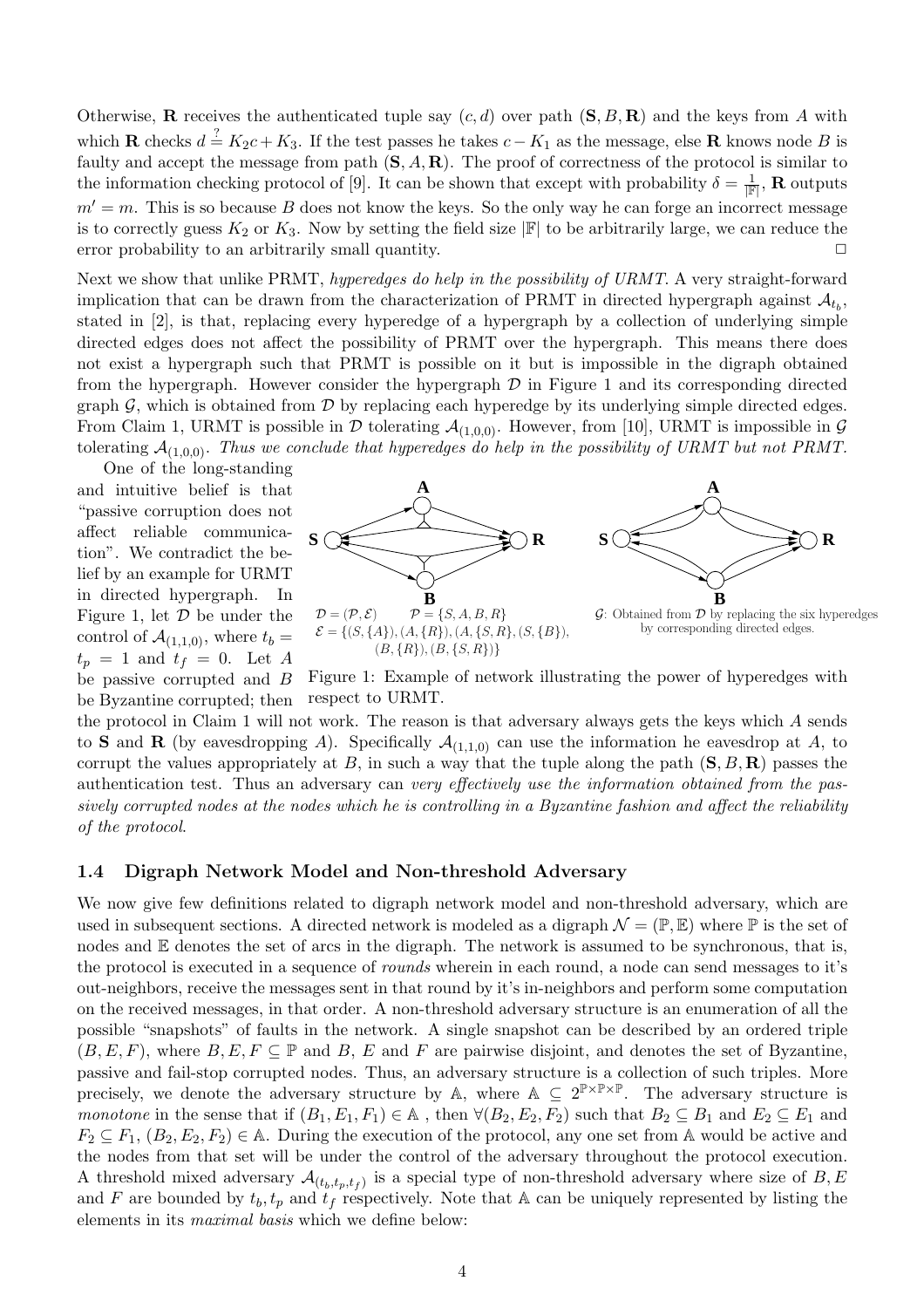**Definition 1 (Maximal Basis of A)** For any monotone adversary structure A, its maximal basis  $\overline{A}$  is defined as  $\overline{A} = \{(B, E, F) | (B, E, F) \in \mathbb{A}, \text{ and } \nexists (X, Y, Z) \in \mathbb{A} \text{ such that } (X, Y, Z) \neq (B, E, F) \text{ where } \nabla A = \nabla A \cdot \nabla B$  $X \supseteq B, Y \supseteq E$  and  $Z \supseteq F$ .

**Definition 2 (Strong Path)** A sequence of vertices  $(v_1, v_2, v_3, \ldots, v_k)$  is said to be a strong path from  $v_1$  to  $v_k$  in digraph  $\mathcal{N} = (\mathbb{P}, \mathbb{E})$  if for each  $1 \leq i < k$ ,  $(v_i, v_{i+1}) \in \mathbb{E}$ . We assume that  $(v_i, v_i)$  is a strong path from  $v_i$  to itself.

**Definition 3 (Semi-Strong Path)** A sequence of vertices  $(v_1, v_2, v_3, \ldots, v_k)$  is said to be a semi-strong path from  $v_1$  to  $v_k$  in digraph  $\mathcal{N} = (\mathbb{P}, \mathbb{E})$  if there exists j,  $1 \leq j \leq k$  such that the sequence  $v_j$  to  $v_1$  as well as the sequence  $v_i$  to  $v_k$  are both strong paths in the network. Vertex  $v_i$  is called the **head** of the semistrong path. Any strong path can be viewed as a semi-strong path. For example, the path  $(S, X_{e_5}^{Vir}, R)$  in graph  $\mathcal{D}_{under}$  in Fig. 2 is a semi-strong path between **S** and **R**, where  $X_{e_5}^{Vir}$  is the head.

**Definition 4 (Authentication Function)** Let **F** be a finite field,  $\mathcal{K}_1, \mathcal{K}_2, \mathcal{K}_3 \in \mathbb{F} - \{0\}$  be three random keys and  $m \in \mathbb{F}$  be a message. Then  $auth(m, \mathcal{K}_1, \mathcal{K}_2, \mathcal{K}_3) = (\mathcal{K}_1 + m, \mathcal{K}_2(\mathcal{K}_1 + m) + \mathcal{K}_3).$ 

Suppose a random triplet  $(\mathcal{K}_1, \mathcal{K}_2, \mathcal{K}_3) \in \mathbb{F}^3 - \{(0,0,0)\}\$ is correctly established between **S** and **R**. For a message m, let **S** computes  $auth(m, \mathcal{K}_1, \mathcal{K}_2, \mathcal{K}_3)$  and sends it to **R** through a strong path, over which some of the nodes could be under the control of the adversary. If the adversary does not know  $m, \mathcal{K}_1, \mathcal{K}_3$ and  $\mathcal{K}_3$  in advance, then *auth* satisfies the following two important properties: (a) Even if adversary learns  $auth(m, \mathcal{K}_1, \mathcal{K}_2, \mathcal{K}_3)$ , m will remain information theoretic secure. (b) If the adversary changes  $auth(m, \mathcal{K}_1, \mathcal{K}_2, \mathcal{K}_3)$  to some other value, then except with an error probability of at most  $\frac{1}{|\mathbb{F}|}$ , **R** will be able to detect it. The proof of both the properties is similar to the proof of information checking protocol of [9] and hence is omitted.

### 2 Characterization for URMT in Directed Hypergraph

Here we characterize URMT on arbitrary directed hypergraphs tolerating  $\mathcal{A}_{(t_b,t_p,t_f)}$ .

**Definition 5 (Underlying Digraph)** Given a directed hypergraph  $\mathcal{D} = (\mathcal{P}, \mathcal{E})$  we define the underlying digraph  $\mathcal{D}_{under} = (\mathcal{P}', \mathcal{E}')$  of the hypergraph  $\mathcal D$  as follows:  $\mathcal{P}' = (\mathcal{P} \cup \mathcal{V})$  is the set of nodes (real nodes and virtual nodes). We replace each hyperedge  $e = (v, \{v_{j_1}, v_{j_2}, \ldots, v_{j_\alpha}\}) \in \mathcal{E}, \ \alpha \geq 1$ , with a virtual player  $X_e^{Vir} \in \mathcal{V}$  and the arcs  $(v, X_e^{Vir})$ ,  $(X_e^{Vir}, v_{j_1})$ ,  $(X_e^{Vir}, v_{j_2})$ , ..., and  $(X_e^{Vir}, v_{j_\alpha})$  in  $\mathcal{E}'$ . Thus,  $|\mathcal{V}|$  is the number of hyperedges in  $D$ . It is clear that every virtual player has an unique in-neighbor which belongs to P. Also the out-neighbors of each virtual player belongs to only P. Note that two virtual players can never be adjacent to each other.

A hypergraph, along with its corresponding digraph  $D_{under}$  is given in Fig. 2. The intuition behind our definition is that for every hypergraph  $D$  influenced by a threshold mixed adversary  $\mathcal{A}_{(t_b,t_p,t_f)}$ , there exists a corresponding digraph  $\mathcal{D}_{under}$  and non-threshold mixed adversary  $\mathbb{A}_{under}$ , such that URMT over D tolerating  $\mathcal{A}_{(t_b,t_p,t_f)}$  is possible iff a "special type of URMT" over  $\mathcal{D}_{under}$  tolerating  $\mathbb{A}_{under}$  is possible. We begin by defining this special kind of URMT protocol, denoted as  $URMT_{special}$ .

**Definition 6** (URMT<sub>special</sub>) A URMT protocol over a digraph  $\mathcal{D}_{under} = (\mathcal{P} \cup \mathcal{V}, \mathcal{E}')$  (which is the underlying digraph of the directed hypergraph  $\mathcal{D} = (\mathcal{P}, \mathcal{E})$  is called as special, denoted by URMT<sub>special</sub>, if in that protocol, the programs delegated to each of the virtual players (i.e., the players in  $V$ ) is known to all and is deterministic i.e., the players in  $V$  do not use any internal random coins in the protocol.

**Definition 7** ( $\mathbb{A}_{under}$ ) Let  $\mathcal{D} = (\mathcal{P}, \mathcal{E})$  be a arbitrary directed hypergraph under the influence of  $\mathcal{A}_{(t_b,t_p,t_f)}$ . Also let  $\mathcal{D}_{under} = (\mathcal{P}', \mathcal{E}')$  be the underlying digraph of  $\mathcal{D}$ . The non-threshold mixed adversary  $\mathbb{A}_{under}$  over  $\mathcal{D}_{under}$ , corresponding to  $\mathcal{A}_{(t_b,t_p,t_f)}$  in  $\mathcal D$  is defined as:

$$
\mathbb{A}_{under} = \left\{ (B, E, F) \middle| \begin{aligned} &|B \cap \mathcal{P}| \le t_b, (B \cap \mathcal{V}) = \emptyset, |F \cap \mathcal{P}| \le t_f, (F \cap \mathcal{V}) = \emptyset, \\ &E = E_{real} \cup E_{vir}, |E_{real} \cap \mathcal{P}| \le t_p, (E_{vir} \cap \mathcal{P}) = \emptyset, \\ &E_{vir} = \left\{ \nu \in \mathcal{V} \middle| \begin{aligned} &\text{there exists a player } x \in (B \cup E_{real}) \text{ such that either } (x, \nu) \text{ or } (\nu, x) \text{ is} \\ &\text{an arc in } \mathcal{D}_{under} \end{aligned} \right\} \right\}
$$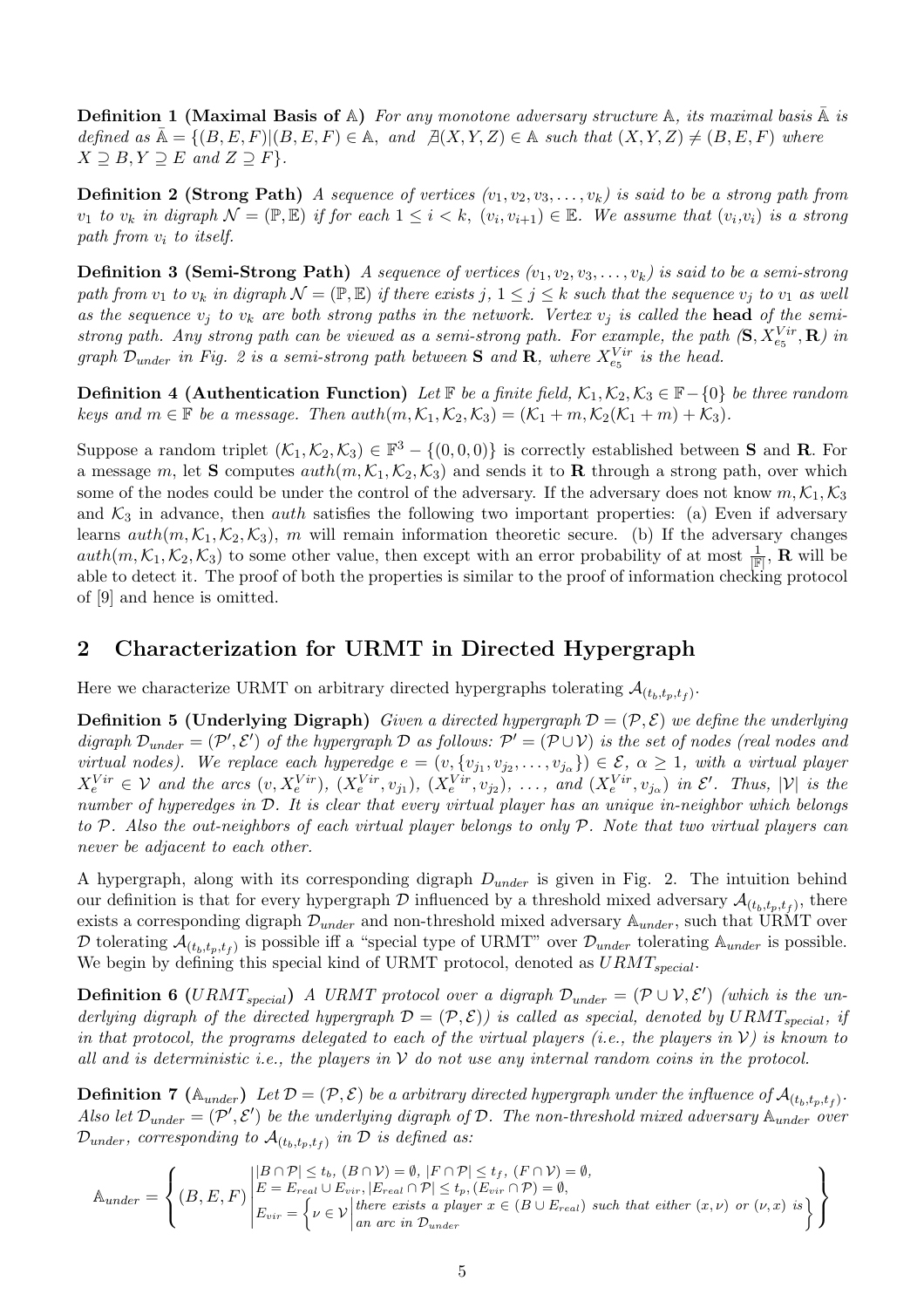From the definition of  $A_{under}$ , it is clear that every disjoint selection of  $t_b$ ,  $t_p$  and  $t_f$  nodes from the set of nodes in D corresponds to an element in  $\mathbb{A}_{under}$ . To construct an element  $(B, E, F) \in \mathbb{A}_{under}$ , we first select a *possible* combination of disjoint set of  $t_b$ ,  $t_p$  and  $t_f$  nodes from  $\mathcal P$  (set of physical nodes) and assign them to  $B$ ,  $E_{real}$  and F respectively. Now  $E_{vir}$  is constructed by adding the virtual nodes  $X_e^{Vir}$  corresponding to hyperedge  $e = (v, \{v_{j_1}, v_{j_2}, \ldots, v_{j_\alpha}\})$  such that at least one of the nodes  $v, v_{j_1}, v_{j_2}, \ldots, v_{j_\alpha} \in (B \cup E_{real})$ . Finally  $E = E_{real} \cup E_{vir}$ . Modeling the hypergraph  $D$  with directed graph  $\mathcal{D}_{under}$  and extending the adversary to  $\mathbb{A}_{under}$  allows to work on a comparatively simpler digraph model. Consider the hypergraph D shown in Fig. 2 under the influence of  $\mathcal{A}_{(1,1,0)}$ . The corresponding  $\mathbb{A}_{under}$  in  $\mathcal{D}_{under}$  (shown in the same figure) is represented by its maximal basis  $\overline{\mathbb{A}}_{under} = \{(B_1, E_1, F_1), (B_2, E_2, F_2)\}$ where  $(B_1, E_1, F_1) = (\{A\}, \{B, X_{e_1}^{Vir}, X_{e_1}^{Vir}, X_{e_2}^{Vir}, X_{e_3}^{Vir}, X_{e_4}^{Vir}, X_{e_5}^{Vir}, X_{e_6}^{Vir}\}, \emptyset)$  and  $(B_2, E_2, F_2)$  =  $({B}, {A, X_{e_1}^{Vir}, X_{e_1}^{Vir}, X_{e_2}^{Vir}, X_{e_3}^{Vir}, X_{e_4}^{Vir}, X_{e_5}^{Vir}, X_{e_6}^{Vir})$ ,  $\emptyset$ ).

**Theorem 1** A URMT protocol from **S** to **R** in a directed hypergraph  $\mathcal{D} = (\mathcal{P}, \mathcal{E})$  tolerating  $\mathcal{A}_{(t_b,t_p,t_f)}$  is possible iff URMT<sub>special</sub> from S to R over  $\mathcal{D}_{under}$  is possible tolerating  $\mathbb{A}_{under}$ .

PROOF: If part: Let  $\Pi'$  be a  $URMT_{special}$  protocol from S to **R** over  $\mathcal{D}_{under}$  tolerating  $\mathbb{A}_{under}$ . We now construct a URMT protocol  $\Pi$  in  $\mathcal D$  tolerating  $\mathcal{A}_{(t_b,t_p,t_f)}$ , using  $\Pi'$ . In protocol  $\Pi'$ , the virtual players run a deterministic program. Thus, if in  $\Pi'$  some message m is sent by  $v \in \mathcal{P}$  to  $X_e^{Vir} \in \mathcal{V}$  who then forwards the respective outputs to all his out-neighbors, the same may be exactly simulated by



Hypergraph  $\mathcal{D} = (\mathcal{P}, \mathcal{E})$ , where  $\mathcal{P} = \{S, A, B, R\}$ and  $\mathcal{E} = \{e_1, e_2, e_3, e_4, e_5, e_6\}$ with  $e_1 = (S, \{A\}), e_2 = (A, \{R\}),$  $e_3 = (S, {B}), e_4 = (B, {R}),$  $e_5 = (A, \{S, R\}), e_6 = (B, \{S, R\})$ 



Figure 2: A directed hypergraph  $\mathcal D$  and it's corresponding  $\mathcal D_{under}$ v just using m and the code of  $X_e^{\overline{Vir}}$  to compute the outputs of all the out-neighbors of  $X_e^{\overline{Vir}}$ , say  $\mu_1, \mu_2, \ldots, \mu_k$  (if there are k out-neighbors of  $X_e^{Vir}$ ) and respectively sending  $\mu_j$  to the  $j^{th}$  out-neighbor routed through  $X_e^{Vir}$  (this kind of simulation is possible since the code run by  $X_e^{Vir}$  is deterministic and known to all). This in turn is equivalent to the real player  $v$  sending all the respective outputs  $\mu_1, \mu_2, \ldots, \mu_k$  to all the out-neighbors via the hyperedge in D and each out-neighbor picking-up only what is due to him. Note that this step works because of the way in which we have defined the adversary structure  $\mathbb{A}_{under}$  — we said that if adversary can read the memory of either the source node or one of the destination nodes of  $e = (v, \{v_{j_1}, v_{j_2}, \ldots, v_{j_k}\})$ , then the adversary can also read  $X_e^{Vir}$ 's memory itself. Consequently, we may assume that all data in  $X_e^{Vir}$ 's memory may be safely sent to all his out-neighbors without affecting the correctness of the simulation. It is evident that the view of the adversary as well as the out-neighbors is the same in both the original and the simulated versions. Thus, we can easily design URMT protocol Π.

Only if part: This is much easier. Suppose there exists a URMT protocol Π in the directed hypergraph D. We now show that a  $URMT_{special}$  protocol  $\Pi'$  in the digraph  $\mathcal{D}_{under}$  exists. This can be seen as follows — we simulate a send of a value m along a hyperedge  $e = (v, \{v_{j_1}, v_{j_2}, \ldots, v_{j_k}\})$  in the protocol II over  $D$  by sending the value m first from v to the virtual player corresponding to the hyperedge  $e$ , namely,  $X_e^{Vir}$ , who then forwards it to the receivers  $v_{j_1}, v_{j_2}, \ldots$ , and  $v_{j_k}$  in the protocol  $\Pi'$  over the network  $\mathcal{D}_{under}$ . Hence the theorem holds.

So according to Theorem 1, our next concern is to characterize  $URMT_{special}$  over  $\mathcal{D}_{under}$  tolerating  $\mathbb{A}_{under}$ . For that, in the next section, we first characterize URMT in arbitrary digraphs tolerating nonthreshold mixed adversary. This gives the necessary and sufficient condition for the existence of a URMT protocol over  $\mathcal{D}_{under}$  tolerating  $\mathbb{A}_{under}$ . Now, the only reason why a URMT protocol may exist in  $\mathcal{D}_{under}$ but a  $URMT_{special}$  protocol does not exist is that in  $\mathcal{D}_{under}$  there are some virtual players which can not act as a physical node (e.g. can not do random coin toss etc.). The modification required to obtain the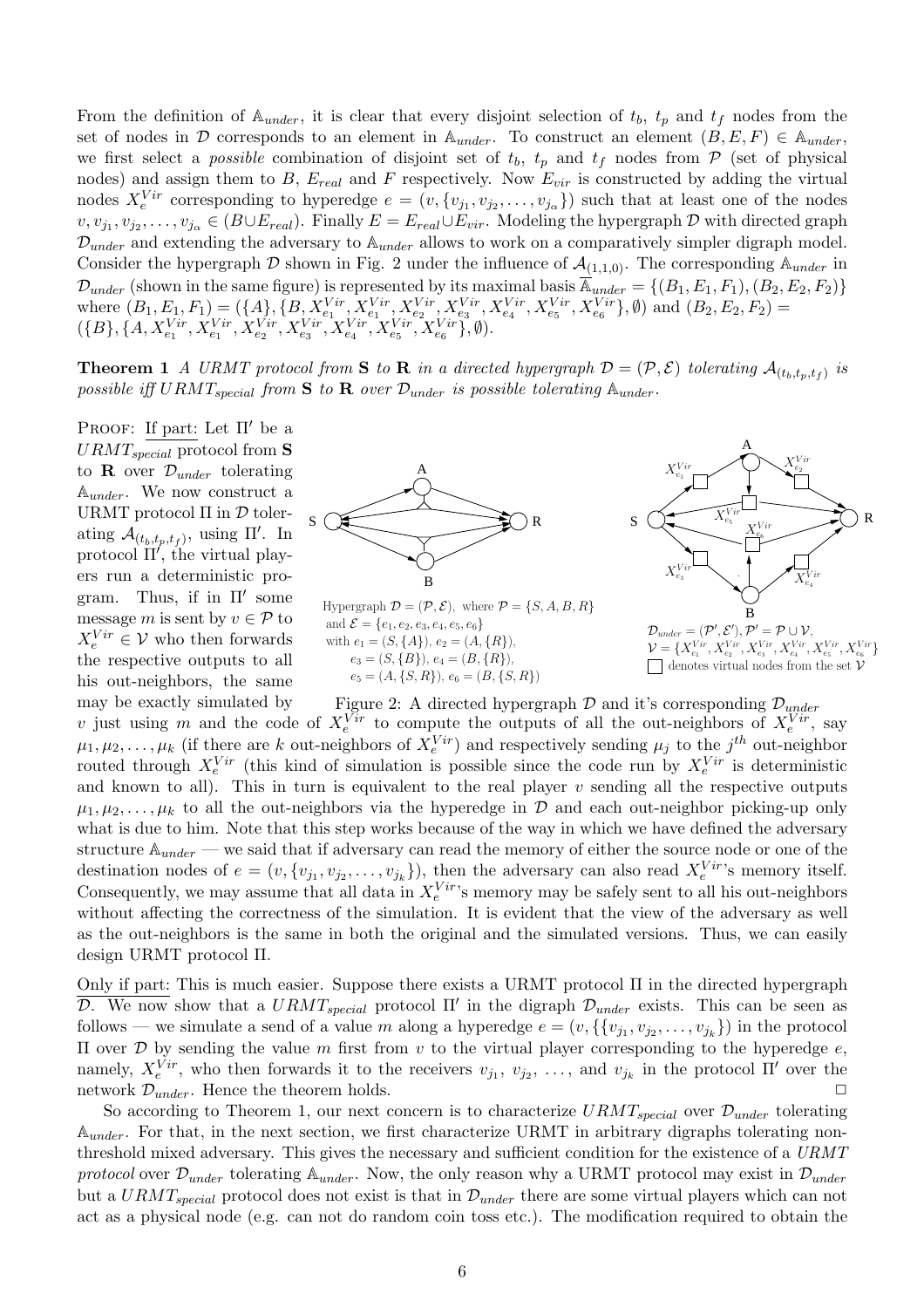characterization of  $URMT_{special}$  in arbitrary digraphs ( $\mathcal{D}_{under}$ ) from the characterization of URMT in arbitrary digraphs  $(\mathcal{D}_{under})$  is described in section 7. This will complete the characterization of URMT in D tolerating  $\mathcal{A}_{(t_b,t_p,t_f)}$ .

## 3 URMT in Digraphs Tolerating Non-Threshold Adversary

We now characterize URMT in an arbitrary synchronous directed graph  $\mathcal N$  tolerating an arbitrary nonthreshold adversary A. Working out a direct characterization of URMT tolerating entire A is highly complex and non-intuitive. Rather it is easy to think of a characterization tolerating small sized subsets from  $A$ . We now show that URMT tolerating an arbitrary non-threshold adversary  $A$  is possible iff URMT is possible tolerating every subset  $\mathcal A$  of  $\mathbb A$ , with maximal basis  $\overline{\mathcal A}$  of size two.

**Theorem 2** URMT in a digraph N tolerating a non-threshold adversary  $\mathbb A$  is possible iff URMT is possible in N tolerating any  $A \subseteq \mathbb{A}$  with maximal basis  $\overline{A}$  of size two.

PROOF (SKETCH): Necessity is obvious. For sufficiency, we show that if URMT is possible in  $N$  tolerating any  $A \subseteq A$  with maximal basis  $\overline{A}$  of size two, then URMT is also possible in N tolerating any  $A \subseteq A$ with maximal basis of size three. Then using induction, we show that it is possible to design URMT in N which tolerates the entire adversary structure A. For complete proof, see **APPENDIX A.** 

Remark 1 The protocol given in Theorem 2 is an inductive protocol and is exponential in the size of A. Designing an efficient URMT protocol tolerating A is left as an open problem.

Theorem 2 shows that in order to get a complete characterization of URMT tolerating the entire adversary structure A, it is enough if we characterize URMT tolerating every  $A \subseteq A$  with maximal basis  $\bar{A}$  of size two. This is our main concern in the rest of the paper.

# 4 A Sufficient Condition for URMT Tolerating  $A \subseteq A$  with  $|\bar{A}| = 2$

We now give a sufficiency condition for the existence of URMT in  $\mathcal N$  tolerating  $\mathcal A \subseteq \mathbb A$  with  $|\bar{\mathcal A}| = 2$ .

**Theorem 3** Let  $\mathcal{N} = (\mathbb{P}, \mathbb{E})$  be a digraph under the influence of A with maximal basis  $\overline{\mathcal{A}} = \{(B_1, E_1, F_1),\}$  $(B_2, E_2, F_2)$ . Suppose N is such that for each  $\alpha \in \{1,2\}$ , there exists a strong path (not necessarily distinct)  $p_{\alpha}$  from S to R, avoiding nodes from  $(B_{\alpha} \cup F_{\alpha})$ . Furthermore, there exists a strong path q (not necessarily distinct from  $p_{\alpha}$ 's) from S to R in N which avoids nodes from  $(B_1 \cup B_2 \cup (F_1 \cap F_2))$ . Then there exists an URMT protocol tolerating A.

PROOF: According to the conditions of the theorem, there exists three strong paths  $p_1, p_2$  and q (not necessarily distinct) from S to R in N, such that  $p_1$  avoids nodes from  $(B_1 \cup F_1)$ ,  $p_2$  avoid nodes from  $(B_2 \cup F_2)$  and P avoid nodes from  $(B_1 \cup B_2 \cup (F_1 \cap F_2))$ . To reliably transmit a message m, S sends m along  $p_1, p_2$  and q. Each intermediate node u along these paths forwards the message that it received to the corresponding neighbor. If nothing is received by the time something should have been received (since the network is synchronous, strict time-out conditions are feasible) then it forwards a new message namely "Null-from-u" to its neighbor. **R** now recovers m as follows: If **R** receives a valid message x along path q then  $x = m$  because q is free from both  $B_1$  and  $B_2$ . If a "Null-from-u" message is received along q, then if u's predecessor node in q belongs to  $F_1$ , then **R** outputs the message that is (guaranteed to be) received along path  $p_1$ . Else if u's predecessor node in q belongs to  $F_2$ , then **R** outputs the message that is (guaranteed to be) received along path  $p_2$ . However, if nothing is received along path q and if the R's predecessor in q belongs to  $F_1$ , then R outputs the message that is (guaranteed to be) received along path  $p_1$ , else **R** outputs the message that is (guaranteed to be) received along path  $p_2$ .

Definition 8 We call the USMT protocol given in Theorem 3 as protocol Π.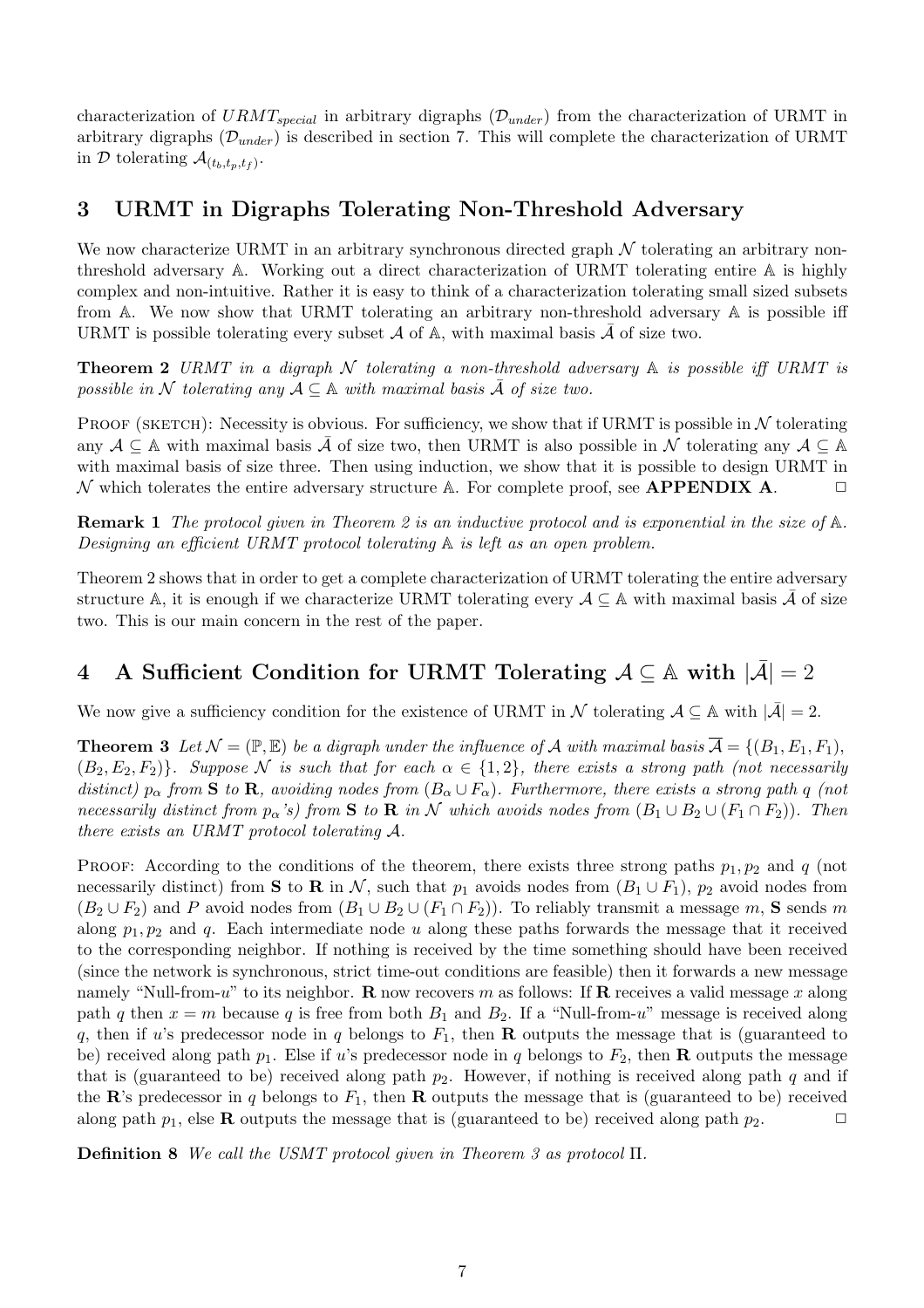#### 4.1 Relaxing the Sufficiency Condition of Theorem 3

In the previous section, we have seen that if the paths  $p_1, p_2$  and q are present in a network N, then URMT is possible over  $N$ . Now the question is whether the physical presence of the paths are necessary in N? Well, the presence of  $p_1$  and  $p_2$  is obviously necessary for URMT in N. Otherwise, the adversary can strategize to block all the strong paths from  $S$  to  $R$ , thus preventing any kind of communication from **S** to **R**. However, the physical presence of q in  $\mathcal N$  is not necessary for URMT from **S** to **R**! Here, we show that even in the absence of q, one can design URMT over  $\mathcal N$  tolerating  $\overline{\mathcal A}$ , provided the effect of q can be simulated over N. This is possible provided N satisfies certain conditions with respect to  $\bar{\mathcal{A}}$ .

**Example 1:** Consider the network N shown in Fig. 3, along with the adversary structure  $\overline{A}$ . In N,



Figure 3: A network for Example 1

path  $p_1 = (\mathbf{S}, L, M, \mathbf{R})$  is free from the nodes in  $(B_1 \cup F_1)$ , and path  $p_2 = (\mathbf{S}, H, I, K, \mathbf{R})$  is free from the nodes in  $(B_2 \cup F_2)$ . However, there does not exist any strong path q which is free from the nodes in  $(B_1 \cup B_2 \cup (F_1 \cap F_2))$ . So N does not completely satisfy all the conditions of Theorem 3 with respect to the  $\overline{\mathcal{A}}$ . However, the effect of q can be simulated in  $\mathcal{N}$ .

Consider the sub-portion of N with strong path  $(S, H, I, K, \mathbf{R})$  and semi-strong path  $(S, C, B, A, D, E, F, \mathbf{R})$ (with head A), as shown in the second picture (drawn in red color) in Fig 3. Now consider the following sub-protocol called  $\Pi_1^{sim}$  executed over this sub-portion to send a value  $s \in \mathbb{F}$  from **S** to **R**: First, A sends three random secret keys  $K_1, K_2, K_3 \in \mathbb{F}$  to **S** via the strong path  $(A, B, C, S)$ . If A does not receive all the keys, he uses three random keys of his own choice instead. A then sends  $(x, y) = \alphauth(s, K_1, K_2, K_3)$ along strong path  $(S, H, I, K, R)$  to R. Now, A sends the same three keys (namely  $K_1, K_2$  and  $K_3$ ) to **R** along the strong path  $(A, D, E, F, \mathbf{R})$ . Note that A sends the keys to **R** only after **S** has sent the authenticated message (namely  $(x_1, y_1)$ ) along the strong path to **R**. This can be done because the system is synchronous and the protocol is executed in rounds. If  $\bf{R}$  does not receive the keys from A, then  $\bf{R}$ *knows* the identity of the set in  $\overline{A}$  that is corrupt. This can be achieved because if any node does not receive data from it's predecessor node, say  $j$ , then it generates a message saying "message not received from node j" and pass on to the next node in the path. Since the strong path from A to R contains nodes from  $F_1^*$  and  $F_2^*$ , **R** will always identify the corrupted set in  $\overline{A}$  if it does not receive keys from A. Similarly, if **R** does not receive any value from **S** along the strong path  $(S, H, I, K, \mathbf{R})$ , then **R** can easily conclude that the first set in  $\overline{A}$  is corrupted. However, if **R** did receive the keys along path  $(A, D, E, F, \mathbf{R})$ and tuple  $(x', y')$  along  $(S, H, I, K, R)$ , then **R** verifies if  $y' \stackrel{?}{=} x'K_2 + K_3$ . If yes, then **R** outputs the message  $(x' - K_1)$ ; else, B concludes that first set in  $\overline{A}$  is corrupted.

If the second set  $(B_2, E_2, F_2)$  of  $\overline{A}$  is corrupted, then the adversary will know  $K_1, K_2, K_3$  (when A sends them to S). But there is no node from  $B_2$  along the strong path from S to R. So, the authenticated message will reach correctly to **R**. Since there are no nodes from  $B_2$  along the strong path from A to **R**, R will either correctly receive the keys or it will not receive any key, depending upon whether the node E crashes or not. If it crashes, then **R** will not receive any key but will know that second set in  $\overline{A}$  is corrupted. On the other hand, if  $\bf{R}$  receives the keys from A, then they are correct and so the verification step at  $\mathbb{R}$ 's end will succeed and  $\mathbb{R}$  will correctly output s.

If the first set  $(B_1, E_1, F_1)$  of  $\overline{A}$  is corrupted, then adversary will also know the keys by passively listening node F. But in the protocol, A sends the keys to  $\bf{R}$ , only after the authenticated message reaches to **R** through the strong path  $(S, H, I, K, \mathbf{R})$ . So the node H, which is  $B_1$  type corrupted will not know the keys when the authenticated message passes through  $H$ . Hence the delay done by  $A$  in sending the keys to  $\bf{R}$  plays a very significant role in the sub-protocol. In essence, the node from  $B_1$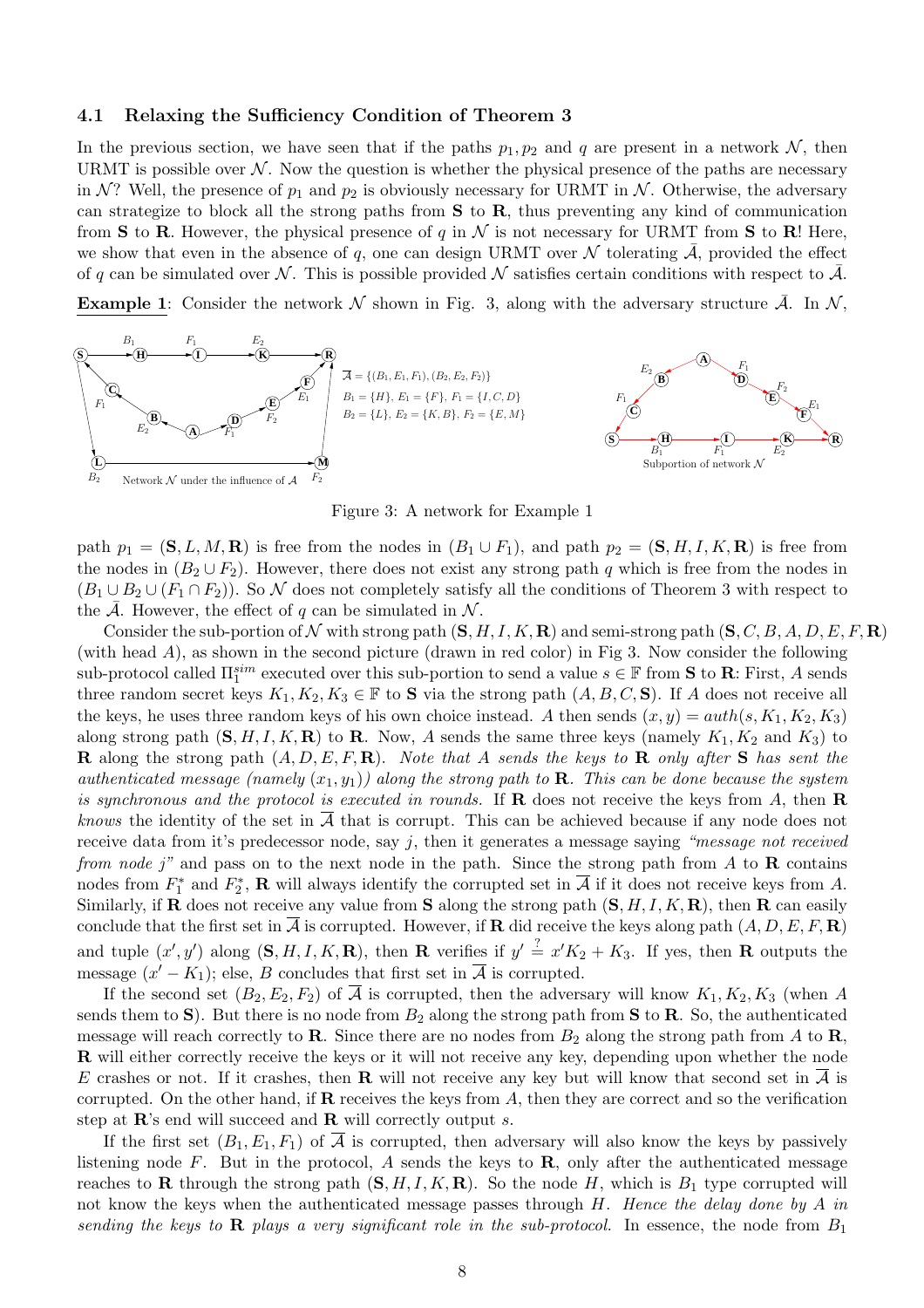on path  $(S, H, I, K, R)$  can not change the authenticated message in a consistent manner without being detected by  $\bf R$  with very high probability. Now similar to information checking protocol of Rabin [9], adversary can forge the authenticated message with probability  $\frac{1}{\mathbb{F}}$ , without knowing  $K_1, K_2, K_3$ . Once the authenticated tuple reaches  $\bf{R}$ , adversary will also know the keys which A sends to  $\bf{R}$ . So now from the authenticated tuple which passed through H and the keys which passed through the node  $F$ , adversary can compute m. But now he cannot change it, as **R** already have either recovered m (if the authenticated tuple is received correctly) or knows that the first set in  $\overline{A}$  is corrupted.

Thus, what the above sub protocol achieves is the following: The adversary has full information about the transmitted value s and also has complete control over  $\mathbb{R}$ 's output which could be either a valid message or a null message with the knowledge of the identity of the set in  $\overline{A}$  which is actually corrupt. Moreover, if  $\bf{R}$  receives a valid message, it is indeed the correct message with a very high probability. This is identical to saying that  $S$ , with a very high probability, sends a message to  $R$  through nodes that are in  $F_1, E_1, F_2$  and  $E_2$  respectively. Thus  $\Pi_1^{sim}$  has the effect of simulating a "virtual path" between **S** and **R** with very high probability. So  $\mathcal{N}$  in Fig. 3 can be enhanced to network  $\mathcal{N}_1$  under the influence of  $\bar{A}_1$  as shown in Fig. 4 where in  $\mathcal{N}_1$ , there exists a "virtual path" between **S** and **R**, containing intermediate virtual nodes  $X_1, X_2, X_3$  and  $X_4$ , where  $X_1 \in F_1, X_2 \in E_1, X_3 \in F_2$  and  $X_4 \in E_2$  respectively.

Now note that  $\mathcal{N}_1$  satisfies the conditions of Theorem 3 with respect to  $\overline{A}_1$ , where the virtual path  $(\mathbf{S}, X_1, X_2, X_3, X_4, \mathbf{R})$  serves as path q. So the URMT protocol Π (of Theorem 3) can be executed over  $\mathcal{N}_1$  tolerating  $\overline{\mathcal{A}}$ . But we want to design an URMT protocol over  $N$  which is the given physical graph. So we have to simulate the URMT protocol Π executed over  $\mathcal{N}_1$  tolerating  $\mathcal{A}$ , into an URMT protocol over  $N$  tolerating  $\overline{A}_1$ . Our next goal is to demonstrate that simulation.



Any value which is sent over  $p_1$  or  $p_2$  in protocol  $\Pi$  over  $\mathcal{N}_1$  can be also sent over the same paths in  $\mathcal N$  (as these paths are physically present in  $\mathcal N$ ). Similarly, any value which is sent over the virtual path  $(S, X_1, X_2, X_3, X_4, \mathbf{R})$  in protocol  $\Pi$  over  $\mathcal{N}_1$  can be also sent in  $\mathcal N$  by using the sub-protocol  $\Pi_1^{sim}$ . <sup>2</sup> Thus all the steps of  $\Pi$  over  $\mathcal{N}_1$  can be simulated over  $\mathcal N$  also. If the error probability of sub-protocol  $\Pi_1^{sim}$  is  $\delta'$  (which is at most  $\frac{1}{\mathbb{F}}$ ), then the error probability of the protocol  $\Pi$  simulated over  $\mathcal N$  is at most  $n\delta'$ , where n is the number of times sub-protocol  $\Pi_1^{sim}$  is executed. So we can make the error probability of resultant URMT protocol over N to be at most  $\delta$ , by appropriately selecting  $\mathbb{F}$  so that  $n\delta' = \delta$ .

Summary of the example: In Example 1, we have seen a network, which do not satisfy the conditions of Theorem 3, but still protocol Π could be simulated on them with very high probability. In Example 1, we demonstrated a graph which contains a "special structures" (which satisfied some "special properties" with respect to  $\bar{\mathcal{A}}$ ). This structure lead to the simulation of a special type of "virtual path" in the original network. Also, though not demonstrated, the "virtual path(s)" could be added recursively. Finally, the enhanced graph, with virtual path added, satisfies conditions of Theorem 3 and hence we could simulate II on enhanced graph. But II can be run on the original graph with the help of sub-protocols like  $\Pi_1^{sim}$ . So the idea is that starting from a physical graph (where all the edges and nodes are physical), we find the special structures (recursively) and keep on enhancing the graph (step by step through some intermediate graphs) until no more special structure is present on the (enhanced) graph. The final enhanced graph is named as URMT-BEF-Closure-Digraph of the original graph. If URMT-BEF-Closure-Digraph satisfies conditions of Theorem 3, then URMT protocol Π exists on the Closure graph. The protocol Π can be run on the physical (original) graph using the sub-protocols that simulate the respective virtual paths present in URMT-BEF-Closure-Digraph. In next section, we explore all possibilities of special structures and define URMT-BEF-Closure-Digraph formally.

<sup>&</sup>lt;sup>2</sup>Note that each time an independent random triplet of keys are used to execute the sub-protocol  $\Pi_1^{sim}$ .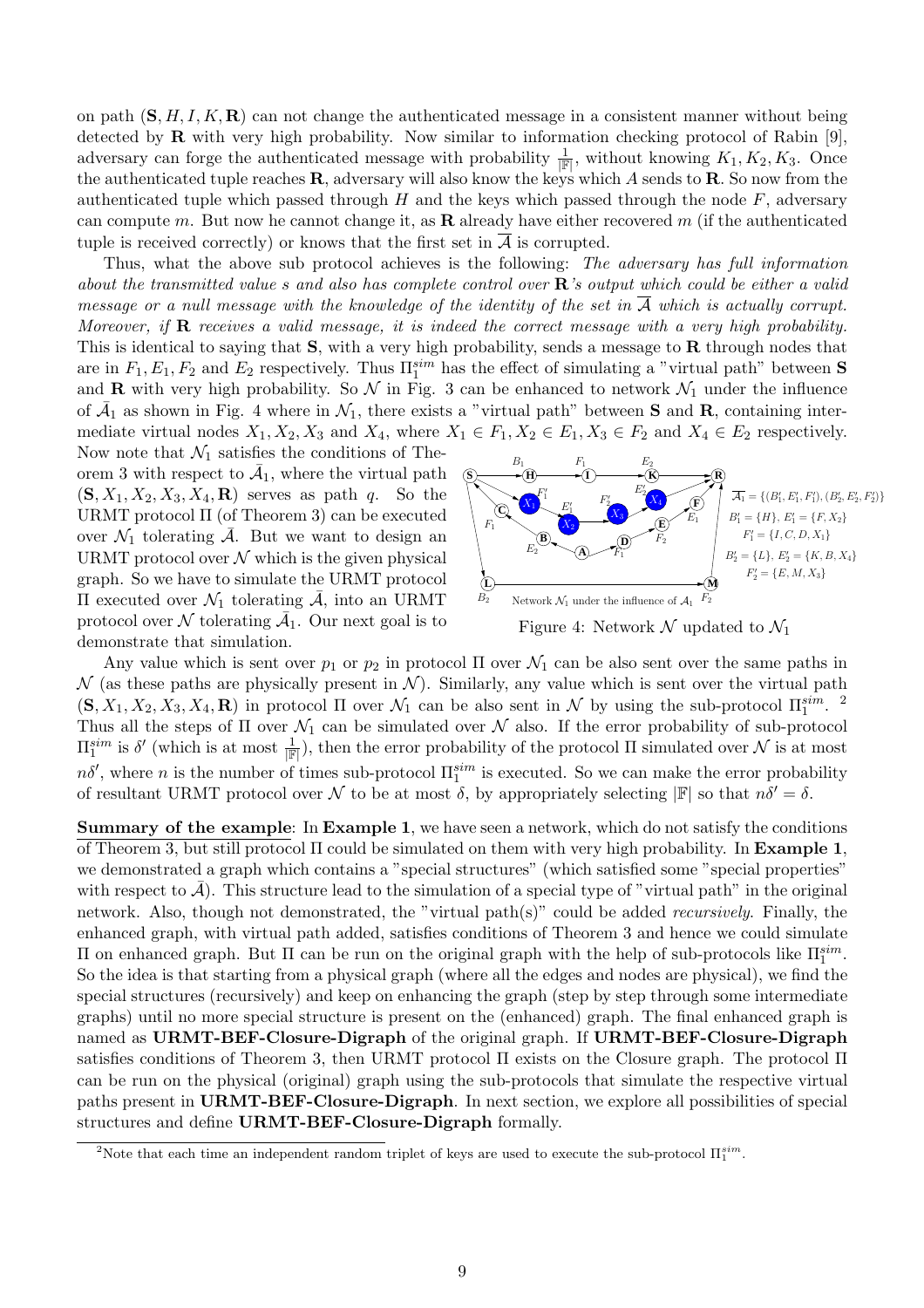### 5 Definition of URMT-BEF-Closure-Digraph

**Definition 9 (URMT-BEF-Closure-Digraph)** Let  $\mathcal{N} = (\mathbb{P}, \mathbb{E})$  be the network (directed graph) influenced by a non-threshold adversary characterized by the adversary structure A with a maximal basis of exactly two elements, say  $\overline{\mathcal{A}} = \{(B_1, E_1, F_1), (B_2, E_2, F_2)\}\.$  We inductively define a sequence of networks  $\mathcal{N}_1, \mathcal{N}_2 \dots$  where the set of vertices, denoted by  $\mathbb{P}_i$ , of the network  $\mathcal{N}_i$  is defined as  $\mathbb{P}_i = \mathbb{P} \cup \mathbb{V}_i$  with  $\mathbb{V}_1 = \emptyset$  and the set of edges, say  $\mathbb{E}_i$ , of the network  $\mathcal{N}_i$  is defined as  $\mathbb{E}_i = \mathbb{E} \cup A_i$  with  $A_1 = \emptyset$ . The set  $V_i$ denotes the set of virtual nodes in  $\mathcal{N}_i$ , while  $A_i$  denotes the set of virtual edges in  $\mathcal{N}_i$ . We also define a corresponding sequence of adversary structures with maximal basis of two elements each, viz.,  $A_1, A_2, \ldots$ where  $A_1 = A$ . The details are as follows:

The network  $\mathcal{N}_i, i \geq 2$  can be constructed from the network  $\mathcal{N}_{i-1}$  in four different ways by applying one of the constructions from Table 1. In the table, a typical entry like

$$
\#n\begin{bmatrix} A \rightarrow X_1 \rightarrow X_2 \rightarrow X_3 \rightarrow \text{width condition } Q_1 \\ X_4 \rightarrow B \text{ where} \\ X_1 \in F_1, X_2 \in F_2, \\ X_3 \in E_1, X_4 \in E_2 \end{bmatrix} \begin{bmatrix} Head \rightarrow A: avoids nodes from ((B_1 \cup B_2 \cup F_2 \cup E_1) \setminus \{A, B\}) \\ \text{with condition } Q_1 \\ \bullet Head \rightarrow B \text{ avoids nodes from } ((B_1 \cup B_2 \cup (F_1 \cap F_2)) \setminus \{A, B\}) \\ \text{condition } Q_2 \end{bmatrix} \begin{bmatrix} E_1, E_2 \\ E_2, F_1^* \end{bmatrix} \begin{bmatrix} E_1, E_2 \\ F_1^*, F_2^* \end{bmatrix}
$$

#### means the following:

"In the  $n^{th}$  way of construction, we could potentially add an virtual path with four new virtual nodes  $X_1, X_2, X_3$  and  $X_4$  and five new virtual edges to  $\mathcal{N}_{i-1}$  to obtain  $\mathcal{N}_i$ . Specifically, we add directed edges  $(A, X_1), (X_1, X_2), (X_2, X_3), (X_3, X_4)$  and  $(X_4, B)$  if and only if the digraph  $\mathcal{N}_{i-1} = (\mathbb{P}_{i-1}, \mathbb{E}_{i-1})$ is such that there exists two physical nodes A, B in  $\mathcal{N}_{i-1}$ , such that for the two elements  $(B_1, E_1, F_1)$  and  $(B_2, E_2, F_2)$  in  $\overline{\mathcal{A}}_{i-1}$ , both the following (1 and 2) are true:

- 1. there does not exist four nodes  $w_1 \in (\mathbb{V}_{i-1} \cap F_1), w_2 \in (\mathbb{V}_{i-1} \cap F_2), w_3 \in (\mathbb{V}_{i-1} \cap E_1)$  and  $w_4 \in$  $(\mathbb{V}_{i-1} \cap E_2)$  such that the edges  $(A, w_1), (w_1, w_2), (w_2, w_3), (w_3, w_4)$  and  $(w_4, B)$  belong to  $\mathbb{E}_{i-1}$ . This means  $n^{th}$  construction has not been already used for nodes A and B. This is interpreted by the second column of the entry.
- 2. Both the following (a and b) hold:
	- (a) there exists a semi-strong path, say q with head y from A to B in  $\mathcal{N}_{i-1}$ , such that the strong path from y to A avoids nodes from  $((B_1 \cup B_2 \cup F_2 \cup E_1) \setminus \{A, B\})$  and satisfies condition  $\mathcal{Q}_1$  (possibly null). Similarly, the strong path from y to B avoids nodes from  $((B_1 \cup B_2 \cup (F_1 \cap F_2))\setminus\{A, B\})$ . This is interpreted by the first two bulleted items in the third column of the entry.
	- (b) there exists a strong path, say p from A to B in  $\mathcal{N}_{i-1}$ , such that p avoids nodes from  $((B_2 \cup (F_1 \cap$  $(F_2)$ )  $\{A, B\}$ ). The path p satisfies the condition  $\mathcal{Q}_2$  (possibly null). This is the interpretation of the third bulleted item in the third column of the entry. Further in addition to  $\mathcal{Q}_2$ , the following condition must always be satisfied by p: for each  $i \in \{1,2\}$ , every occurrence of a node from  $(B_i \cup F_i) \setminus \{A, B\}$  (if any) in p is after the last occurrence of a node from  $B_{\overline{i}} \setminus \{A, B\}$ (if any), where if  $i = 1$   $(i = 2)$ , then  $\overline{i} = 2$   $(\overline{i} = 1)$ . Though not explicitly specified in the entry, the last condition should be always satisfied by the strong path(s) from A to B in all the constructions.

If one of the above two conditions (1 and 2) fails, we continue to work with  $\mathcal{N}_{i-1}$  influenced by  $\mathcal{A}_{i-1}$ . However, if both of them are true, then we let  $\mathbb{V}_i = \mathbb{V}_{i-1} \cup \{X_1, X_2, X_3, X_4\}$  which implies that  $\mathbb{P}_i = \mathbb{P}_{i-1} \cup$  $\{X_1, X_2, X_3, X_4\}$ ; and we let  $A_i = A_{i-1} \cup \{(A, X_1), (X_1, X_2), (X_2, X_3), (X_3, X_4), (X_4, B)\}\$  which implies  $\mathbb{E}_i = \mathbb{E}_{i-1} \cup \{(A, X_1), (X_1, X_2), (X_2, X_3), (X_3, X_4), (X_4, B)\}$ ; finally we let the new nodes  $X_1, X_2, X_3$  and  $X_4$  to be added to  $F_1, F_2, E_1$  and  $E_2$  respectively. That is, if  $\overline{A}_{i-1} = \{(B_1, E_1, F_1), (B_2, E_2, F_2)\}$ , then we let  $\overline{\mathcal{A}}_i = \{(B_1, E_1 \cup \{X_3\}, F_1 \cup \{X_1\}), (B_2, E_2 \cup \{X_4\}, F_2 \cup \{X_2\})\}$ ." The figure in the fourth column of the entry denotes the complementary view of the conditions specified in the third column of the entry. The labels along the edges of the figure denote the the set of allowable adversarial nodes along the semi-strong path and strong path(s) between A and B. It is obvious, that honest nodes can be always present along these paths. For example, in the figure, we have put sets  $E_2$  and  $F_1^*$  along the edge  $y \to A$  which means that the nodes along the strong path from y to A can be completely honest (denoted by  $H$ ) or may contain nodes from sets  $E_2$  and  $F_1^*$ , where  $F_i^* = F_i \setminus (F_1 \cap F_2)$ ,  $i \in \{1, 2\}$ .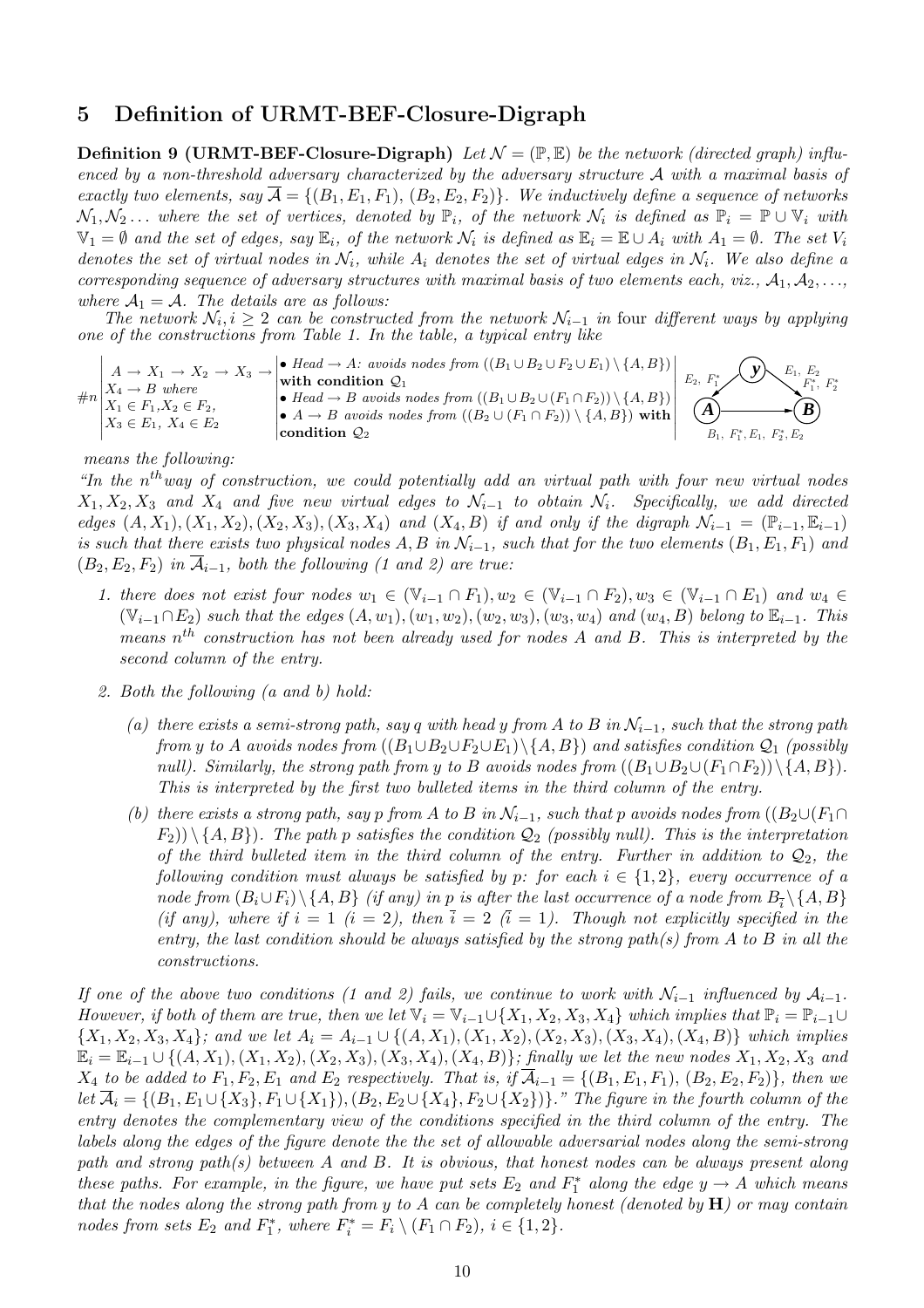| No.   | Temporary Link                                                                                                                                       | Conditions & Figure                                                                                                                                                                                                                                                                                                                                                                                                                                                                                                      |                                                                                                                                                     |
|-------|------------------------------------------------------------------------------------------------------------------------------------------------------|--------------------------------------------------------------------------------------------------------------------------------------------------------------------------------------------------------------------------------------------------------------------------------------------------------------------------------------------------------------------------------------------------------------------------------------------------------------------------------------------------------------------------|-----------------------------------------------------------------------------------------------------------------------------------------------------|
| #1    | $A \rightarrow X_1 \rightarrow X_2$<br>$\rightarrow X_3 \rightarrow X_4 \rightarrow B,$<br>$X_1 \in F_1, X_2 \in E_1,$<br>$X_3 \in F_2, X_4 \in E_2$ | 1. $y \to A: ((B_1 \cup B_2 \cup F_2 \cup E_1) \setminus \{A, B\})$<br>2. $y \to B: ((B_1 \cup B_2 \cup (F_1 \cap F_2)) \setminus \{A, B\})$<br>3. $A \rightarrow B$ : Path p: $((B_2 \cup (F_1 \cap F_2)) \setminus \{A, B\})$ with the last node<br>from $F_1^*$ before the first node from $E_1$ and the last node<br>from $F_2^*$ before the first node from $E_2$ .<br>1. $y \to A: ((B_1 \cup B_2 \cup F_1 \cup E_2) \setminus \{A, B\})$<br>2. $y \to B: ((B_1 \cup B_2 \cup (F_1 \cap F_2)) \setminus \{A, B\})$ | $E_1, E_2$<br>$E_2$ , $\boldsymbol{I}$<br>$F_1^\ast,\ F_2^\ast$<br>B<br>$B_1,\ F_1^*, E_1,\ F_2^*, E_2$<br>$E_1, E_2$<br>$E_1, F$<br>$F_1^*, F_2^*$ |
|       |                                                                                                                                                      | 3. $A \rightarrow B$ : Path p: $((B_1 \cup (F_1 \cap F_2)) \setminus \{A, B\})$ with the last node<br>from $F_1^*$ before the first node from $E_1$ and the last node<br>from $F_2^*$ before the first node from $E_2$ .                                                                                                                                                                                                                                                                                                 | B<br>$B_2, F_1^*, E_1, F_2^*, E_2$                                                                                                                  |
|       |                                                                                                                                                      | 1. $y \rightarrow A$ : $((B_1 \cup B_2 \cup F_1 \cup E_1) \setminus \{A, B\})$ with the last node<br>from $F_2^*$ before the first node from $E_2$ .<br>2. $y \to B$ : $((B_1 \cup B_2 \cup (F_1 \cap F_2)) \setminus \{A, B\})$<br>3. $A \to B$ : for each $i \in \{1,2\}$ , Path $p_i$ : $(B_i \cup (F_1 \cap F_2)) \setminus \{A, B\})$<br>with the last node from $F_1^*$ before the first node from $E_1$<br>and the last node from $F_2^*$ before the first node from $E_2$ .                                      | $\mathcal{E}_1,\ \mathcal{E}_2$<br>$F_2^*, E_2$<br>$F_1^*, F_2^*$<br>A<br>$B_2, F_1^*, E_1, F_2^*,$<br>$p_2$<br>$B_1, F_1^*, E_1, F_2^*, E_2$       |
|       |                                                                                                                                                      | 1. $y \rightarrow A$ : $((B_1 \cup B_2 \cup F_2 \cup E_2) \setminus \{A, B\})$ with the last node<br>from $F_1^*$ before the first node from $E_1$ .<br>2. $y \to B$ : $((B_1 \cup B_2 \cup (F_1 \cap F_2)) \setminus \{A, B\})$<br>3. $A \to B$ : for each $i \in \{1,2\}$ , Path $p_i$ : $(B_i \cup (F_1 \cap F_2)) \setminus \{A, B\})$<br>with the last node from $F_1^*$ before the first node from $E_1$<br>and the last node from $F_2^*$ before the first node from $E_2$ .                                      | $E_1, E_2$<br>$F_1^*, E_1$<br>$F_1^*,\;F_2^*$<br>A<br>$B_2, F_1^*, E_1 F_2^*, E_2$<br>$B_1, F_1^*, E_1, F_2^*, E_2$                                 |
|       |                                                                                                                                                      | 1. $y \to A$ : $((B_1 \cup B_2 \cup (F_1 \cap F_2) \cup E_1) \setminus \{A, B\})$<br>2. $y \to B$ : $((B_1 \cup B_2 \cup (F_1 \cap F_2)) \setminus \{A, B\})$<br>3. $A \rightarrow B$ , Path p: $(B_2 \cup (F_1 \cap F_2)) \setminus \{A, B\}$ with the last node<br>from $F_1^*$ before the first node from $E_1$ and the last node<br>from $F_2^*$ before the first node from $E_2$ .<br>4. $A \rightarrow B$ , Path Q: $(B_1 \cup B_2 \cup (F_1 \cap F_2))$                                                           | $E_1, E_2$<br>$F_1^*, F_2^*$<br>$E_2, F_1^*, F_2^*$<br>$E_1, F_1^*, E_1, F_2^*, E_2$                                                                |
|       |                                                                                                                                                      | 1. $y \to A: ((B_1 \cup B_2 \cup (F_1 \cap F_2) \cup E_2) \setminus \{A, B\})$<br>2. $y \to B$ : $((B_1 \cup B_2 \cup (F_1 \cap F_2)) \setminus \{A, B\})$<br>3. $A \rightarrow B$ , Path p: $(B_1 \cup (F_1 \cap F_2)) \setminus \{A, B\})$ with the last node<br>from $F_1^*$ before the first node from $E_1$ and the last node<br>from $F_2^*$ before the first node from $E_2$ .<br>4. $A \rightarrow B$ , Path Q: $(B_1 \cup B_2 \cup (F_1 \cap F_2))$                                                             | $E_1, E_2$<br>$F_1^*, F_2^*$<br>$E_1, F_1^*, F_2^*$<br>$B_2, F_1^*, E_1, F_2^*, E$<br>$F_1^*, E_1, F_2^*, E_2$                                      |
| $\#2$ | $A \rightarrow X_1 \rightarrow X_2$<br>$\rightarrow X_3 \rightarrow X_4 \rightarrow B,$<br>$X_1 \in E_1, X_2 \in F_1,$<br>$X_3 \in F_2, X_4 \in E_2$ | Similar to the construction $#1$ except that the condition "with"<br>the last node from $F_1^*$ before the first node from $E_1$ " is removed<br>from the strong path(s) from $A$ to $B$ in all the six cases                                                                                                                                                                                                                                                                                                            | Similar to $#1$ except that<br>first restriction on the order-<br>ing of vertices in the strong<br>path(s) from A to B is re-<br>الممعما            |
| #3    | $A \rightarrow X_1 \rightarrow X_2$<br>$\rightarrow X_3 \rightarrow X_4 \rightarrow B,$<br>$X_1 \in F_1, X_2 \in E_1,$<br>$X_3 \in E_2, X_4 \in F_2$ | Similar to the construction $#1$ except that the condition "with"<br>the last node from $F_2^*$ before the first node from $E_2$ " is removed<br>from the strong path(s) from $A$ to $B$ in all the six cases                                                                                                                                                                                                                                                                                                            | Similar to $#1$ except that<br>second restriction on the or-<br>dering of vertices in the<br>strong path(s) from $A$ to $B$<br>is relaxed           |
| $\#4$ | $A \rightarrow X_1 \rightarrow X_2$<br>$\rightarrow X_3 \rightarrow X_4 \rightarrow B,$<br>$X_1 \in F_1, X_2 \in F_2,$<br>$X_3 \in E_1, X_4 \in E_2$ | Similar to the construction $#1$ except that both the conditions<br>"with the last node from $F_1^*$ before the first node from $E_1$ " and<br>"with the last node from $F_2^*$ before the first node from $E_2$ " are<br>removed from the strong path(s) from $A$ to $B$ in all the six cases                                                                                                                                                                                                                           | Similar to $#1$ except that<br>both restrictions on the or-<br>dering of vertices in the<br>strong path(s) from $A$ to $B$<br>are relaxed           |

Table 1: The various constructions (#1 to #4) to augment  $\mathcal{N}_{i-1}$  to  $\mathcal{N}_i$ . In the figures, y denotes the head of semi-strong path between  $A$  and  $B$  and the labels along the edges, represents the permissible category of adversary sets in permitted order for the construction.  $F_i^* = F_i \setminus (F_1 \cap F_2)$  for  $i \in \{1, 2\}$ . Further in addition to the conditions specified in each construction, the strong path(s) from  $A$  to  $B$  must satisfy the following: for each  $i \in \{1,2\}$ , every occurrence of a node from  $(B_i \cup F_i) \setminus \{A, B\}$  is after the last occurrence of a node from  $B_{\bar{i}} \setminus \{A, B\}$ , where if  $i = 1$   $(i = 2)$ , then  $\bar{i} = 2$   $(\bar{i} = 1)$ 

**Remark 2**: A pair of vertices  $(A, B)$  may permit at most twenty-four augmentations, corresponding to one of the constructions from Table 1. When no augmentation is possible with respect to any pair of vertices, we stop the process. Thus, starting from  $\mathcal{N}_1$ , if we build a sequence of distinct networks by vertices, we stop the process. Thus, starting from  $N_1$ , if we build a :<br> $N_1, N_2, \cdots, N_\nu$  through the augmenting process, we observe that  $\nu \leq 24\binom{n}{2}$  $\binom{n}{2}$ , where  $n = |\mathbb{P}|$  denotes the set of nodes in  $N$ . Also, we may consider the pairs of vertices in any order and augmentation may also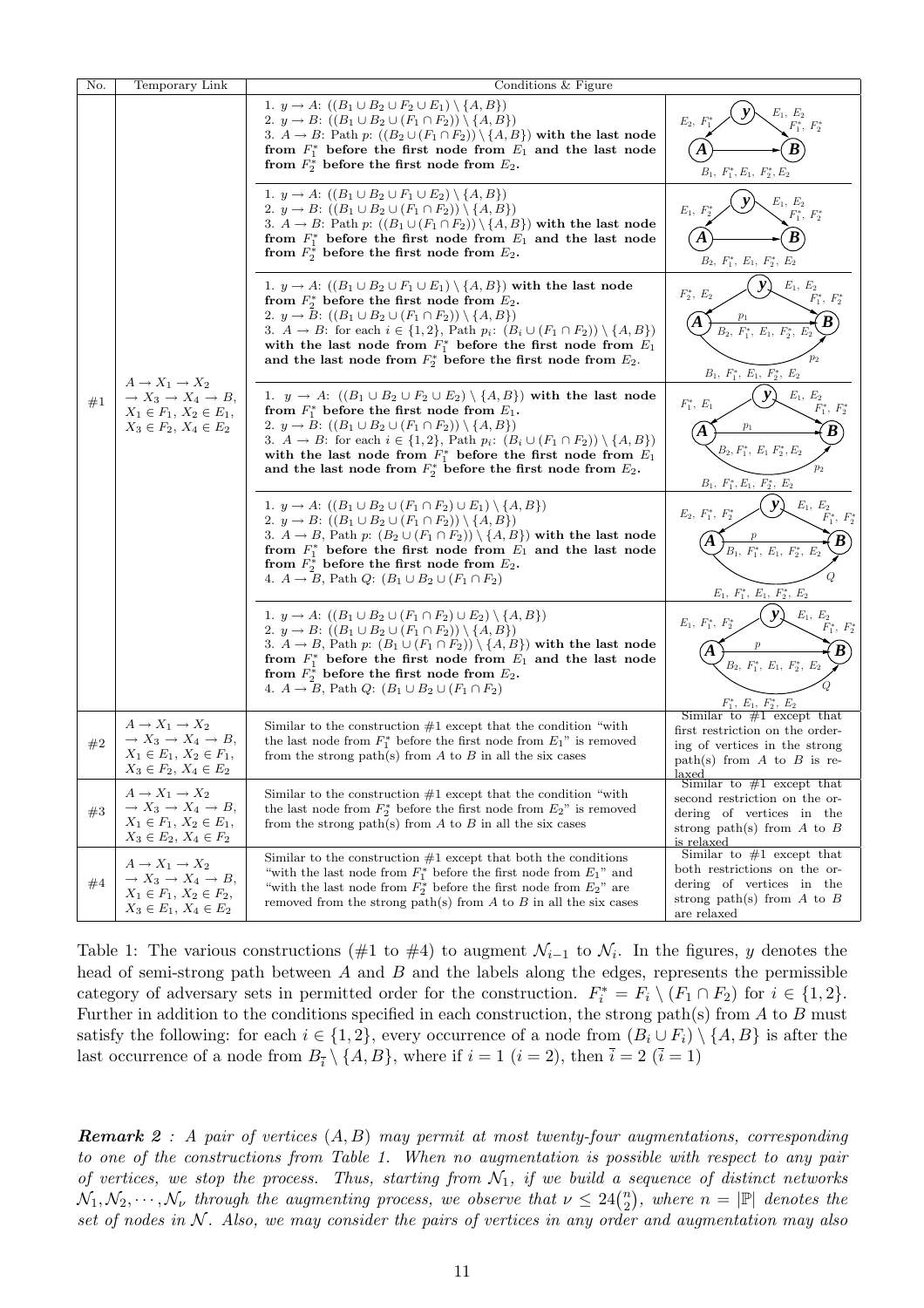be done in any order for a given pair of vertices. The URMT-BEF-closure-digraph of  $N$ , denoted by  $\mathcal{N}_{URMT_{BEF}}^*$  is defined as  $\mathcal{N}_{URMT_{BEF}}^* = \mathcal{N}_{\nu}$ . The corresponding adversary structure is  $\mathcal{A}^* = \mathcal{A}_{\nu}$ , where  $|\mathcal{\tilde{A}}^*| = 2.$ 

An illustration of constructing URMT-BEF-Closure-Digraph is given in **APPENDIX B**. We now briefly and informally mention few important properties of the constructions.

**Property 1 (Principle Behind the Constructions)** In general, if  $\mathcal{N}_{i-1}$  is augmented to  $\mathcal{N}_i$  by applying some construction to A, B in  $\mathcal{N}_{i-1}$  and if some value s is sent over the resultant virtual path from A to B in  $\mathcal{N}_i$ , then there always exist a sub-protocol  $\Pi^{sim}$  (as demonstrated in **Example 1**), which when executed over  $\mathcal{N}_{i-1}$  has one of the following outcomes: (a)  $\Pi^{sim}$  correctly sends s from A to B over  $\mathcal{N}_{i-1}$ with negligible error probability, as demonstrated in **Example 1**; (b)  $\Pi^{sim}$  may fail to send s, in which case it facilitates B to correctly know the exact identity of the corrupted set, as demonstrated in Example 1. The basic format of the sub-protocol  $\Pi^{simulate}$  will be more or less same for all the constructions (as shown in **Example 1**). We do not provide the  $\Pi^{sim}$  protocol for every construction given in Table 1 due to space constraint.

**Lemma 1**  $\mathcal{N}_{URMT_{BEF}}^*$  has finite number of nodes and is unique (up to isomorphism).

PROOF: The finiteness property follows from the Remark 2 provided in the Definition 9. The proof of the uniqueness property is similar to the proof of Lemma 2 in [11] and hence is omitted<sup>3</sup>. .  $\Box$ 

**Property 2 (Property of A\*)** If  $\bar{A} = \bar{A}_1 = \{(B_1, E_1, F_1), (B_2, E_2, F_2)\}$  and  $\bar{A}^* = \{(B'_1, E'_1, F'_1),$  $(B'_2, E'_2, F'_2)$ , then we have  $B'_1 = B_1, B'_2 = B_2$ ,  $(F'_1 \cap F'_2) = (F_1 \cap F_2)$  and  $(E'_1 \cap E'_2) = (E_1 \cap E_2)$ . This is because the  $B_i$ 's are never changed and no new virtual node is simultaneously added to both the fail-stop sets or both the passive sets at any stage in any of the constructions. Also note that each virtual node in  $\mathcal{N}_{URMT_{BEF}}^*$  has a unique in-neighbor and out-neighbor.

## 6 True Characterization of URMT Tolerating A with  $|\bar{\mathcal{A}}|=2$

We now give first ever true characterization of URMT in an arbitrary digraph  $N$  tolerating an adversary structure A with  $|\bar{\mathcal{A}}|=2$ , in terms of  $\mathcal{N}_{URMT_{BEF}}^*$ . This along with Theorem 2, completely characterizes URMT in  $\mathcal N$  tolerating any arbitrary adversary structure  $\mathbb A.$ 

**Theorem 4** Let  $\mathcal{N} = (\mathbb{P}, \mathbb{E})$  be a directed graph, where  $S$ ,  $R \in \mathbb{P}$ . Let N be under the influence of a non-threshold adversary A with maximal basis  $\bar{A} = \{(B_1, E_1, F_1), (B_2, E_2, F_2)\}\.$  Furthermore, let  $\mathcal{N}_{URMT_{BEF}}^{*} = (\mathbb{P}^*, \mathbb{E}^*)$  denotes the URMT-BEF-closure-digraph of network  $\mathcal{N}$  with respect to A. Moreover, let  $\mathcal{N}_{URMTBEF}^*$  be under the control of  $\mathcal{A}^*$  where  $\mathcal{A}^*$  is the adversary closure of  $\mathcal{A}$  with maximal basis  $\bar{\mathcal{A}}^* = \{ (B'_1, E'_1, F'_1), (B'_2, E'_2, F'_2) \}$ . Then URMT between S and R is possible in N tolerating A iff (a) for each  $\alpha \in \{1,2\}$ , there exists a strong path (not necessarily distinct)  $p_{\alpha}$  from **S** to **R** in N avoiding nodes from  $(B_{\alpha} \cup F_{\alpha})$  and (b) there exists a strong path P (not necessarily distinct from  $p_{\alpha}$ 's) from S to **R** in  $\mathcal{N}_{URMT_{BEF}}^*$ , avoiding nodes from  $(B'_1 \cup B'_2 \cup (F'_1 \cap F'_2)).$ 

PROOF: SUFFICIENCY: Suppose the conditions of the theorem are true. Now closely looking at the conditions, we observe that they are almost same as the sufficiency conditions in Theorem 3. Now in order to prove the sufficiency of the Theorem 4, we begin with a definition.

**Definition 10** (URMT<sub>forward</sub>) An URMT protocol over digraph  $\mathcal{N}_i = (\mathbb{P} \cup \mathbb{V}_i, \mathbb{E} \cup \mathbb{A}_i)$  is called an  $URMT_{forward}$  protocol, if in the protocol, the virtual nodes (nodes in  $V_i$ ) are capable of only receiving and forwarding messages and do no other computation; i.e., they do not use any internal random coins.

In order to prove the sufficiency of the Theorem 4, we first show that if the conditions of Theorem 4 are satisfied, then we can design an  $URMT_{forward}$  protocol over  $\mathcal{N}_{URMT_{BEF}}^*$  tolerating  $\bar{\mathcal{A}}^*$  (Lemma 2). We then show that if there exists an  $URMT_{forward}$  protocol over  $\mathcal{N}_i$  for  $i > 1$  tolerating  $\bar{\mathcal{A}}_i$ , then there exists

<sup>&</sup>lt;sup>3</sup>In [11], the authors have given the construction of closure graph by considering only Byzantine adversary. The constructions given here can be viewed as non-trivial generalization of the constructions given in [11]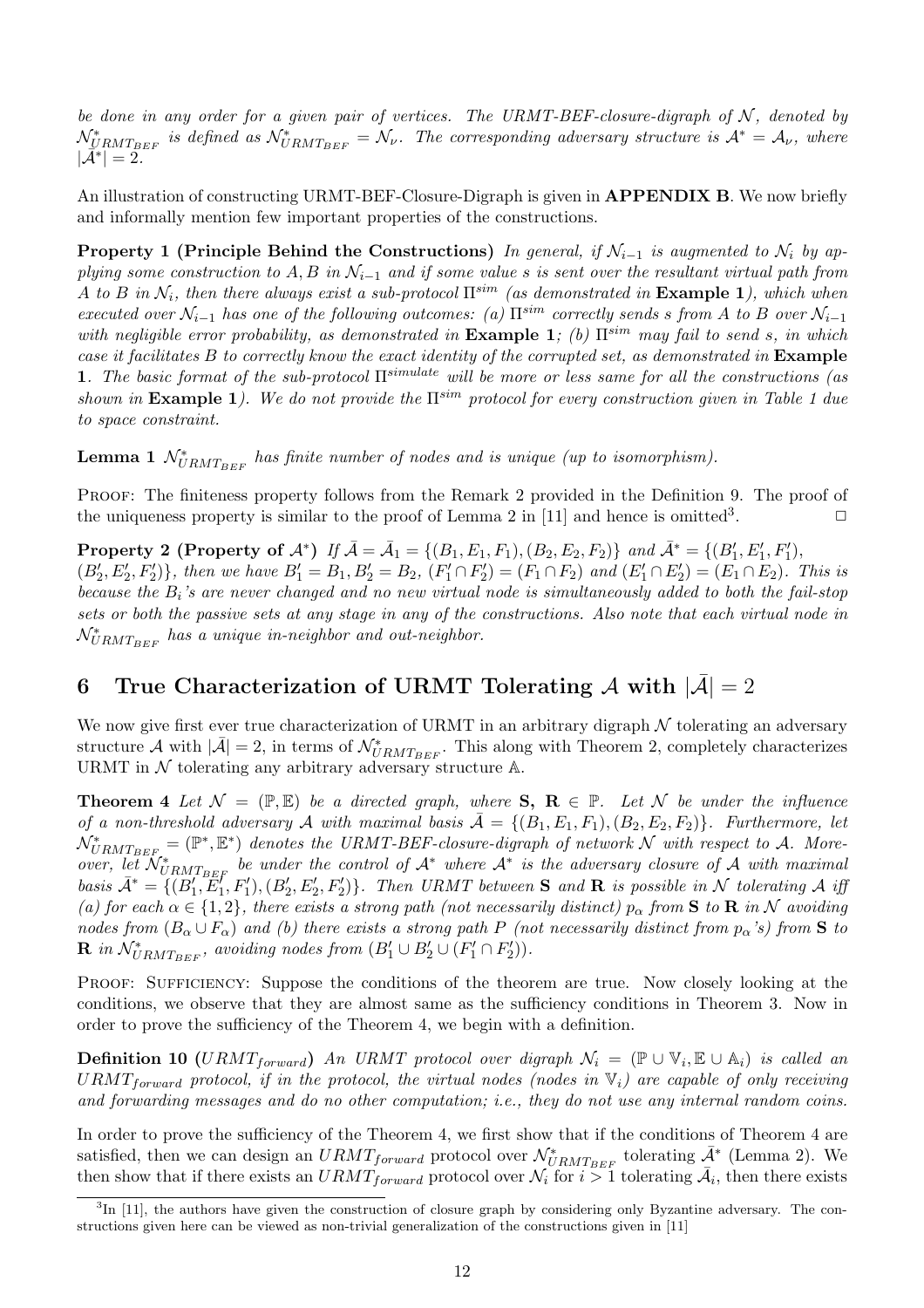an  $URMT_{forward}$  protocol over  $\mathcal{N}_{i-1}$  tolerating  $\overline{\mathcal{A}}_{i-1}$  (Lemma 3). Now any  $URMT_{forward}$  protocol over the original graph  $\mathcal{N} = \mathcal{N}_1$  is actually an URMT protocol over  $\mathcal{N}$ . This is because there are no virtual nodes in  $\mathcal{N}$ ; i.e.,  $\mathbb{V}_1 = \emptyset$ . Since  $\mathcal{N}_{URMT_{BEF}}^*$  is finite and unique (see Lemma 1), sufficiency of Theorem 4 follows from Lemma 2 and Lemma 3.

**Lemma 2** If the conditions of Theorem 4 are satisfied, then there exists an URMT<sub>forward</sub> protocol from S to R in the network  $\mathcal{N}^*_{URMT_{BEF}}$  tolerating the adversary structure  $\bar{\mathcal{A}}^*$ .

PROOF: It is easy to see that if the conditions of Theorem 4 are satisfied in  $\mathcal{N}^*_{URMT_{BEF}}$  with respect to  $\bar{\mathcal{A}}^*$ , then protocol  $\Pi$  (of Theorem 3) can be executed over  $\mathcal{N}_{URMT_{BEF}}^*$ . Let us call the protocol as  $\Pi^*$ . It is easy to see that  $\Pi^*$  is an  $URMT_{forward}$  protocol in  $\mathcal{N}_{URMT_{BEF}}^*$  tolerating  $\bar{\mathcal{A}}^*$  because in  $\Pi^*$ , the virtual nodes only receive and forward messages and do no other computation.  $\Box$ 

**Lemma 3** For any  $i > 1$ , there exists an URMT<sub>forward</sub> protocol from S to R in the graph  $\mathcal{N}_i$  tolerating the adversary structure  $\bar{\mathcal{A}}_i$  if and only if there exists an  $URMT_{forward}$  protocol from  $\bf S$  to  $\bf R$  in the network  $\mathcal{N}_{i-1}$  tolerating the adversary structure  $\bar{\mathcal{A}}_{i-1}$ .

PROOF: If part: This is the easy part. In fact, it is fairly obvious since any  $URMT_{forward}$  protocol over  $\mathcal{N}_{i-1}$  can be directly run over  $\mathcal{N}_i$  without using the newly added virtual nodes at all! This is guaranteed to work because the adversary structure  $\bar{\mathcal{A}}_i$  differs from  $\bar{\mathcal{A}}_{i-1}$  only with respect to the virtual nodes that are newly added.

Only-if Part:(SKETCH) Let  $\Pi_i$  be an  $URMT_{forward}$  protocol over  $\mathcal{N}_i$  tolerating  $\bar{\mathcal{A}}_i$ . Using  $\Pi_i$ , we now design an  $\overline{URMT}_{forward}$  protocol  $\Pi_{i-1}$  over  $\mathcal{N}_{i-1}$  tolerating  $\overline{\mathcal{A}}_{i-1}$ . Let  $\mathcal I$  be an instruction in the protocol  $\Pi_i$  involving some nodes from  $\mathcal{N}_i$ . If all these nodes are also present in  $\mathcal{N}_{i-1}$ , then  $\mathcal I$  can also be executed over  $\mathcal{N}_{i-1}$ . Hence  $\mathcal I$  will be present in  $\Pi_{i-1}$ . On the other hand, suppose  $\mathcal I$  is of the form "send M along  $(A, X_1)$  who then forwards it to  $X_2$ , who in turn forwards it to  $X_3$ , who in turn forwards it to  $X_4$ , who finally forwards it to B", such that A, B are physical nodes in  $\mathcal{N}_i$  (and hence in  $\mathcal{N}_{i-1}$ ) and  $X_1, X_2, X_3, X_4$ are virtual nodes present in  $\mathcal{N}_i$  but not in  $\mathcal{N}_{i-1}$ . In this case,  $\mathcal I$  cannot be executed over  $\mathcal{N}_{i-1}$  directly. But since  $X_1, X_2, X_3$  and  $X_4$  are virtual nodes present in  $\mathcal{N}_i$  but not in  $\mathcal{N}_{i-1}$ , it implies that these virtual nodes would have been added to  $\mathcal{N}_{i-1}$  by applying one of the constructions, say C Table 1, to the nodes A and B. However, as pointed out in Property 1, for construction C there is a sub-protocol  $\Pi_{\mathcal{C}}^{sim}$  which can simulate the effect of the virtual path/edge (added by C) over the graph  $\mathcal{N}_{i-1}$  on which C is applied. An example of sub-protocol  $\Pi_{\mathcal{C}}^{sim}$  protocol is provided in **Example 1** of previous section. Thus, we can replace the instruction I, with sub-protocol  $\Pi_{\mathcal{C}}^{sim}$  in  $\Pi_{i-1}$ . In this way, from  $\Pi_i$ , we get  $\Pi_{i-1}$ . This completes the proof of the lemma.  $\Box$ 

**Remark 3** If the sub-protocol that we use to replace instruction  $\mathcal{I}$  in  $\mathcal{N}_i$  is incorrect with error probability  $\delta_{sub}$  and the sub-protocol is invoked N times, then the resultant URMT<sub>f orward</sub> protocol is incorrect with a probability up to  $N\delta_{sub}$ . Since,  $\delta_{sub}$  can be reduced exponentially by a linear blow-up in the communication complexity (as the number of bits required to represent a field element is  $\log |\mathbb{F}|$ ), we may set  $\delta_{sub} = \frac{\delta}{\Delta}$ N where  $\delta$  is the tolerance limit of the URMT<sub>forward</sub> protocol and N is an upper bound on the number of sub-protocol invocations. This increases the overall communication complexity by a factor of  $O(\log \frac{N}{\delta})$ .

Now the proof of sufficiency of the Theorem 4 follows from the Lemma 1, 2 and 3. We now proceed to prove the necessity part of the Theorem 4.

NECESSITY (SKETCH): The necessity of path  $p_{\alpha}$  in N is obvious. Otherwise all the strong paths from S to **R** in N will contain nodes from  $(B_\alpha \cup F_\alpha)$  and the adversary can choose to corrupt the  $\alpha^{th}$  set from  $\bar{\mathcal{A}}$  and block all the nodes from  $(B_\alpha \cup F_\alpha)$ , thus refuting any type of communication from **S** to **R** in N. Finally the necessity of path  $P$  in  $\mathcal{N}_{URMT_{BEF}}^*$  is proved by contradiction. Suppose there exists an URMT protocol  $\Pi^*$  in  $\mathcal{N}_{URMT_{BEF}}^*$  (and hence in  $\mathcal{N}$ ) tolerating  $\bar{\mathcal{A}}^*$  even in the absence of path  $p_P$  in  $\mathcal{N}_{URMT_{BEF}}^*$ . Since P does not exist, it implies that each of the strong paths from S to R in  $\mathcal{N}^*_{URMT_{BEF}}$  contain nodes from  $(B'_1 \cup B'_2 \cup (F'_1 \cap F'_2))$ . We now divide the set of nodes (virtual + physical) in  $\mathcal{N}_{URMTEEF}^*$  as follows: let Y<sub>1</sub> be the set of all nodes that have a strong path to **R** in  $\mathcal{N}^*_{PPSMT_{BEF}}$  that does not use any vertex from  $(B'_1 \cup B'_2 \cup (F'_1 \cap F'_2))$ . Furthermore, let  $X_1 = \mathbb{P}^* \setminus (B'_1 \cup B'_2 \cup (F'_1 \cap F'_2) \cup Y_1)$ . Clearly,  $\mathbf{R} \in Y_1$  and  $S \in X_1$ . Moreover, it is evident from the definition of  $Y_1$  that there are no edges from any node in  $X_1$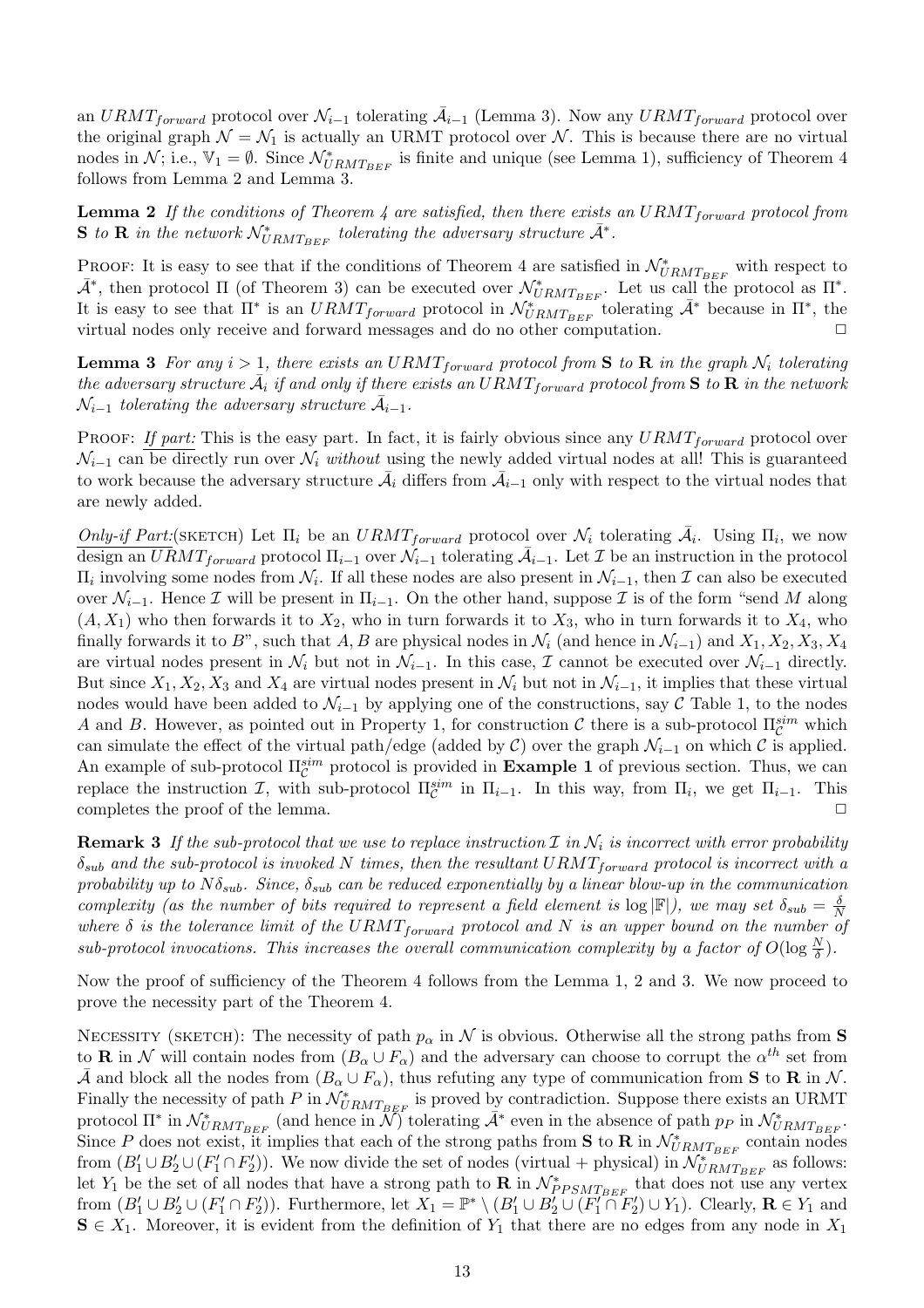to any node in  $Y_1$ . However, there can be some reverse path(s) from the node(s) in  $Y_1$  to the node(s) in  $X_1$ . The necessity of P is now proved in two parts:

- 1. We first show that if there are no reverse path(s) from the node(s) in  $Y_1$  to the node(s) in  $X_1$ , then in the absence of P, there always exists an adversary strategy using which  $\bar{\mathcal{A}}^*$  can violate the reliability property of  $\Pi^*$  (see Lemma 5 in **APPENDIX C**).
- 2. We next show that even if there is some reverse path, say p, from  $Y_1$  to  $X_1$ , then also presence of p does not help in the possibility of URMT (in the absence of  $P$ ), thereby maintaining the impossibility of URMT in  $\mathcal{N}_{URMT_{BEF}}^*$  as projected by Lemma 5. This is tricky to prove. In order to prove this, we consider all possible allowable behavior of path  $p$ . We then show that corresponding to each different status of p, the strong path(s) from  $X_1$  to  $Y_1$  should definitely satisfy certain properties. If not, then we could augment  $\mathcal{N}_{URMT_{BEF}}^*$  by applying at least one of the constructions, thus contradicting the fact that  $\mathcal{N}_{URMT_{BEF}}^*$  is **URMT-BEF-Closure-Digraph**. Now once it is shown that corresponding to each status of  $\overline{p}$ , the strong path(s) from  $X_1$  to  $Y_1$  exhibit certain properties, we prove that there always exists an adversary strategy which disallows  $p$  to help in the possibility of URMT at all.

So existence of P is necessary for possibility of  $\Pi^*$  on  $\mathcal{N}_{URMT_{BEF}}^*$ . This in turn implies the necessity of P in  $\mathcal{N}_{URMT_{BEF}}^*$  for the possibility of URMT in  $\mathcal{N}$ . For the complete proof of the above two cases, see  $APPENDIX$  C.  $\Box$ 

Theorem 4 is demonstrated with an example in **APPENDIX I**. We have thus characterized URMT in an arbitrary directed graph tolerating a non-threshold mixed adversary. As stated earlier this also provides the characterization for the possibility of URMT on  $\mathcal{D}_{under}$  tolerating  $\mathbb{A}_{under}$ . Now what is left is the characterization of  $URMT_{special}$  on  $\mathcal{D}_{under}$  tolerating  $\mathbb{A}_{under}$ . For this, in the next section, we characterize  $URMT_{special}$  on  $\mathcal{D}_{under}$  tolerating a non-threshold mixed adversary A.

## 7 Characterization of  $URMT_{special}$  on  $\mathcal{D}_{under}$

In this section, we characterize  $URMT_{special}$  (see Definition 6) in the "underlying digraph"  $\mathcal{D}_{under}$  (Definition 5) of an arbitrary directed hypergraph  $\mathcal{D}$ , tolerating a non-threshold mixed adversary  $\mathbb{A}$ . This characterization, along with Theorem 1 completely characterize URMT in  $D$  tolerating  $\mathcal{A}_{(t_b,t_p,t_f)}$ . Now similar to Theorem 2, we can reduce the problem of characterizing  $URMT_{special}$  in  $\mathcal{D}_{under}$  tolerating A, to the problem of characterizing  $URMT_{special}$  in  $\mathcal{D}_{under}$  tolerating all possible  $\mathcal{A} \subseteq \mathbb{A}$  where  $\overline{\mathcal{A}} = \{(B_1, E_1, F_1), (B_2, E_2, F_2)\}\.$  Now the only reason why a URMT protocol may exist in  $\mathcal{D}_{under}$  tolerating A but a  $URMT_{special}$  does not exist in  $\mathcal{D}_{under}$  (tolerating A) is that in  $URMT_{special}$  protocol, the nodes in V in  $\mathcal{D}_{under}$  are forced to toss coins (which according to Definition 6, they cannot do). Now from the proof of sufficiency of Theorem 4, the problem comes when in the protocol, a node  $y$ from V in  $\mathcal{D}_{under}$  is acting as the head of semistrong path between two nodes A and B (in one of the constructions in Table 1) and is forced to send some random secret keys  $K_1, K_2, K_3 \in \mathbb{F}$  to A and B (as done in the sub-protocol in **Example 1**). Since the virtual nodes from  $V$  cannot do any random computation in  $URMT_{special}$  protocol, we have to modify the definition of URMT-BEF-Closure-Digraph to obtain  $URMT_{special}$ -BEF-Closure-Digraph of  $\mathcal{D}_{under}$  under the influence of A. We highlight only the modifications.

**Definition 11** (URMT<sub>special</sub>-BEF-Closure-Digraph) Let  $\mathcal{N} = \mathcal{D}_{under} = (\mathcal{P}', \mathcal{E}')$  be the "underlying" digraph" of a directed hypergraph  $\mathcal{D} = (\mathcal{P}, \mathcal{E})$ , where  $\mathcal{P}' = (\mathcal{P} \cup \mathcal{V})$ . Let  $\mathcal{D}_{under}$  be under the influence of a non-threshold mixed adversary A with exactly two elements in its maximal basis  $\mathcal{A} = \{(B_1, E_1, F_1),\}$  $(B_2, E_2, F_2)$ . We inductively define a sequence of directed networks  $\mathcal{N}_1, \mathcal{N}_2 \dots$  with  $\mathcal{N}_1 = \mathcal{N}$ , where the set of vertices, denoted by  $\mathcal{P}'_i$ , of the network  $\mathcal{N}_i$  is defined as  $\mathcal{P}'_i = \mathcal{P}' \cup \mathbb{V}_i$  with  $\mathbb{V}_1 = \emptyset$  and the set of edges, say  $\mathcal{E}'_i$ , of the network  $\mathcal{N}_i$  is defined as  $\mathcal{E}'_i = \mathcal{E}' \cup A_i$  with  $A_1 = \emptyset$ . We also define a corresponding sequence of adversary structures with two elements each, viz.,  $A_1, A_2, \ldots$ , where  $A_1 = A$ .

The network  $\mathcal{N}_i$  is augmented from  $\mathcal{N}_{i-1}$  by applying different constructions from Table 1 (as done in Definition 9), with certain additional restrictions imposed. We mention these restrictions. Let A, B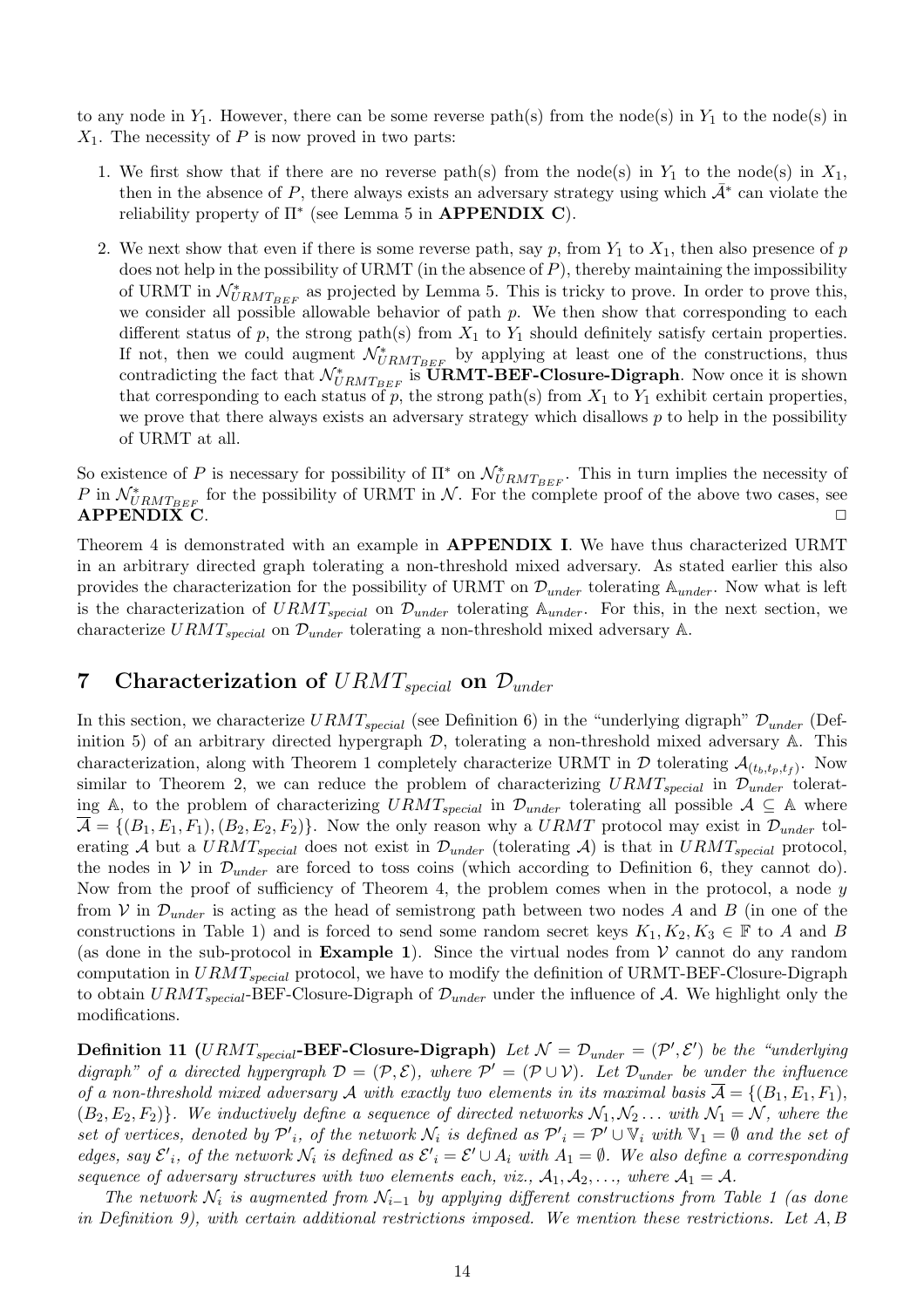be two nodes in  $\mathcal{N}_{i-1}$ , where both  $A, B \in \mathcal{P}$ . Thus  $A, B$  are physical nodes in  $\mathcal{D}_{under}$ . Let p be a strong path between  $A, B$  and q be a semi-strong path between  $A, B$  with head y. Now suppose that paths p and q satisfy the condition of one of the constructions in Table 1, say  $\mathcal C$ . Let according to  $\mathcal C$ ,  $S_A$  and  $S_B$  denotes the set of adversarial nodes which should be absent along the strong path from y to A and B respectively. Now we can augment  $\mathcal{N}_{i-1}$  by applying C to A and B, if one of the following (extra) conditions are satisfied:

1. The head y of q is such that  $y \in \mathcal{P}$  (y is a Physical node in  $\mathcal{N}_{i-1}$ ): In this case, C is directly applied to A and B (as done in Definition 9).

2. The head y of q is such that  $y \in V$  (y is a Virtual node in  $\mathcal{N}_{i-1}$ ): In this case we put some additional constraints as follows: Let  $\vec{z} \in \mathcal{P}$  be the immediate out-neighbor of y on the path from y to B and  $\vec{x} \in \mathcal{P}$  be the unique in-neighbor of y. Note that according to the definition of  $\mathcal{D}_{under}$  (see Definition 5), if  $y \in V$ , then it implies that the out-neighbor of y on the path from y to B ( $\vec{z}$ ) and the in-neighbor of y ( $\vec{x}$ ) are physical nodes in  $\mathcal{D}_{under}$ . Hence both  $\vec{x}$  and  $\vec{z}$  are physical nodes in  $\mathcal{N}_{i-1}$ . Since  $y \in V$  and is not allowed to toss random coins, it cannot perform any synchronisation; i.e., in any protocol, we cannot ask y to send some "secret" information to A first and send the same "secret" information to B, only after A has send some "authenticated" message to B (this principle is used in the sub-protocol in **Example 1**). With these properties of y,  $\vec{z}$  and  $\vec{x}$ , we now mention the additional constraints on  $\vec{z}$  and  $\vec{x}$ :

1. Restriction on  $\vec{z}$ :  $\vec{z} \notin (S_A \cap (E_1 \cup E_2)) \cup S_B$ .

**Remark:** Informally, the above restriction says that  $\vec{z}$  can not be under the influence of a passive adversary set which is not allowed over the path from y to A in C. This is so because in any protocol, y being a virtual node  $(\in \mathcal{V})$ , sends every information received from its in-neighbor  $\vec{x}$ , simultaneously to both  $\vec{z}$  and the first node from y to A. So if C requires the path from y to A should not contain nodes from certain type of passive adversary set, then the same type of passive adversary set should not influence  $\vec{z}$  too. With this restriction on  $\vec{z}$ , if any synchronisation is needed from y in the protocol (we have used such synchronisation from y when y is a physical node in the sub-protocol in **Example 1**), can be taken care by  $\vec{z}$ . We will explain this more elaborately in the proof of Theorem 5.

2. Restriction on  $\vec{x}$ : (a)  $\vec{x} \notin (F_1 \cap F_2)$  and (b) If  $E_i \in S_A$ , then  $\vec{x} \notin E_i \cup B_i$ , for  $i \in \{1,2\}$ 

**Remark:** When the head y of path q is virtual node, all the computations supposed to be done by y in the protocol, is actually done by  $\vec{x}$ . The above restriction says that if path from y to A should devoid of  $E_i$ , then  $\vec{x}$  can not belong to  $E_i \cup B_i$ . In addition,  $\vec{x} \notin F_1 \cap F_2$ . We prove the necessity and sufficiency of the restriction in sequel.

If  $\vec{z}$  and  $\vec{x}$  follows the above restrictions, then we can augment  $\mathcal{N}_{i-1}$  by applying C to A and B. Otherwise, C cannot be applied to A and B. Since C can be any of the 24 constructions from Table 1, we get 24 corresponding additional constructions when  $y \in V$ . These additional constructions are given in Table 2 in APPENDIX IV.

Remark: A pair of vertices  $(A, B) \in \mathcal{P}$  in  $\mathcal{N}_{i-1}$  may permit at most 48 augmentations (24 according to Table 1 and 24 according to Table 2). When there is no augmentation possible with respect to any pair of vertices, we stop the process. Thus, starting from  $\mathcal{N} = \mathcal{N}_1$ , if we build a sequence of distinct networks or vertices, we stop the process. Thus, starting from  $N = N_1$ , if we build a s<br> $N_1, N_2, \dots, N_{\nu}$  through the augmenting process, we observe that  $\nu \leq 48\binom{n}{2}$  $\binom{n}{2}$ , where *n* is the number of physical nodes in  $\mathcal{N}_1 = \mathcal{N}$ . Also, we may consider the pairs of vertices in any order and augmentation may also be done in any order for a given pair of vertices. The  $URMT_{special}$ -BEF-Closure-Digraph of N denoted  $\mathcal{N}_{URMTspl_{BEF}}^*$  is defined as  $\mathcal{N}_{URMTspl_{BEF}}^* = \mathcal{N}_{\nu}$ . The corresponding adversary structure  $\mathcal{A}_{spl}^* = \mathcal{A}_{\nu}$ . Note that Lemma 1 and Property 2 will be true for  $\mathcal{N}_{URMTspl_{BEF}}^*$  also.

**Theorem 5** Let  $\mathcal{N} = \mathcal{D}_{under} = (\mathcal{P}', \mathcal{E}')$  be the "underlying digraph" of an arbitrary directed hypergraph  $\mathcal{D} = (\mathcal{P}, \mathcal{E})$ , where  $\mathcal{P}' = \mathcal{P} \cup \mathcal{V}$  and  $\mathcal{V}$  is the set of virtual nodes. Then  $URMT_{special}$  is possible in N tolerating a non-threshold adversary  $\mathbb A$  iff for every  $\mathcal A \subseteq \mathbb A$  with  $\overline{\mathcal A} = \{(B_1, E_1, F_1), (B_2, E_2, F_2)\}\,$  both the following hold: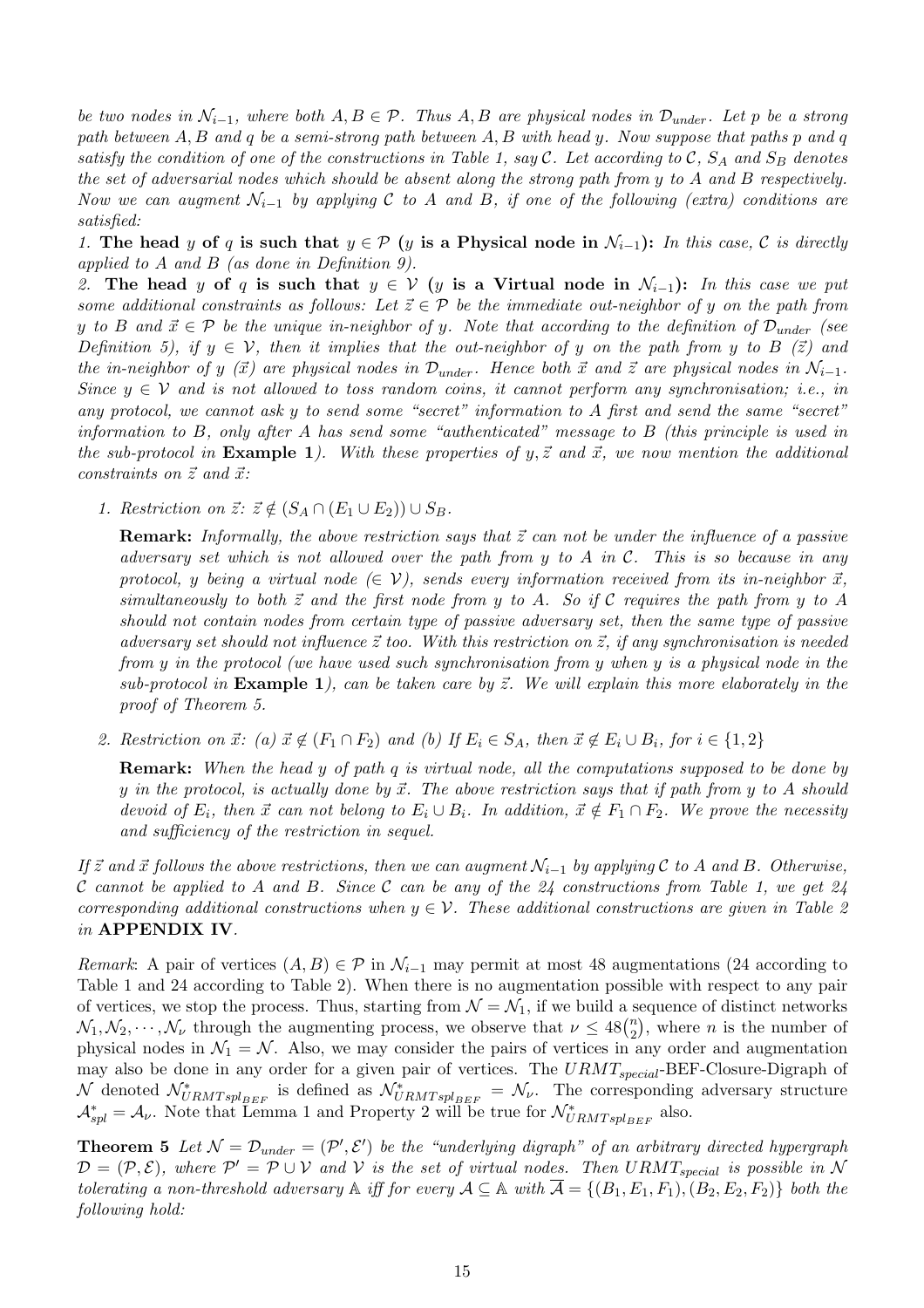- 1. The network N is such that for each  $\alpha \in \{1,2\}$  the deletion of nodes in  $((B_{\alpha} \cup F_{\alpha}) \setminus {\bf S}, {\bf R})$  does not eliminate all the strong paths from  $S$  to  $R$ .
- 2. The URMT<sub>special</sub>-BEF-Closure-Digraph of network  $N$  with respect to the adversary structure A, viz.,  $\mathcal{N}_{URMTspl_{BEF}}^* = (\mathbb{P}^*, \mathbb{E}^*)$  is such that, there exists a strong path from **S** to **R** in  $\mathcal{N}_{URMTspl_{BEF}}^*$ , induced by the set of vertices  $(\mathbb{P}^*\setminus (B'_1 \cup B'_2 \cup (F'_1 \cap F'_2))) \cup \{S, R\}$  where the adversary structure closure  $\mathcal{A}_{spl}^* = \{(B'_1, E'_1, F'_1), (B'_2, E'_2, F'_2)\}.$

PROOF: We will draw very heavily from the proof of Theorem 4, where we proved the necessary and sufficient condition for the existence of  $\text{URMT}$  — the conditions are analogous to the current theorem, the only difference is that extra restrictions (on  $\vec{x}$  and  $\vec{z}$ ) are imposed while forming closure graph. We now show that the extra restrictions are necessary and sufficient to convert URMT protocol into  $URMT_{special}$ protocol. This completes the proof of current theorem, since the characterization of URMT is done in Theorem 4.

Suppose that one of the constructions in Definition 11 is that "there exists a semi-strong path  $q$  from A to B, with head y, such that the strong path from y to A does not contain nodes from the set  $S_A$  and the strong path from y to B does not contain nodes from the set  $S_B$ ". We know from Theorem 4 that this construction is necessary and sufficient for the existence of URMT in  $\mathcal{D}_{under}$ , provided  $y \in \mathcal{P}$ ; i.e., y is a non-virtual node in  $\mathcal{D}_{under}$ . Now let  $y \in V$  and  $\vec{x} \in \mathcal{P}$  be the unique in-neighbor of y and  $\vec{z} \in \mathcal{P}$  be the first node on the strong path between  $y$  and  $B$ . We now show that the extra restrictions imposed on  $\vec{x}$  and  $\vec{z}$  as per Definition 11 are necessary and sufficient for converting the URMT protocol over  $\mathcal{D}_{under}$ into a  $URMT_{special}$  protocol over  $\mathcal{D}_{under}$ , when  $y \in \mathcal{V}$ .

*Necessity:* We first note that in any  $URMT_{special}$  protocol, if y is virtual node then all its random coin toss and computations are done by its unique in-neighbor  $\vec{x}$ . The first restriction on  $\vec{x}$  is necessary because if  $\vec{x} \in (F_1 \cap F_2)$  and if the adversary crashes  $\vec{x}$ , then neither A nor B will come to know the identity of the corrupted set. The second restriction on  $\vec{x}$ ; i.e., if  $E_i \in S_A$ ,  $i \in \{1,2\}$ , then  $\vec{x} \notin (B_i \cup E_i)$ , is necessary because of the following reason: We prove it by contradiction. If  $y \in \mathcal{P}$ , then from Theorem 4, the condition  $E_i \in S_A$  is necessary for URMT. Now if  $y \in V$ , then in the protocol, its random coins are tossed by  $\vec{x}$ . Hence it is necessary that  $\vec{x} \notin (B_i \cup E_i)$ . This is so because if  $\vec{x} \in (B_i \cup E_i)$  and if the  $i^{th}$  set is corrupted, then the adversary will know the random coins tossed by  $\vec{x}$  (on behalf of  $\vec{y}$ ). This exactly simulates the scenario when  $y \in \mathcal{P}$  and is corrupted by  $E_i$ . This implies that nodes from  $E_i$  are present in the strong path from y to A and hence  $E_i \notin S_A$ . This is a contradiction because  $E_i \in S_A$ .

The necessity of the restrictions on  $\vec{z}$ ; i.e.,  $\vec{z} \notin (S_A \cap (E_1 \cup E_2)) \cup S_B$ , can be argued in the following way: The restriction  $\vec{z} \notin S_B$  is obvious from the fact that  $\vec{z}$  is a node on the strong path from y to B. Now we argue that why  $\vec{z} \notin (S_A \cap (E_1 \cup E_2))$ . On the contrary, assume that  $\vec{z} \in (S_A \cap (E_1 \cup E_2))$ . This implies that  $\vec{z}$  could be passively corrupted by a set  $E_i, i \in \{1,2\}$ , where  $E_i \in S_A$ . Now as mentioned earlier, if  $y \in V$ , then all the local random coins (such as some local random values) are computed by  $\vec{x}$  on behalf of  $\vec{y}$ . Moreover,  $\vec{x}$  simultaneously delivers these random values to all the out-neighbors of y (by the property of hyperedge). So, both  $\vec{z}$  and first node on the strong path from y to A receive these random values simultaneously from  $\vec{x}$  via y. However, since  $\vec{z} \in E_i$ , if the i<sup>th</sup> set is corrupted, then adversary will also know the random coin toss of  $\vec{x}$  (done on behalf of y). This simulates as if  $y \in E_i$ , which implies that nodes from the set  $E_i$  are present along the strong path from y to A. This again implies that  $E_i \notin S_A$ , which is a contradiction.

Sufficiency: The URMT protocol designed in the proof of Theorem 4 can be easily converted into a  $URMT_{special}$  protocol, if the heads of the semi-strong path considered in Definition 11 are all nonvirtual. In case they are virtual, it is sufficient if the nodes  $\vec{x}$  and  $\vec{z}$  satisfy the restrictions imposed on them according to Definition 11. The conversion is as follows: For every random coin toss that should be done by a virtual node y in URMT protocol, is now done by  $\vec{x}$  (on behalf of y) in  $URMT_{special}$ .  $\vec{x}$  then simultaneously sends random coin tosses (values) to both  $\vec{z}$  and the first node on the strong path from y to A (via y). Now any synchronisation which needs to be done by y (such as not sending the random values to  $B$ , till  $A$  receives them and sends an authenticated message to  $B$ , etc) in URMT protocol, will be taken care by  $\vec{z}$  in  $URMT_{special}$  protocol. Note that the restrictions imposed on  $\vec{x}$  and  $\vec{z}$  ensures that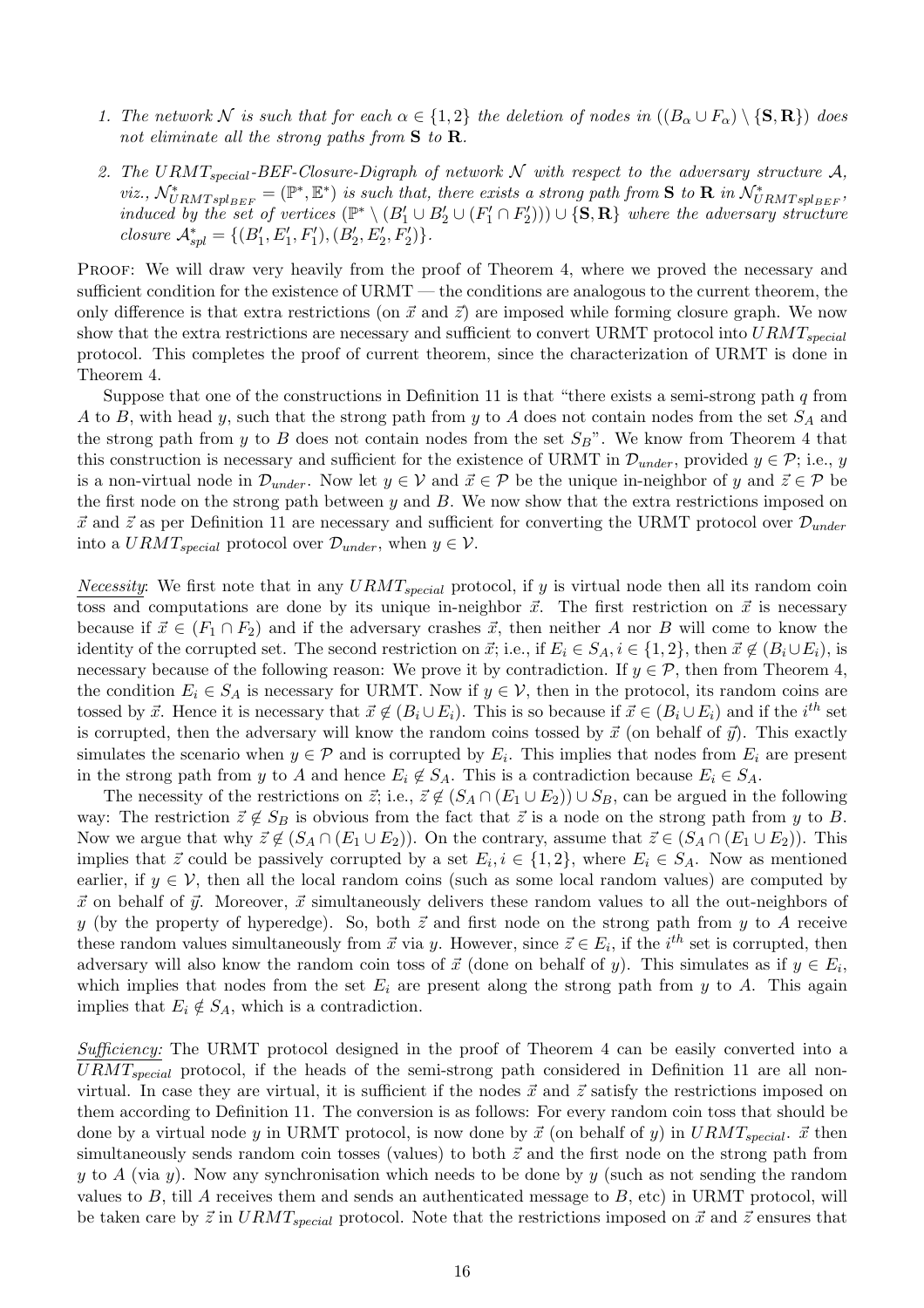URMT<sub>special</sub> protocol will retain all properties of URMT protocol. This is so because  $\vec{x} \notin (F_1 \cap F_2)$ . So if  $\vec{x}$  crashes and fails to do random coin toss on behalf of y, then both A and B will come to know the identity of corrupted set. Similarly if  $E_i \in S_A$ ,  $i \in \{1,2\}$ , then  $\vec{x} \notin (B_i \cup E_i)$  and  $\vec{z} \notin E_i$ . In this case even if  $\vec{i}^{th}$  set gets corrupt and listens the random coin toss done by  $\vec{x}$ , it will simulate as if  $y \in E_{\vec{i}}$ . However, this does not affect the correctness of the  $URMT_{special}$  protocol since this adversarial behavior is countered in URMT protocol. This completes the sufficiency proof.  $\Box$ 

Thus, we have characterized  $URMT_{special}$  on  $\mathcal{D}_{under}$  tolerating a non-threshold adversary A. Now Theorem 5, along with Theorem 1, completely characterize URMT over directed hypergraph  $D$ , tolerating  $\mathcal{A}_{(t_b,t_f,t_p)}$ . In APPENDIX V, we demonstrate the characterization of URMT on directed hypergraph (Theorem 5 + Theorem 1) on hypergraph  $\mathcal D$  (shown in Fig. 2) tolerating two different adversary  $\mathcal A_{(1,0,0)}$  $(t_b = 1 \text{ and } t_p = t_f = 0)$  and  $\mathcal{A}_{(1,1,0)}(t_b = t_p = 1 \text{ and } t_f = 0)$ . We show that URMT is possible over  $\mathcal{D}$ tolerating  $\mathcal{A}_{(1,0,0)}$  but impossible tolerating  $\mathcal{A}_{(1,1,0)}$  (as claimed in subsection 1.3).

### 8 Conclusion

In this work, we focused on the problem of URMT over directed hypergraphs tolerating a threshold mixed adversary  $\mathcal{A}_{(t_b,t_p,t_f)}$ . We completely characterize URMT in directed hypergraph tolerating  $\mathcal{A}_{(t_b,t_p,t_f)}$ . For that first we proved that URMT protocol on directed hypergraph tolerating  $\mathcal{A}_{(t_b,t_p,t_f)}$  is possible iff a special kind URMT protocol  $URMT_{special}$  is possible on the "underlying digraph"  $\mathcal{D}_{under}$  tolerating a non-threshold mixed adversary. So, we first characterize the possibility of URMT in arbitrary digraphs tolerating non-threshold mixed adversary, then describe the modifications needed to adapt the characterization for  $URMT_{special}$ . Finally, we would like to remark that all the results presented in this paper are highly non-trivial and shows in-depth insight on this area and above all reveals many quintessential surprises.

### References

- [1] Amos Beimel and Matthew K. Franklin. Reliable communication over partially authenticated networks. In WDAG, pages 245–259, 1997.
- [2] Y. Desmedt and Y. Wang. Perfectly secure message transmission revisited. In Proceedings of Advances in Cryptology EUROCRYPT'02, volume 2332 of LNCS, pages 502–517. Springer Verlag, 2002.
- [3] Y. Desmedt and Y. Wang. Perfectly secure message transmission revisited. Cryptology ePrint Archive, Report 2002/128, 2002. url - http://eprint.iacr.org.
- [4] D. Dolev, C. Dwork, O. Waarts, and M. Yung. Perfectly secure message transmission. JACM, 40(1):17–47, 1993.
- [5] M. Franklin and R. Wright. Secure communication in minimal connectivity models. Journal of Cryptology, 13(1):9–30, 2000.
- [6] M. Franklin and M. Yung. Secure hypergraphs: Privacy from partial broadcast. In Proc. of 27th Ann. Symposium on Theory of Computing, pages 36–44, 1995.
- [7] M. V. N. A. Kumar, P. R. Goundan, K. Srinathan, and C. Pandu Rangan. On perfectly secure communication over arbitrary networks. In Proc. of 21st PODC, pages 193–202. ACM Press, 2002.
- [8] Nancy Lynch. Distributed Algorithms. Morgan Kaufmann, San Mateo, CA, USA, 1996.
- [9] T. Rabin and M. Ben-Or. Verifiable secret sharing and multiparty protocols with honest majority. In Proc. of 21st ACM STOC, pages 73–85, 1989.
- [10] B. Shankar, P. Gopal, K. Srinathan, and C. Pandu Rangan. Unconditional reliable message transmision in directed networks. In Proc. of SODA 2008.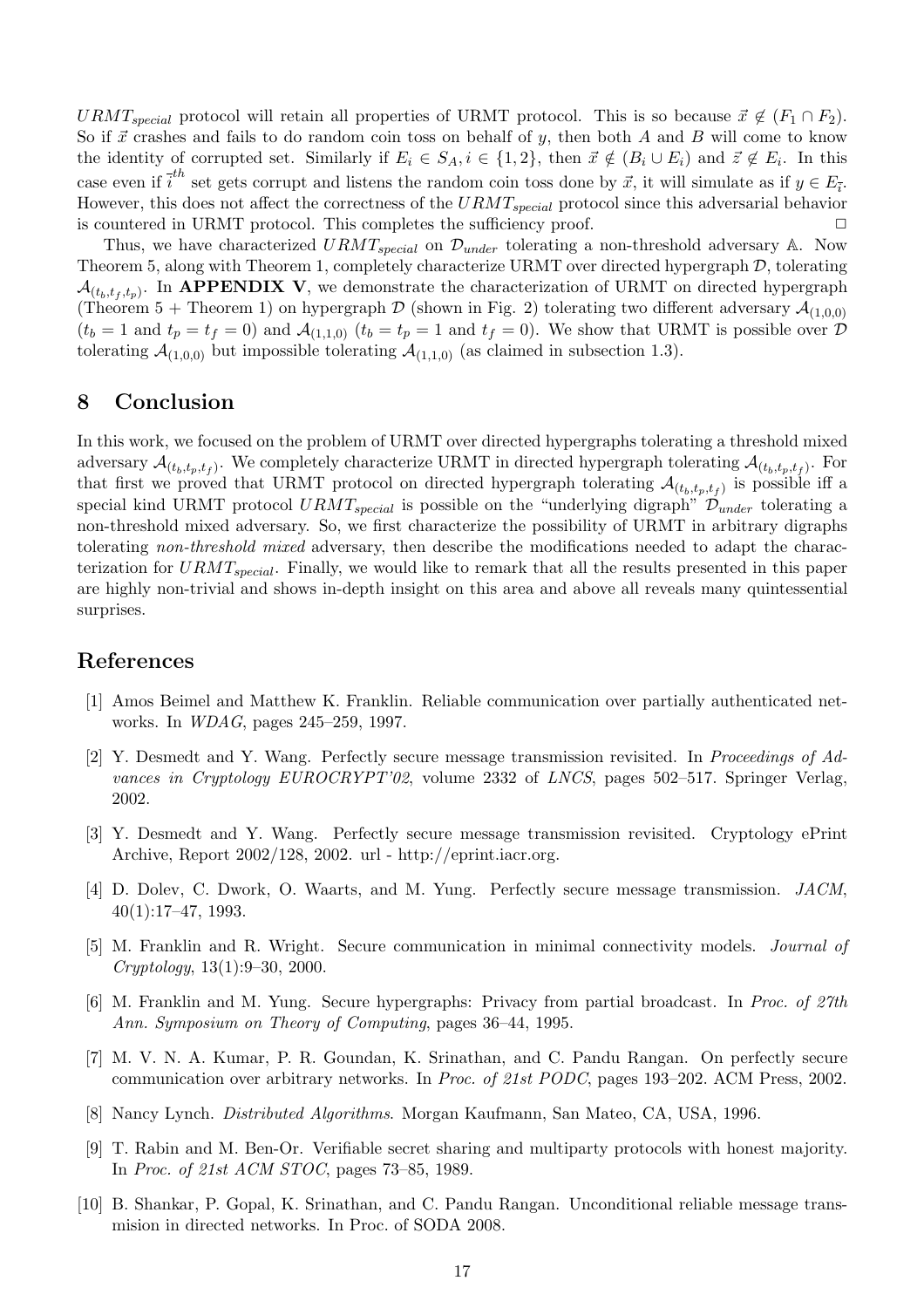- [11] K. Srinathan and C. Pandu Rangan. Possibility and complexity of probabilistic reliable communication in directed networks. In Proc. of 25th PODC, pages 265–274. ACM Press, 2006.
- [12] Y. Wang and Y. Desmedt. Secure communication in multicast channels: The answer to Franklin and Wright's question. Journal of Cryptology, 14(2):121–135, 2001.

### APPENDIX A: Proof of Theorem 2

The only-if direction is obvious. For the if-direction, we show that if a URMT protocol exists while tolerating every monotone subset  $A \subseteq A$  such that  $|\overline{A}| = 2$ , then one can construct a URMT protocol that tolerates A. Suppose that every monotone subset A of A, such that  $|\overline{A}| = 2$ , is tolerable. In order to show that every monotone subset A of A, such that  $|\overline{A}| = 3$ , is also tolerable, we argue as follows: for any subset  $A \subseteq \mathbb{A}$  with  $|\overline{A}| = 3$ , there exist three subsets, each of size two, such that any element in  $\overline{A}$ belongs to exactly two of them. Specifically, we may choose to divide  $\overline{\mathcal{A}} = \{x_1, x_2, x_3\}$  (where each  $x_i$  is an ordered triple  $(B_i, E_i, F_i)$  into  $\mathcal{A}_1 = \{x_1, x_2\}, \mathcal{A}_2 = \{x_2, x_3\}$  and  $\mathcal{A}_3 = \{x_1, x_3\}.$  Therefore, we may run three URMT protocols in parallel transmitting the same message, tolerating the adversary structures  $\mathcal{A}_1, \mathcal{A}_2$  and  $\mathcal{A}_3$  respectively. R can output the majority among the individual outputs as the received message. Since any element from  $A$  belongs to at least two of the three  $A_i$ 's, the above protocol is a URMT protocol tolerating  $\mathcal A$  (since **R** gets the correct message in at least two of the three sub-protocols). Thus any subset A of A, such that  $|\mathcal{A}| = 3$ , is tolerable. Applying this procedure again, we find that any subset A of A, such that  $|\overline{A}| = 4$ , is tolerable — because any set of size four can be divided into three subsets of size three each, such that every element occurs in at least two of the subsets. In general, any subsets of size three each, such that every element occurs in at lea<br>  $\mu > 3$  sized set can be divided into three subsets, each of size  $\left\lceil \frac{2\mu}{3} \right\rceil$  $\frac{2\mu}{3}$ , such that every element of the set occurs in at least two of them. The rest follows from induction<sup>4</sup>. . The contract of the contract of  $\Box$ 

# APPENDIX B: Illustration of Constructing URMT-BEF-Closure-Digraph  $\mathcal{N}^*_{URMT_{BEF}}$

Consider a digraph N, under the influence of an adversary structure  $\mathcal{A} = \{(B_1, E_1, F_1), (B_2, E_2, F_2)\}\$ , as shown in the Fig. 5. We construct the URMT-BEF-Closure-Digraph of  $\mathcal N$  by a sequence of application of constructions from Table 1. Initially let  $\mathcal{N}_1 = \mathcal{N}$  and  $\mathcal{A}_1 = \mathcal{A}$ . Now consider nodes C and **R**. The semi-strong path  $(C, D, E, F, \mathbf{R})$  with head D and the strong path  $(C, G, H, \mathbf{R})$  from C to **R** satisfies all the conditions required in Construction #1 subcase 2 (see the figure given in  $2^{nd}$  row of Table 1). Hence in digraph  $\mathcal{N}_1$ , we apply Construction #1 subcase 2 between nodes C and **R** and add four new temporary vertices  $X_1, X_2, X_3$  and  $X_4$  and five new temporary edges namely,  $(C, X_1), (X_1, X_2), (X_2, X_3), (X_3, X_4)$ and  $(X_4, \mathbf{R})$ . We denote this new digraph by  $\mathcal{N}_2$ . We also upgrade our adversary structure  $\mathcal{A}_1$  such that  $F_1 = F_1 \cup \{X_1\}, F_2 = F_2 \cup \{X_3\}, E_1 = E_1 \cup \{X_2\}, E_2 = E_2 \cup \{X_4\}.$  This augmented adversary structure is denoted by  $\mathcal{A}_2$ . Now consider the nodes **S** and **R** and the semi-strong path  $(\mathbf{S}, A, B, C, X_1, X_2, X_3, X_4, \mathbf{R})$ with head C and strong path  $(S, I, J, K, \mathbf{R})$  between them in  $\mathcal{N}_2$ . The semi-strong path and the strong path between **S** and **R** satisfies all the conditions required in Construction  $\#1$  subcase 1 (see the figure given in 1<sup>st</sup> row of Table 1). Therefore in  $\mathcal{N}_2$ , we apply Construction #1 subcase 1 between **S** and **R** and essentially add four new temporary vertices  $X_5, X_6, X_7$  and  $X_8$  and five new temporary edges namely,  $(S, X_5)$ ,  $(X_5, X_6)$ ,  $(X_6, X_7)$ ,  $(X_7, X_8)$  and  $(X_8, \mathbf{R})$ . We denote this new digraph by  $\mathcal{N}_3$ . We also upgrade our adversary structure  $\mathcal{A}_2$  such that  $F_1 = F_1 \cup \{X_5\}$ ,  $F_2 = F_2 \cup \{X_7\}$ ,  $E_1 = E_1 \cup \{X_6\}$ ,  $E_2 =$  $E_2 \cup \{X_8\}$ . This augmented adversary structure is denoted by  $A_3$ . Now notice that in the digraph  $\mathcal{N}_3$ , there is no pair of physical nodes to which we can apply any new construction from Table 1. Hence, the augmenting process will stop here and the URMT-BEF-Closure-Digraph is defined as  $\mathcal{N}_{URMT_{BEF}}^* = \mathcal{N}_3$ and corresponding adversary structure  $\mathcal{A}^* = \mathcal{A}_3$ . Let  $\mathcal{A}^* = \{(B'_1, E'_1, F'_1), (B'_2, E'_2, F'_2)\}.$ 

Now we see that digraph  $\mathcal{N}$ , along with  $\mathcal{A}$ , satisfies the conditions specified in Theorem 3 and thus URMT is possible in  $\mathcal N$  tolerating  $\mathcal A$ . The strong paths (from S to R) that do not contain nodes from

<sup>&</sup>lt;sup>4</sup>The protocol given here is based on induction and is used to only prove the sufficiency. It is not an efficient protocol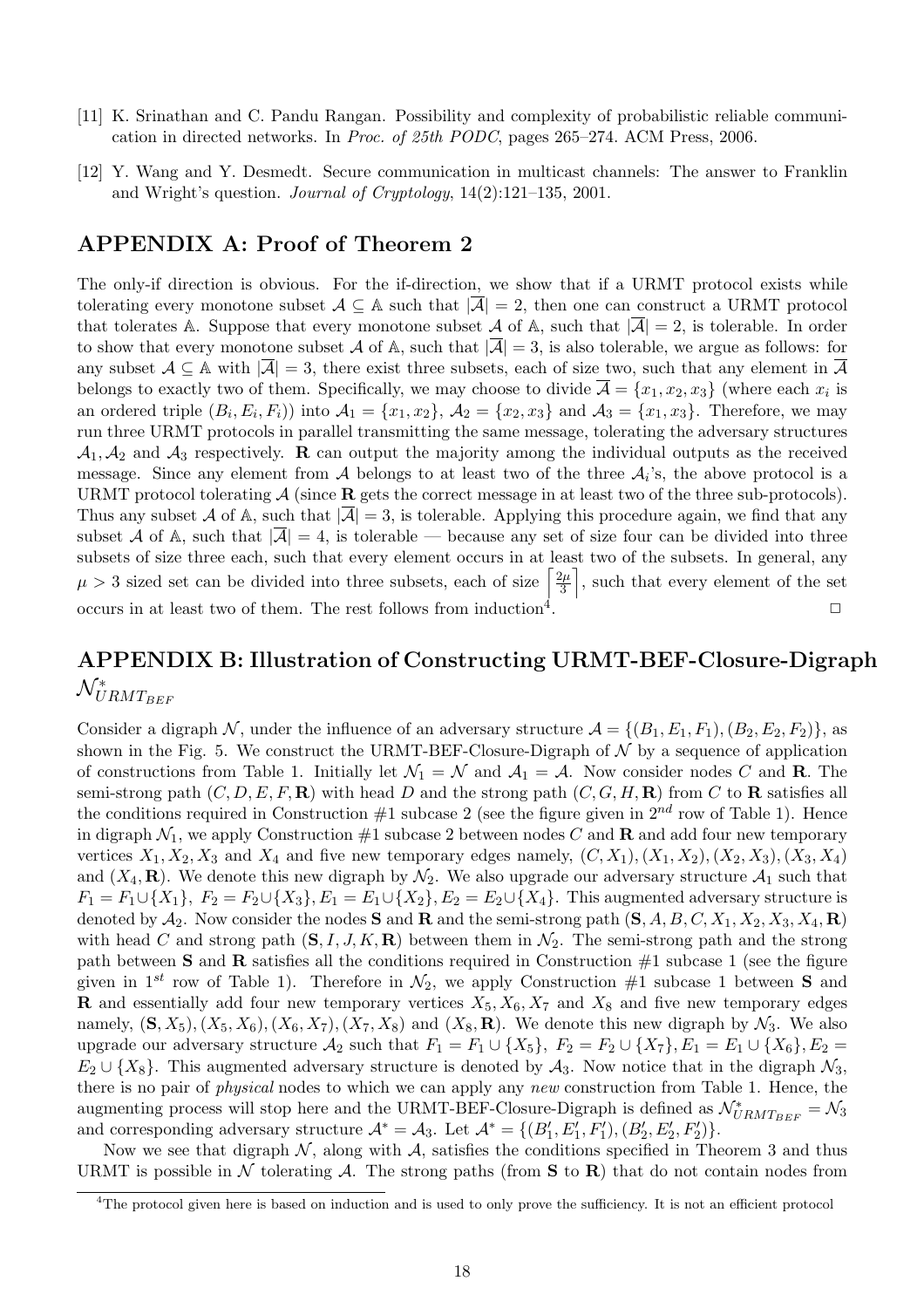

Figure 5: Illustration of constructing URMT-BEF-Closure-Digraph  $\mathcal{N}^*_{URMT_{BEF}}$  of digraph  $\mathcal{N}$ 

 $(B_1 \cup E_1 \cup F_1)$  and  $(B_2 \cup E_2 \cup F_2)$  are  $(\mathbf{S}, L, M, N, \mathbf{R})$  and  $(\mathbf{S}, I, J, K, \mathbf{R})$  respectively. In URMT-BEF-Closure-Digraph  $\mathcal{N}_{URMT_{BEF}}^*$ , the strong path (from S to R) that is free from  $(B'_1 \cup B'_2 \cup (F'_1 \cap F'_2))$  =  $(B_1 \cup B_2 \cup (F_1 \cap F_2))$  is  $(\mathbf{S}, X_5, X_6, X_7, X_8, \mathbf{R})$ . Hence  $URMT$  is possible in N tolerating A.

### APPENDIX C: Necessity Proof of Theorem 4

Necessity of path(s)  $p_1$  and  $p_2$  is already shown in Section 6. We now prove the necessity of path P. To prove the necessity of path P, we show that if there is no  $URMT_{forward}$  protocol in  $\mathcal{N}_{URMT_{BEF}}^*$ , then there is no URMT protocol in  $N$  (Lemma 4). We then show that presence of path P is necessary for existence of  $URMT_{forward}$  protocol in  $\mathcal{N}_{URMT_{BEF}}^{*}$  (Lemma 5, 6 and 7).

**Lemma 4** If there exists a URMT protocol from S to R in N tolerating adversary A then there exists a URMT<sub>forward</sub> protocol from S to R in  $\mathcal{N}_{URMT_{BEF}}^*$  tolerating adversary  $\mathcal{A}^*$ .

PROOF: Obvious, since any URMT protocol over  $\mathcal N$  can be directly run over  $\mathcal N_{URMT_{BEF}}^*$  without using the newly added temporary nodes at all.  $\square$ 

We next show that presence of path P is necessary for the existence of  $URMT_{forward}$  in  $\mathcal{N}_{URMT_{BEF}}^*$ . Thus we show that for the existence of  $URMT_{forward}$  in  $\mathcal{N}_{URMT_{BEF}}^*$ , there should exist a strong path from **S** to **R** after deletion of nodes in  $(B'_1 \cup B'_2 \cup (F'_1 \cap F'_2)) = (B_1 \cup B_2 \cup (F_1 \cap F_2))$  from  $\mathcal{N}_{URMT_{BEF}}^*$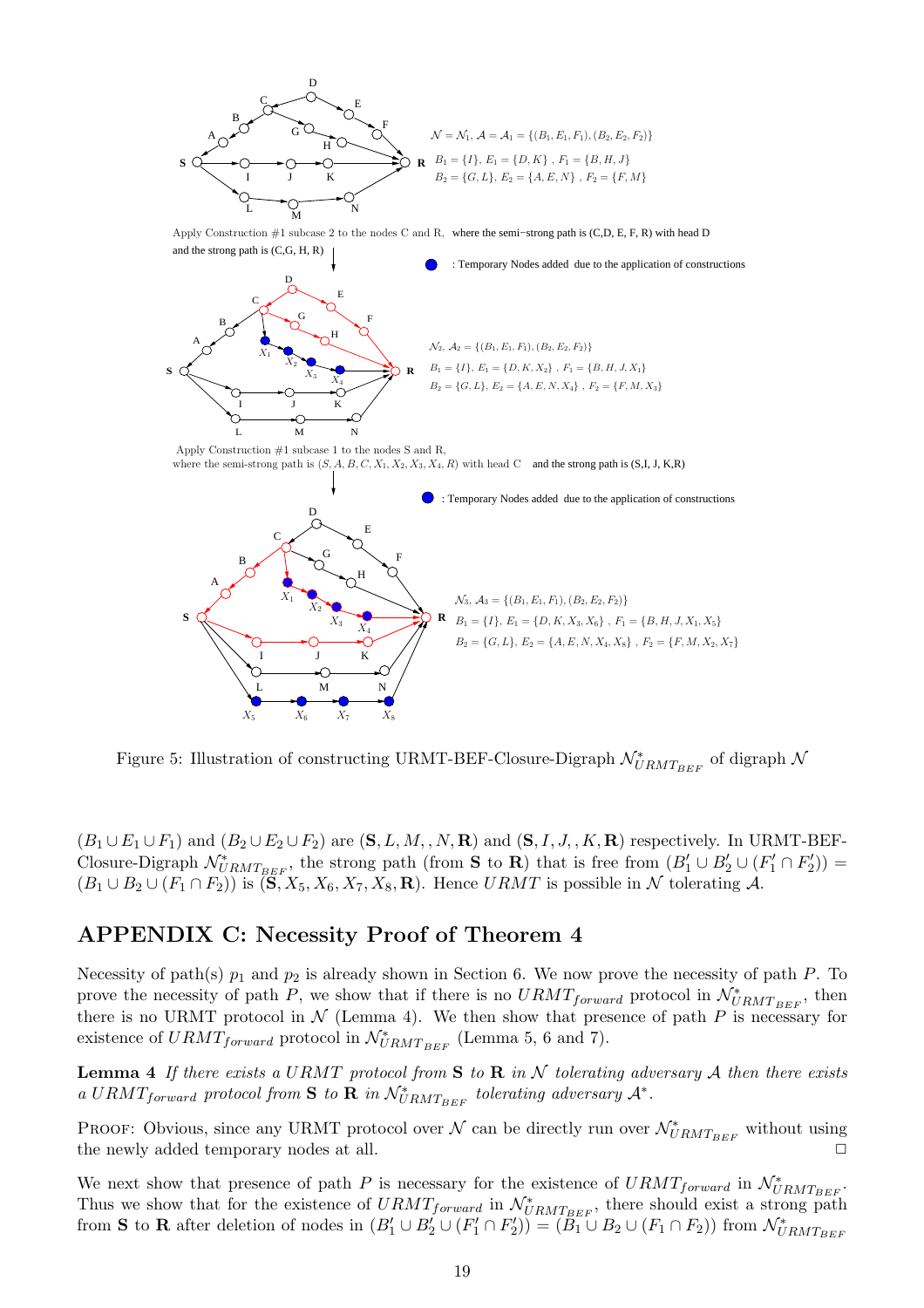(recall that  $B'_1 = B_1$ ,  $B'_2 = B_2$  and  $(F'_1 \cap F'_2) = (F_1 \cap F_2)$ ). Define the set  $Y \subset \mathbb{P}^*$  as the set of vertices that have a strong path to **R** in  $\mathcal{N}_{URMT_{BEF}}^*$  that does not use any vertex from  $(B_1 \cup B_2 \cup (F_1 \cap F_2)).$ Furthermore, let  $X = \mathbb{P}^* \setminus (B_1 \cup B_2 \cup (F_1 \cap F_2) \cup Y)$ .

Assuming that  $S$  and  $R$  are honest (for otherwise almost any protocol is a valid one for URMT), if the second condition of Theorem 4 fails then  $S \in X$  and  $R \in Y$  (see Fig. 6). Moreover, from the definition of Y, there does not exist edge  $(x, y)$  in  $\mathcal{N}_{URMT_{BEF}}^*$ , such that  $x \in X$  and  $y \in Y$  (otherwise x also belongs to Y). We first prove the necessity assuming that there does not exist an edge  $(y, x)$  in  $\mathcal{N}_{URMT_{BEF}}^*$ , such that  $x \in X$  and  $y \in Y$  (Lemma 5). Later, we will show that even if the edge  $(y, x)$ exists in  $\mathcal{N}_{URMT_{BEF}}^*$ , impossibility of  $URMT_{forward}$  over  $\mathcal{N}_{URMT_{BEF}}^*$  holds, if the second condition of Theorem 4 fails (Lemma 6 and 7).

**Lemma 5** If there is no edge  $(y, x)$  in  $\mathcal{N}_{URMT_{BEF}}^*$ , such that  $x \in X$  and  $y \in Y$ , then the second condition of Theorem 4 is necessary for the existence of  $\overline{U}RMT_{forward}$  in  $\mathcal{N}_{URMT_{BEF}}^*$  tolerating  $\mathcal{A}^*$ .

PROOF: Let  $\mathcal{N}_{URMT_{BEF}}^*$  does not satisfy the second condition of Theorem 4. Thus in  $\mathcal{N}_{URMT_{BEF}}^*$  all the paths between **S** and **R** pass through the nodes in  $(B'_1 \cup B'_2 \cup (F'_1 \cap F'_2)) = (B_1 \cup B_2 \cup (F_1 \cap F_2))$  (see Fig. 6). Also let there does not exist an edge  $(y, x)$  in  $\mathcal{N}_{URMT_{BEF}}^*$ , such that vertices  $x \in X$  and  $y \in Y$ . Now suppose there exists a  $URMT_{forward}$  protocol  $\Pi$  in  $\mathcal{N}_{URMT_{BEF}}^*$ . Consider two execution sequence  $E_1$  and  $E_2$  of  $\Pi$ . In  $E_1$ , **S** wants to send  $m_1$  and the set  $(B'_1, E'_1, E''_1)$  is corrupted. In  $E_2$ , **S** wants to send  $m_2$ and the set  $(B'_2, E'_2, F'_2)$  is corrupted. Now using a standard *cut and paste argument* [4, 7, 11, 1], it can be shown that there exists an adversary strategy such that  $\bf{R}$  can not distinguish with probability more than  $\frac{1}{2}$ , whether set  $(B'_1, E'_1, F'_1)$  is corrupted and the message transmitted is  $m_1$  or the set  $(B'_2, E'_2, F'_2)$  is corrupted and the message transmitted is  $m_2$ . This contradicts that  $\Pi$  is a  $URMT_{forward}$  protocol over  $\mathcal{N}^*_{URMT_{BEF}}$ . ✷



Figure 6:  $\mathcal{N}_{URMT_{BEF}}^*$  when every path between **S** and **R** pass through the nodes in  $(B_1 \cup B_2 \cup (F_1 \cap F_2))$ 

In order to complete the necessity of Theorem 4, we need to prove the impossibility of  $URMT_{forward}$ in  $\mathcal{N}_{URMT_{BEF}}^*$ , even when there exist and edge  $(y, x)$  in  $\mathcal{N}_{URMT_{BEF}}^*$ , such that  $y \in Y$  and  $x \in X$ . Towards that end, we will now prove that every such edge  $(y, x)$  in  $\mathcal{N}_{URMTEEF}^{*}$  is essentially "useless", thereby maintaining the impossibility of  $URMT_{forward}$  in  $\mathcal{N}_{URMT_{BEF}}^*$  as projected by the Lemma 5.

Firstly, how can an edge  $(y, x)$  be useful? It can be used by the nodes in Y to send some secret messages to the nodes in  $X$ , such that the adversary, oblivious of these messages, cannot simulate the messages of X without being distinguished by Y. In other words, x can influence  $w \in Y$ , by using the data received from y through the edge  $(y, x)$ . This also implies that there exists a strong path from x to w. So we need to know whether x can really influence w by using the data received from y. If we manage to show that it cannot then we are through, since what it means is that data sent along the edge  $(y, x)$ has no effect on  $w \in Y$  (in turn **R**) and hence can be ignored.

For that, we have to consider whether y is honest or not and also whether  $x \in \mathbb{P}$  (the set of physical nodes). By the definition of Y, the node  $y \notin (B_1 \cup B_2 \cup (F_1 \cap F_2))$ . Also it is obvious that if  $y \in (E_1 \cap E_2)$ , then the edge  $(y, x)$  cannot be useful, since the adversary can continue to simulate players in X in such a way that players in Y are oblivious of it (since whatever is sent across the edge  $(y, x)$  will be fully known to the adversary). Now in the next lemma, depending on the behavior of y and whether  $x \in \mathbb{P}$ , we characterize the allowable set(s) of adversary on the strong path from x to w in  $\mathcal{N}^*_{URMT_{BEF}}$ . To prove the lemma, we argue that if nodes from some other adversary set(s) (other than those which are specified in Lemma 6) are present on the strong path from  $x$  to  $w$ , then we can still apply some construction from Table 1 on  $\mathcal{N}_{URMT_{BEF}}^*$ , contradicting the fact that  $\mathcal{N}_{URMT_{BEF}}^*$  is a closure graph of  $\mathcal{N}$ . Finally, in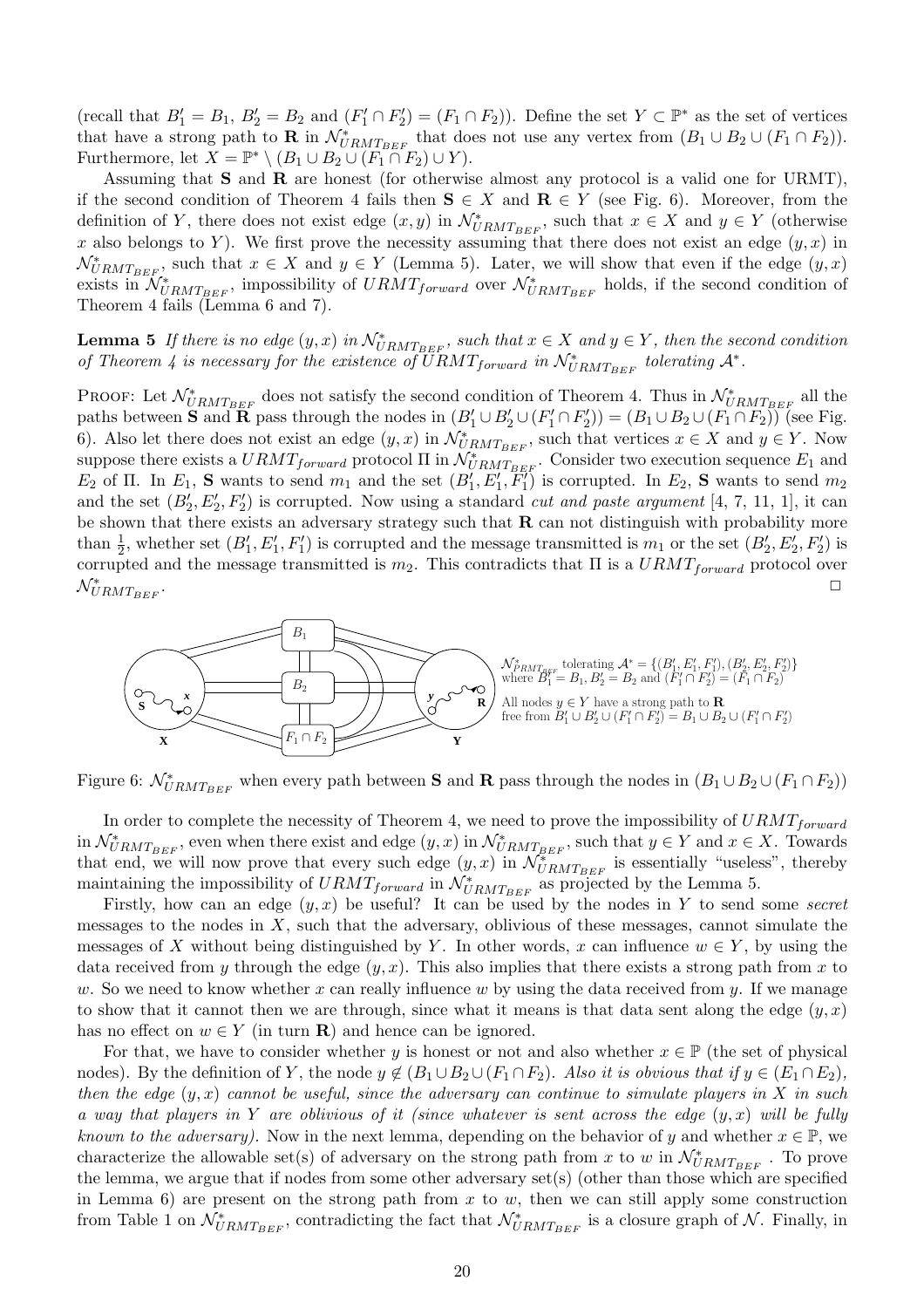Lemma 7, by devising appropriate adversary strategy, we show that the edge  $(y, x)$  becomes "useless", if one of the conditions of Lemma 6 is true in  $\mathcal{N}^*_{URMT_{BEF}}$ , thereby maintaining the necessity of Lemma 5 and hence Theorem 4.

**Lemma 6** Let there be no edges from the nodes in X to the nodes in Y in  $\mathcal{N}_{URMT_{BEF}}^*$  after the deletion of nodes from  $((B'_1 \cup B'_2 \cup (F'_1 \cap F'_2)))$ . If the edge  $(y, x)$  exists in  $\mathcal{N}_{URMT_{BEF}}^*$ , where  $y \in Y$  and  $x \in X$ , then for each  $w \in Y$  such that there exists a strong path from y to w (not containing nodes from  $(B'_1 \cup B'_2 \cup (F'_1 \cap F'_2)),$  at least one of the following must be true:

1.  $x \in \mathbb{P}$  (that is, x is a physical node) and at least one of the following holds:

- (a) y is honest and there exists an  $\alpha \in \{1,2\}$  such that every strong path from x to w in  $\mathcal{N}_{URMT_{BEF}}^*$ passes through some node(s) in  $(F'_\alpha \cup B'_\alpha)$  followed by some node(s) in  $B'_{\overline{\alpha}}$ .
- (b)  $y \in F_1'^*$  where  $F_1'^* = F_1' \setminus (F_1' \cap F_2')$  and every strong path from x to w in  $\mathcal{N}_{URMT_{BEF}}^*$  passes through some node(s) in  $B'_2 \cup (F'_1 \cap F'_2)$ .
- (c)  $y \in F_2'^*$  where  $F_2'^* = F_2' \setminus (F_1' \cap F_2')$  and every strong path from x to w in  $\mathcal{N}_{URMT_{BEF}}^*$  passes through some node(s) in  $B'_1 \cup (F'_1 \cap F'_2)$ .
- (d)  $y \in E'_1$  and every strong path from x to w in  $\mathcal{N}_{URMT_{BEF}}^*$  passes through some node(s) in  $B'_1 \cup (F'_1 \cap F'_2).$
- (e)  $y \in E'_2$  and every strong path from x to w in  $\mathcal{N}_{URMT_{BEF}}^*$  passes through some node(s) in  $B'_2 \cup (F'_1 \cap F'_2).$
- 2.  $x \notin \mathbb{P}$  (x is a temporary node added by some construction) and letting  $z \in \mathbb{P}$  be the first physical node that occurs in every path that emanates from  $x$ , at least one of the following holds:
	- (a) there exists an  $\alpha \in \{1,2\}$  such that every strong path from y to z (starting with the edge  $(y, x)$ ) in  $\mathcal{N}_{URMT_{BEF}}^*$  has a node from  $F'_\alpha$  followed by a node from  $E'_\alpha$  and there exists  $i \in \{1,2\}$  such that every path from z to w passes through some node(s) in  $B_i' \cup (F_1' \cap F_2')$ .
	- (b) every strong path from y to z (starting with the edge  $(y, x)$ ) in  $\mathcal{N}_{URMT_{BEF}}^*$  has a node from  $E'_\alpha$  and every path from z to w passes through some node(s) in  $(B'_\alpha \cup (F'_1 \cap F'_2))$ .

PROOF: Since  $w \in Y$  and  $y \in Y$  has a strong path to w, then according to the property of the nodes in Y, y has a strong path to **R** through w, which is free from the nodes in the set  $B'_1 \cup B'_2 \cup (F'_1 \cap F'_2)$ . Consider the first case where  $x \in \mathbb{P}$  and y is honest, then according to condition (1.a), every path from  $x \in X$  to  $w \in Y$  in  $\mathcal{N}_{URMT_{BEF}}^*$  must pass through some node(s) in  $(F'_\alpha \cup B'_\alpha)$  followed by some node(s) in  $B'_{\overline{\alpha}}$ , for some  $\alpha \in \{1,2\}$ . If this is not true then y can act as the head of a semi strong path between x and w and using at least one of the constructions from Table 1, it is possible to augment  $\mathcal{N}^*_{URMT_{BEF}}$ , which is a contradiction. Similarly, using the same argument, it can be shown that if none of the conditions of Lemma 6 are satisfied, then using at least one of the constructions  $#1, #2, #3$  and  $#4$ , it is possible to augment  $\mathcal{N}_{URMT_{BEF}}^*$  which is a contradiction. This proves the lemma.

By looking carefully, we find that the conditions in Lemma 6 captures all possible behavior of  $y$ , for both the cases when  $x \in \mathbb{P}$  and  $x \notin \mathbb{P}$ . If  $x \in \mathbb{P}$ , then conditions 1a, 1b, 1c, 1d and 1e enumerates all possibilities of y, since other possibilities of y (say  $y \in (F_1^* \cap E_1)$  etc) will fall under these five enumerations. Similarly if  $x \notin \mathbb{P}$ , then conditions 2a and 2b captures all possible behavior of the adversary along the path from y to z beginning with the edge  $(y, x)$ . Each of these conditions (condition 1 and 2) also specifies the corresponding restrictions that the strong paths from x to w (if  $x \in \mathbb{P}$ ) or z to w (if  $x \notin \mathbb{P}$ ) should satisfy. According to Lemma 6, at least one of these conditions (along with the corresponding restriction on the path from x to w or z to w) should be true in  $\mathcal{N}_{URMT_{BEF}}^*$ . We now show that if this is true, then there exists an adversary strategy, making  $(y, x)$  useless.

**Lemma 7** If one of the conditions stated in Lemma 6 is satisfied, then x cannot influence  $w \in Y$  (and hence  $\mathbf{R}$ ), using the data received from y along the edge  $(y, x)$  in  $\mathcal{N}_{URMT_{BEF}}^*$ .

Proof: We consider only the following cases. The remaining cases are similar.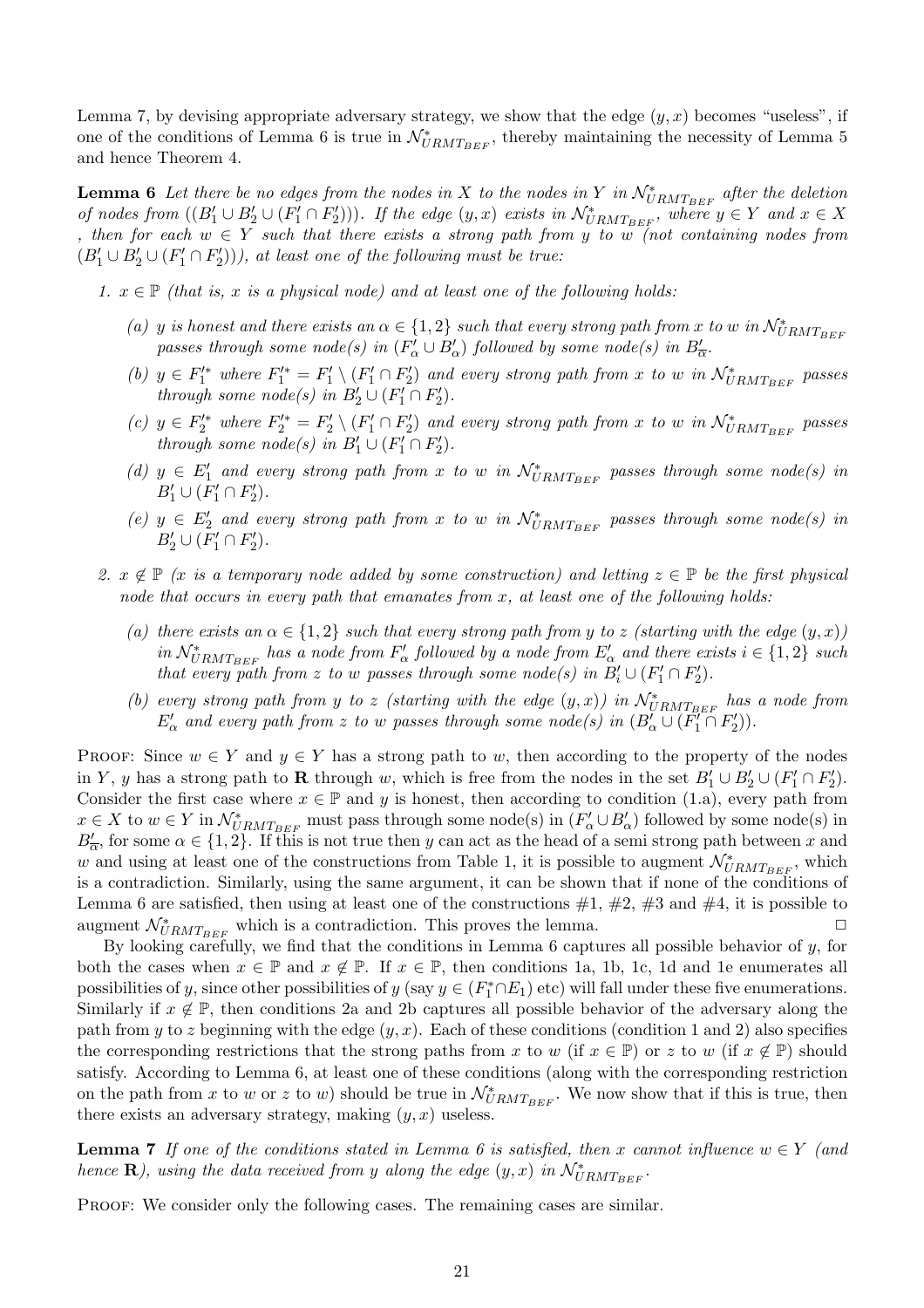- 1. If  $x \in \mathbb{P}$  and y is honest, and there exists an  $\alpha \in \{1,2\}$  such that every strong path from x to w in  $\mathcal{N}_{URMT_{BEF}}^*$  passes through some node(s) in  $(F'_\alpha \cup B'_\alpha)$  followed by some node(s) in  $B'_{\overline{\alpha}}$ : This is the case wherein the Condition 1(a) of Lemma 6 holds (see Fig. 7(a)). In this case, we show that x cannot influence w by considering the following adversarial strategy: If  $\overline{\alpha}^{th}$  set in  $\mathcal{A}^*$  is corrupted, then the nodes in  $B'_{\overline{\alpha}}$  blocks all messages from x to Y (which includes w) and instead send messages obtained by locally simulating the nodes in X (which includes x) assuming that the nodes in  $F'_{\alpha}$ crashed. On the other hand, if the  $\alpha^{th}$  set in  $\mathcal{A}^*$  is corrupted, then the adversary crashes the nodes from  $F'_{\alpha}$  along the path from x to w, thus ensuring that w is unable to distinguish (with a probability more than half) the two execution scenarios.
- 2.  $x \in \mathbb{P}, y \in F'^{*}_{1}$  where  $F'^{*}_{1} = F'_{1} \setminus (F'_{1} \cap F'_{2})$  and every path from x to w in  $\mathcal{N}^{*}_{URMT_{BEF}}$  involves node(s) from  $B'_2$ : This is the case wherein the Condition 1(b) of Lemma 6 holds (see Fig. 7(b)). In this case, we show that  $x$  cannot influence  $w$  by considering the following adversarial strategy: when the second set in  $A^*$  is corrupt, the adversary blocks all the messages from x to Y (which includes  $w$ ) and instead sends the messages obtained by (locally) simulating the nodes in  $X$  (which includes x) assuming that the node y failed and sent nothing to x. On the other hand, if the first set in  $\mathcal{A}^*$  is corrupt, then the adversary crashes y and thereby ensures that w just cannot distinguish (with a probability more than half) the two execution scenarios.
- 3.  $x \notin \mathbb{P}$  and every strong path from y to z (starting with the edge  $(y, x)$ ) in  $\mathcal{N}_{URMT_{BEF}}^*$  has a node from  $E'_\alpha$  and every path from z to w passes through some node(s) in  $(B'_\alpha \cup (F'_1 \cap F'_2))$ . This is the case wherein Condition 2(b) of Lemma 6 holds (see Fig. 7(c)). In this case, if the  $\alpha^{th}$  set in  $\mathcal{A}^*$  is corrupted, then the adversary will also know the data received by  $z$  from  $y$  (the path from  $y$  to  $z$ passes through  $E'_{\alpha}$ ). Hence, it is easy to see that the adversary can easily simulate the nodes in X which cannot be distinguished by  $w$ .

Thus x has no influence on w (and hence  $\mathbf{R}$ ) and can be ignored. Hence the lemma holds. From Lemmas 5, 6 and 7, it is proved that conditions of Theorem 4 are necessary for the existence of



Figure 7: Illustration of the edge  $(y, x)$  to be useless in  $\mathcal{N}_{URMT_{BEF}}^*$ 

 $URMT_{forward}$  in  $\mathcal{N}_{URMT_{BEF}}^*$ . The necessity of these conditions for the existence of URMT in  $\mathcal{N}$  follows from Lemma 4. This completes the necessity proof of Theorem 4.  $\Box$ 

# 9 APPENDIX V: Illustration of Constructing URMT $_{special}$ -BEF-Closure-Digraph  $\mathcal{N}^*_{URMT_{BEF}}$

Recall that in subsection 1.3, we have claimed that URMT over  $D$  (shown in Fig. 2 and 8) tolerating  $\mathcal{A}_{(1,0,0)}$  (where  $t_b = 1$  and  $t_p = t_f = 1$ ) is possible and feasible. Here we show that

- (a) D satisfies the necessary and sufficient conditions for the existence of URMT tolerating  $A_{(1,0,0)}$
- (b) D does not satisfy the necessary and sufficient condition for tolerating  $\mathcal{A}_{(1,1,0)}$ .

According to Theorem 1, URMT over D tolerating  $A_{(1,0,0)}$  is possible iff  $URMT_{special}$  over  $\mathcal{D}_{under}$  is possible tolerating  $A_{under}$ .  $\mathcal{D}_{under}$  and  $A_{under}$  corresponding to  $\mathcal{D}$  and  $\mathcal{A}_{(1,0,0)}$  respectively are shown in Fig. 8. Now according to Theorem 5,  $URMT_{special}$  is possible over  $\mathcal{D}_{under}$  tolerating  $\mathbb{A}_{under}$  =  $\{(B_1, E_1, F_1), (B_2, E_2, F_2)\}\$ iff (1)  $\mathcal{D}_{under}$  is such that for each  $\alpha \in \{1, 2\}$  the deletion of nodes in  $((B_{\alpha} \cup$  $F_{\alpha}$ )  $\{S, R\}$  does not eliminate all the strong paths from S to R and (2) The URMT<sub>special</sub>-BEF-Closure-Digraph of  $\mathcal{D}_{under}$  with respect to  $\mathbb{A}_{under}$  viz.,  $\mathcal{N}_{URMTspl_{BEF}}^{*} = (\mathbb{P}^*, \mathbb{E}^*)$  is such that, there exists a strong path from **S** to **R** in  $\mathcal{N}_{URMTspl_{BEF}}^*$ , after deleting the vertices from the set  $(B'_1 \cup B'_2 \cup (F'_1 \cap$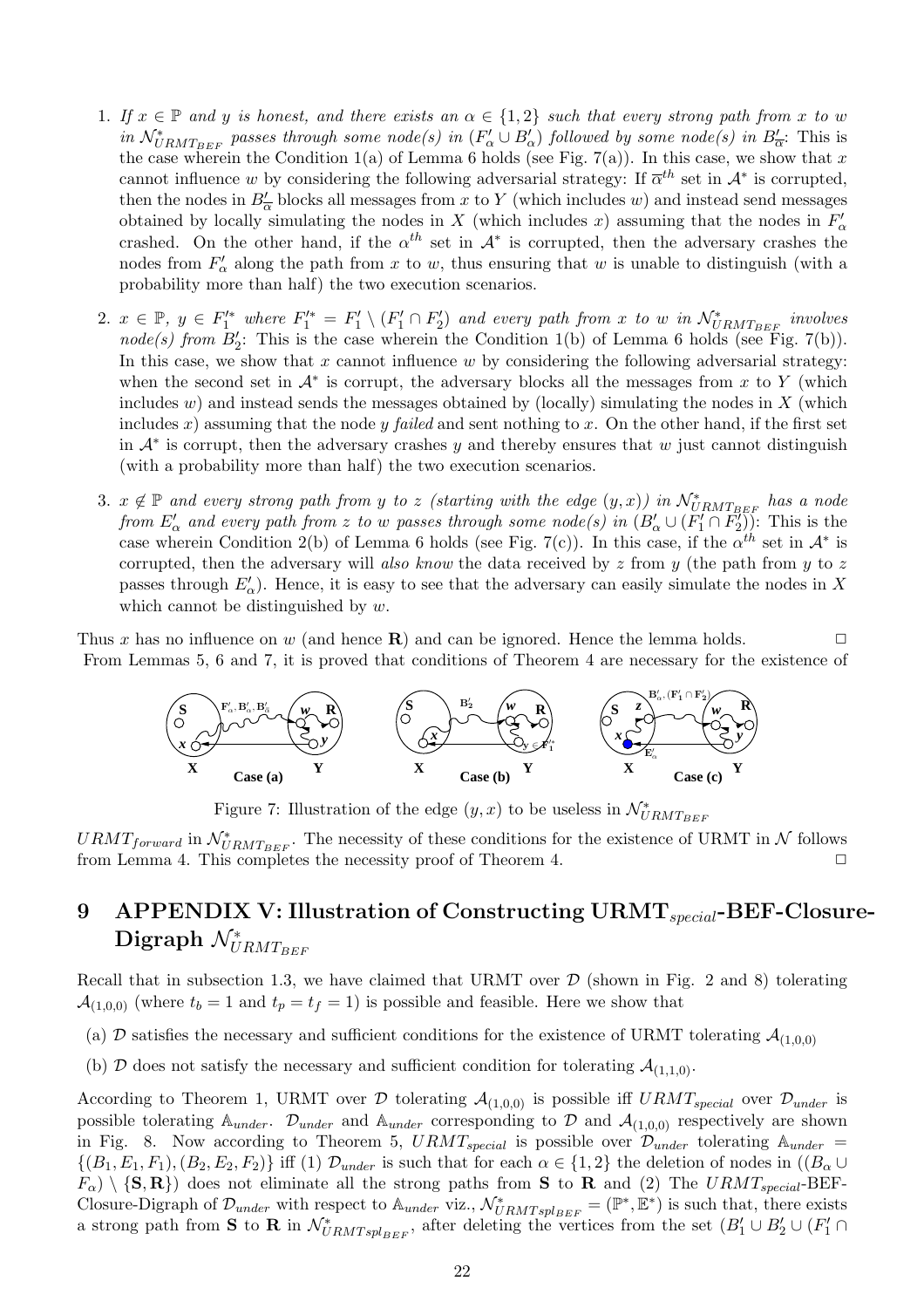$(F'_2$ ) =  $(B_1 \cup B_2 \cup (F_1 \cap F_2))$  where the adversary structure closure  $\mathcal{A}_{spl}^* = \{(B'_1, E'_1, F'_1), (B'_2, E'_2, F'_2)\}.$ The digraph  $\mathcal{D}_{under}$  satisfies condition (1) of Theorem 5 because the strong path from S to R after deleting  $(B_1\cup F_1)$  is  $(\mathbf{S}, X_{e_3}^{Vir}, B, X_{e_4}^{Vir}, \mathbf{R})$  and the strong path from **S** to **R** after deleting  $(B_2\cup F_2)$  is  $(\mathbf{S}, X_{e_1}^{Vir}, A, X_{e_2}^{Vir}, \mathbf{R})$ . Now we construct the  $URMT_{special}$ -BEF-Closure-Digraph of  $\mathcal{D}_{under}$  with respect to  $\mathbb{A}_{under}$  viz.,  $\mathcal{N}_{URMTspl_{BEF}}^*$  (shown in Fig. 8). For that, let  $\mathcal{D}_{under} = \mathcal{N}_1$  and  $\mathbb{A}_{under} = \mathcal{A}_1$ . Now in  $\mathcal{N}_1$ , consider the nodes **S** and **R**, along with the semi-strong path  $(\mathbf{S}, X_{e_5}^{Vir}, \mathbf{R})$  with head  $X_{e_5}^{Vir} \in \mathcal{V}$  and strong path  $(\mathbf{S}, X_{e_3}^{Vir}, B, X_{e_4}^{Vir}, \mathbf{R})$  from **S** to **R**. The immediate in-neighbor  $(\vec{x})$  of head  $X_{e_5}^{Vir}$  is node A and the immediate out-neighbor  $(\vec{z})$  of head  $X_{e_5}^{Vir}$  on the path from the head  $X_{e_5}^{Vir}$  to **R** is **R**. The semi-strong path and the strong path, along with  $\vec{x}$  and  $\vec{z}$ , satisfy the conditions of Construction #1 subcase 2 from Table 2. Hence we apply Construction  $#1$  subcase 2 on nodes S and R and add four new temporary nodes  $X_1, X_2, X_3$  and  $X_4$  and five new temporary edges  $(\mathbf{S}, X_1), (X_1, X_2), (X_2, X_3)$  and  $(X_3, X_4)$  in  $\mathcal{N}_1$ . This augmented digraph is denoted as  $\mathcal{N}_2$ . The adversary structure  $\mathcal{A}_1$  is upgraded such that  $F_1 = F_1 \cup \{X_1\}, F_2 = F_2 \cup \{X_3\}, E_1 = E_1 \cup \{X_2\}, E_2 = E_2 \cup \{X_4\}.$  This augmented adversary structure is denoted by  $A_2$ . Now notice that no new construction can be applied from Table 1 and 2 on any pair of physical nodes. Hence  $URMT_{special}$ -BEF-Closure-Digraph of  $\mathcal{D}_{under}$  with respect to  $\mathbb{A}_{under}$  is  $\mathcal{N}_{URMTspl_{BEF}}^* = \mathcal{N}_2$  and the corresponding adversary closure is  $\mathcal{A}_{spl}^* = \mathcal{A}_2 = \{(B'_1, E'_1, F'_1), (B'_2, E'_2, F'_2)\}.$ Now in  $\mathcal{N}_{URMTspl_{BEF}}^*$ , the strong path from S to R after deletion of vertices from set  $(B_1' \cup B_2' \cup (F_1' \cap F_2'))$  $(B_1 \cup B_2 \cup (F_1 \cap \overline{F_2})) = \{A, B\}$  is  $(\mathbf{S}, X_1, X_2, X_3, X_4, \mathbf{R})$ . Hence  $\mathcal{D}_{under}$  satisfies condition 2 of Theorem 5. So, from Theorem 5  $URMT_{special}$  is possible over  $\mathcal{D}_{under}$  tolerating  $\mathbb{A}_{under}$  and hence from Theorem 1 URMT is possible over  $D$  tolerating  $A_{(1,0,0)}$ .

Now recall the second claim that we made in subsection 1.3: URMT over  $\mathcal D$  tolerating  $\mathcal A_{(1,1,0)}$  (where  $t_b = t_p = 1$  and  $t_f = 1$ ) is impossible. In this case  $\mathbb{A}_{under}$  is represented by it's maximal basis  $\overline{\mathbb{A}}_{under}$  $\{(B_1, E_1, F_1), (B_2, E_2, F_2)\}\text{ where } (B_1, E_1, F_1) = (\{A\}, \{B, X_{e_1}^{Vir}, X_{e_1}^{Vir}, X_{e_2}^{Vir}, X_{e_3}^{Vir}, X_{e_4}^{Vir}, X_{e_5}^{Vir}, X_{e_6}^{Vir}\},$ (b) and  $(B_2, E_2, F_2) = (\{B\}, \{A, X_{e_1}^{Vir}, X_{e_1}^{Vir}, X_{e_2}^{Vir}, X_{e_3}^{Vir}, X_{e_4}^{Vir}, X_{e_5}^{Vir}, X_{e_6}^{Vir})\}$ , (b). So no construction can be applied between any pair of physical nodes in  $\mathcal{D}_{under}$ . Hence  $URMT_{special}$ -BEF-Closure-Digraph of  $\mathcal{D}_{under}$  with respect to  $\mathbb{A}_{under}$  is  $\mathcal{D}_{under}$  itself which does not satisfy condition 2 of Theorem 5. Therefore  $URMT_{special}$  is impossible over  $\mathcal{D}_{under}$  tolerating  $\overline{\mathbb{A}}_{under}$  and hence from Theorem 1 URMT is impossible over directed hypergraph  $D$  tolerating  $\mathcal{A}_{(1,1,0)}$ .

### 10 APPENDIX D: Modified Constructions when  $y \in V$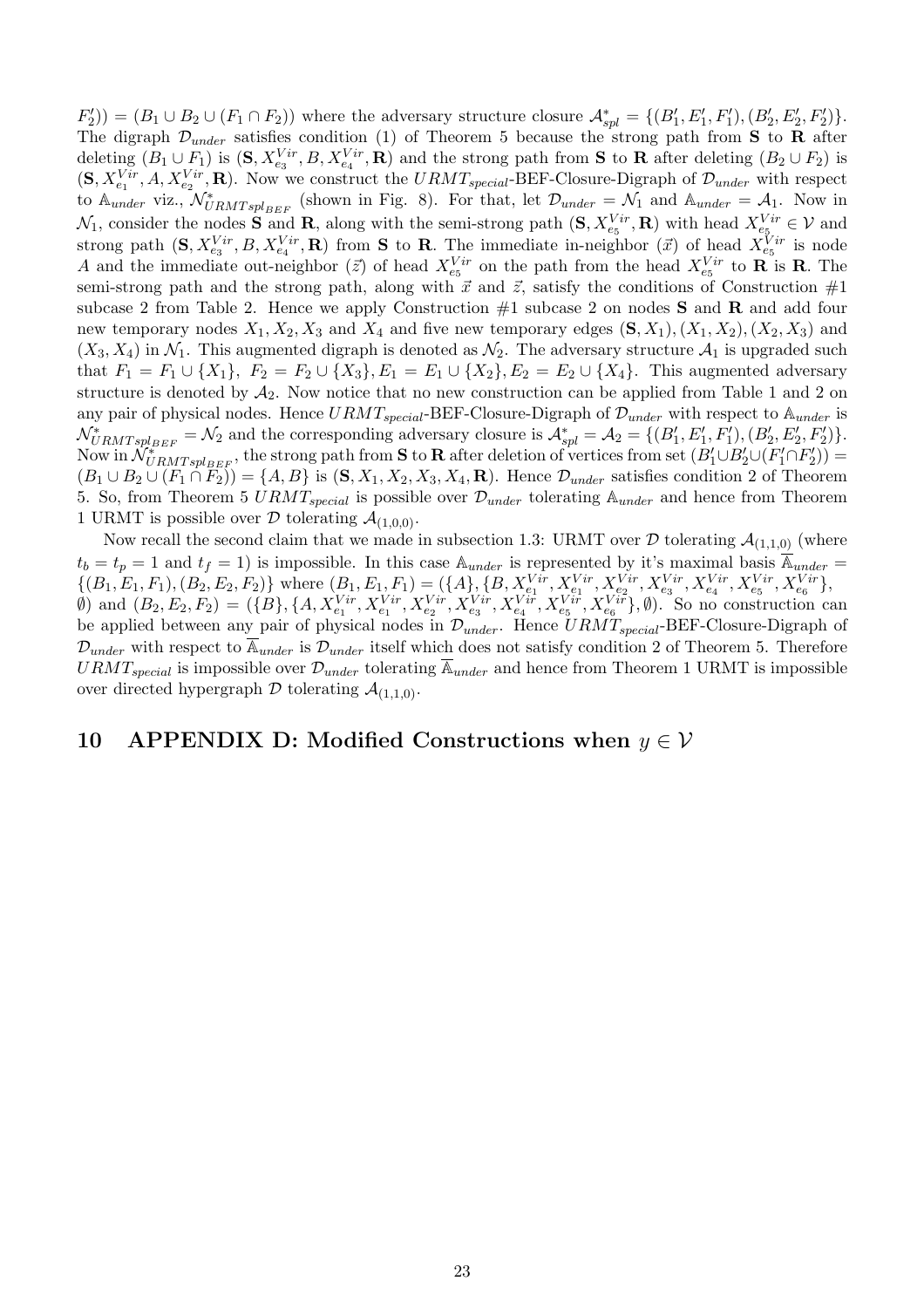

Figure 8: Illustration of constructing  $URMT_{special}$ -BEF-Closure-Digraph  $\mathcal{N}^*_{URMT_{BEF}}$  of a directed hypergraph  $D$  tolerating  $A_{(1,0,0)}$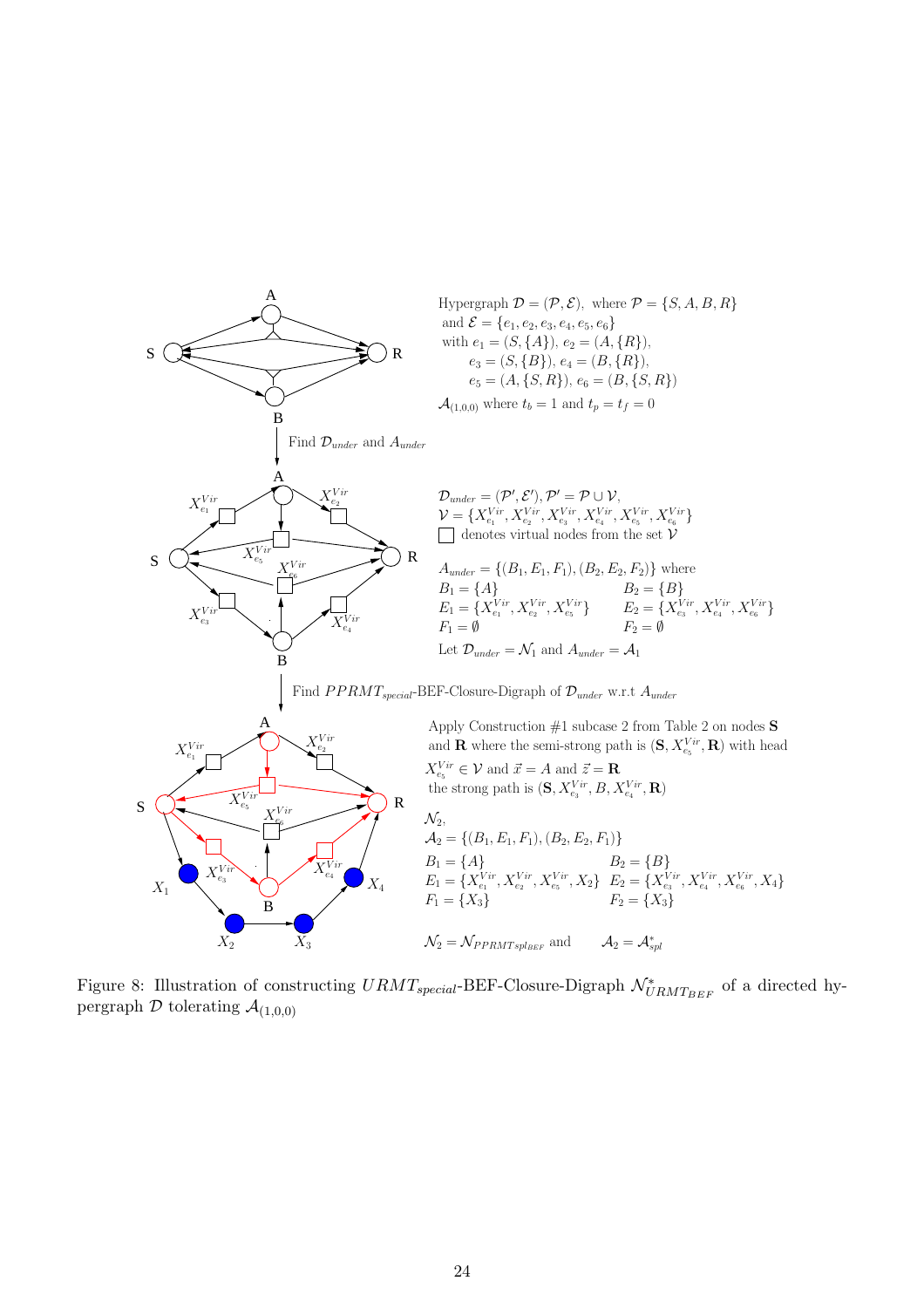| No. | Temporary Link                                                                                                                                       | Conditions $\&$ Figure                                                                                                                                                                                                                                                                                                                                                                                                                                                                                                                                                                                                         |                                                                                                                                                                                                                                                                   |
|-----|------------------------------------------------------------------------------------------------------------------------------------------------------|--------------------------------------------------------------------------------------------------------------------------------------------------------------------------------------------------------------------------------------------------------------------------------------------------------------------------------------------------------------------------------------------------------------------------------------------------------------------------------------------------------------------------------------------------------------------------------------------------------------------------------|-------------------------------------------------------------------------------------------------------------------------------------------------------------------------------------------------------------------------------------------------------------------|
| #1  | $A \rightarrow X_1 \rightarrow X_2$<br>$\rightarrow X_3 \rightarrow X_4 \rightarrow B,$<br>$X_1 \in F_1, X_2 \in E_1,$<br>$X_3 \in F_2, X_4 \in E_2$ | 1. $y \to A: ((B_1 \cup B_2 \cup F_2 \cup E_1) \setminus \{A, B\})$<br>2. $y \to B$ : $((B_1 \cup B_2 \cup (F_1 \cap F_2)) \setminus \{A, B\})$<br>3. $A \rightarrow B$ : Path p: $((B_2 \cup (F_1 \cap F_2)) \setminus \{A, B\})$ with the<br>last node from $F_1^*$ before the first node from $E_1$<br>and the last node from $F_2^*$ before the first node<br>from $E_2$ .<br>4. $\vec{x} \notin (B_1 \cup E_1 \cup (F_1 \cap F_2))$<br>5. $\vec{z} \notin (B_1 \cup B_2 \cup E_1 \cup (F_1 \cap F_2))$                                                                                                                    | $\left(x\in (B_2, E_2, F_1^*, F_2^*)\right)$<br>$\vec{x}$<br>$y\in\mathcal{V}$<br>$\vec{z} \in (E_2, F_1^*, F_2^*)$<br>$\vec{z}$<br>$E_2$ , $F$<br>$E_1, E_2$<br>$F_1^*, F_2^*$<br>(A<br>$B_1, F_1^*, E_1, F_2^*, E_2^*$                                          |
|     |                                                                                                                                                      | 1. $y \to A: ((B_1 \cup B_2 \cup F_1 \cup E_2) \setminus \{A, B\})$<br>2. $y \to B$ : $((B_1 \cup B_2 \cup (F_1 \cap F_2)) \setminus \{A, B\})$<br>3. $A \rightarrow B$ : Path p: $((B_1 \cup (F_1 \cap F_2)) \setminus \{A, B\})$ with the<br>last node from $F_1^*$ before the first node from $E_1$<br>and the last node from $F_2^*$ before the first node<br>from $E_2$ .<br>4. $\vec{x} \notin (B_2 \cup E_2 \cup (F_1 \cap F_2))$<br>5. $\vec{z} \notin (B_1 \cup B_2 \cup E_2 \cup (F_1 \cap F_2))$                                                                                                                    | $\vec{x}$<br>$\vec{x} \in (B_1, E_1, F_1^*, F_2^*)$<br>$y \in \mathcal{V}$<br>$\vec{z} \in (E_1, F_1^*, F_2^*)$<br>$\vec{z}$<br>$E_1, F_2$<br>$E_1, E_2$<br>$F_1^*, F_2^*$<br>B<br>(A<br>$B_2,\ F_1^*, E_1,\ F_2^*,\ E_2$                                         |
|     |                                                                                                                                                      | 1. $y \rightarrow A$ : $((B_1 \cup B_2 \cup F_1 \cup E_1) \setminus \{A, B\})$ with the last<br>node from $F_2^*$ before the first node from $E_2$ .<br>2. $y \to B$ : $((B_1 \cup B_2 \cup (F_1 \cap F_2)) \setminus \{A, B\})$<br>$A \rightarrow B$ : for each $i \in \{1,2\}$ , Path $p_i$ :<br>3.<br>$(B_i \cup (F_1 \cap F_2)) \setminus \{A, B\})$ with the last node from $F_1^*$<br>before the first node from $E_1$ and the last node<br>from $F_2^*$ before the first node from $E_2$ .<br>4. $\vec{x} \notin (B_1 \cup E_1 \cup (F_1 \cap F_2))$<br>5. $\vec{z} \notin (B_1 \cup B_2 \cup E_1 \cup (F_1 \cap F_2))$ | $\vec{x}$ ) $\vec{x} \in (B_2, E_2, F_1^*, F_2^*)$<br>$\mathbf{y} \mid y \in \mathcal{V}$<br>$\vec{z} \in (E_2, F_1^*, F_2^*)$<br>$\vec{z}$<br>$F_2^*, E_2$<br>$E_1, E_2$<br>$F_1^*, F_2^*$<br>(A)<br>$B_2, F_1^*, E_1, F_2^*,$<br>$B_1, F_1^*, E_1, F_2^*, E_2$  |
|     |                                                                                                                                                      | 1. $y \rightarrow A$ : $((B_1 \cup B_2 \cup F_2 \cup E_2) \setminus \{A, B\})$ with the last<br>node from $F_1$ before the first node from $E_1$ .<br>2. $y \to B$ : $((B_1 \cup B_2 \cup (F_1 \cap F_2)) \setminus \{A, B\})$<br>$A \rightarrow B$ : for each $i \in \{1,2\}$ , Path $p_i$ :<br>3.<br>$(B_i \cup (F_1 \cap F_2)) \setminus \{A, B\})$ with the last node from $F_1^*$<br>before the first node from $E_1$ and the last node<br>from $F_2^*$ before the first node from $E_2$ .<br>4. $\vec{x} \notin (B_2 \cup E_2 \cup (F_1 \cap F_2))$<br>5. $\vec{z} \notin (B_1 \cup B_2 \cup E_2 \cup (F_1 \cap F_2))$   | $\vec{x}$ $\vec{x}$ $\in$ $(B_1, E_1, F_1^*, F_2^*)$<br>$y \mid y \in V$<br>$\vec{z} \in (E_1,F_1^*,F_2^*)$<br>$F_1^*$ , $E_1$<br>$E_1, E_2$<br>$F_1^*, F_2^*$<br>Α<br>$B_2, F_1^*, E_1, F_2^*, E_2$<br>$B_1, E_1, E_2, F_1^*, F_2^*$                             |
|     |                                                                                                                                                      | 1. $y \to A: ((B_1 \cup B_2 \cup (F_1 \cap F_2) \cup E_1) \setminus \{A, B\})$<br>2. $y \to B$ : $((B_1 \cup B_2 \cup (F_1 \cap F_2)) \setminus \{A, B\})$<br>3. $A \rightarrow B$ , Path p: $(B_2 \cup (F_1 \cap F_2)) \setminus \{A, B\})$ with the<br>last node from $F_1^*$ before the first node from $E_1$<br>and the last node from $F_2^*$ before the first node<br>from $E_2$ .<br>4. $A \rightarrow B$ , Path $Q: (B_1 \cup B_2 \cup (F_1 \cap F_2))$<br>5. $\vec{x} \notin (B_1 \cup E_1 \cup (F_1 \cap F_2))$<br>6. $\vec{z} \notin (B_1 \cup B_2 \cup E_1 \cup (F_1 \cap F_2))$                                   | $\vec{x} \in (B_2, E_2, F_1^*, F_2^*)$<br>$\vec{x}$ .<br>$\mathbf{y}$ $y \in \mathcal{V}$<br>$\sum_{\vec{z}} \vec{z} \in (E_2, F_1^*, F_2^*)$<br>$E_2, F_1^*, F_2^*$<br>$E_1, E_2$<br>$F_1^*, F_2^*$<br>$B_1, F_1^*, E_1, F_2^*, E_2$<br>$F_1^*, E_1, F_2^*, E_2$ |
|     |                                                                                                                                                      | 1. $y \to A$ : $((B_1 \cup B_2 \cup (F_1 \cap F_2) \cup E_2) \setminus \{A, B\})$<br>2. $y \to B$ : $((B_1 \cup B_2 \cup (F_1 \cap F_2)) \setminus \{A, B\})$<br>3. $A \rightarrow B$ , Path p: $(B_1 \cup (F_1 \cap F_2)) \setminus \{A, B\})$ with the<br>last node from $F_1^*$ before the first node from $E_1$<br>and the last node from $F_2^*$ before the first node<br>from $E_2$ .<br>4. $A \to B$ , Path Q: $(B_1 \cup B_2 \cup (F_1 \cap F_2))$<br>5. $\vec{x} \notin (B_2 \cup E_2 \cup (F_1 \cap F_2))$<br>6. $\vec{z} \notin (B_1 \cup B_2 \cup E_2 \cup (F_1 \cap F_2))$                                        | $\vec{x}$<br>$\vec{x} \in (B_1, E_1, F_1^*, F_2^*)$<br>$\mathbf{y} \mid y \in \mathcal{V}$<br>$\vec{z} \in (E_1, F_1^*, F_2^*)$<br>$E_1, F_1^*, F_2^*$<br>$E_1, E_2$<br>$F_1^*, F_2^*$<br>A<br>$B_2, F_1^*, E_1, F_2^*, E_2$<br>$F_1^*, E_1, F_2^*, E_2$          |